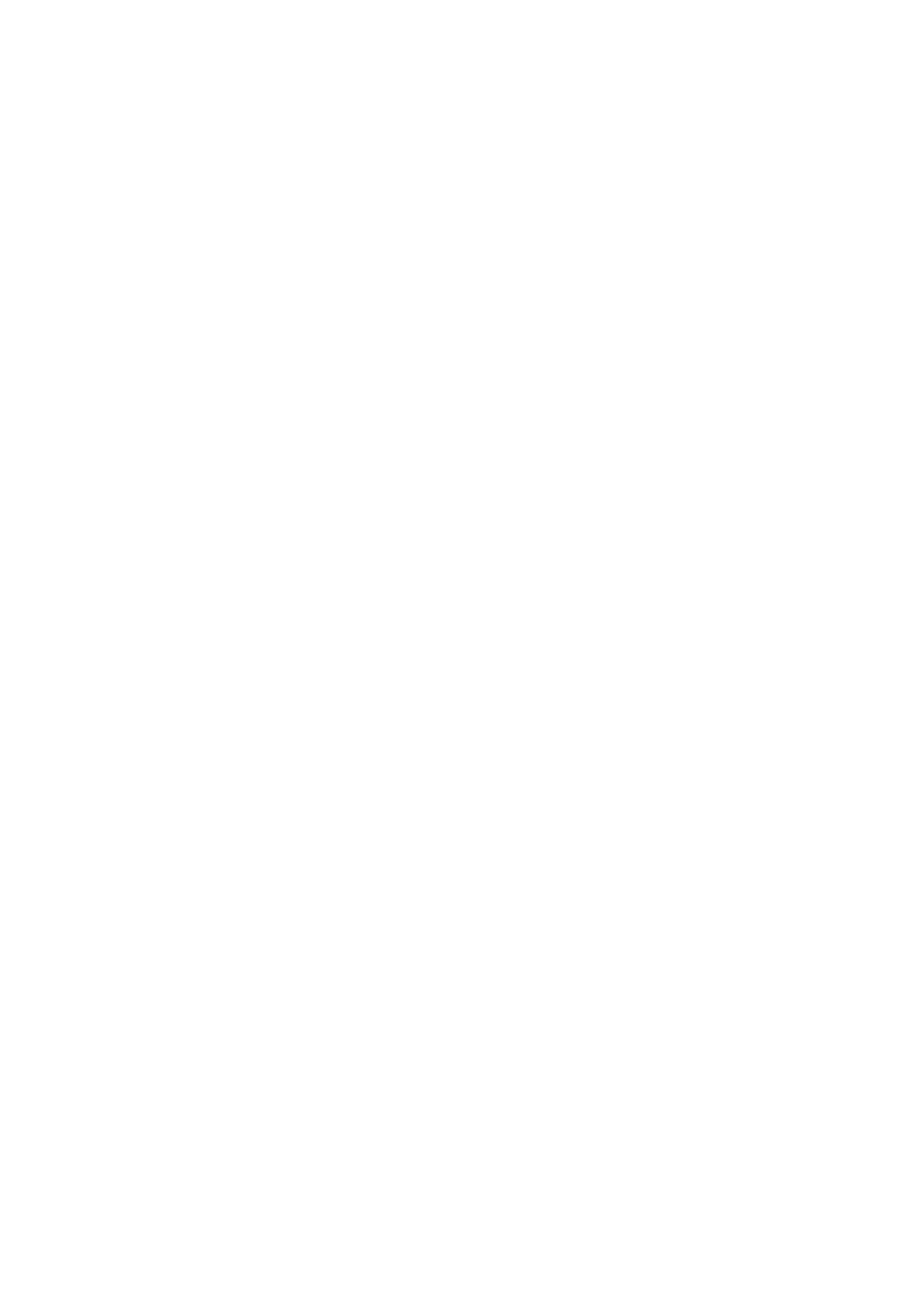# Acknowledgements

I would first like to thank my supervisor, Professor Rune Jansen Hagen, whose helpful comments were invaluable for this thesis.

A special thanks to my classmates. For the past months, the school has been a second home for me, and you have made it more than a pleasant one. For that, I am grateful.

It has been some eventful years. Friendships, impressions, and memories have all taken part in my years as an economics student. I have been able to experience firsthand that the journey is truly more important than the destination.

My deepest gratitude goes to my family for their unending support. This thesis is dedicated to the newest addition to my family, my niece Noa Noel.

> University of Bergen Bergen, June 2021

Johan Sanduk

Adrian Solheim Sandvik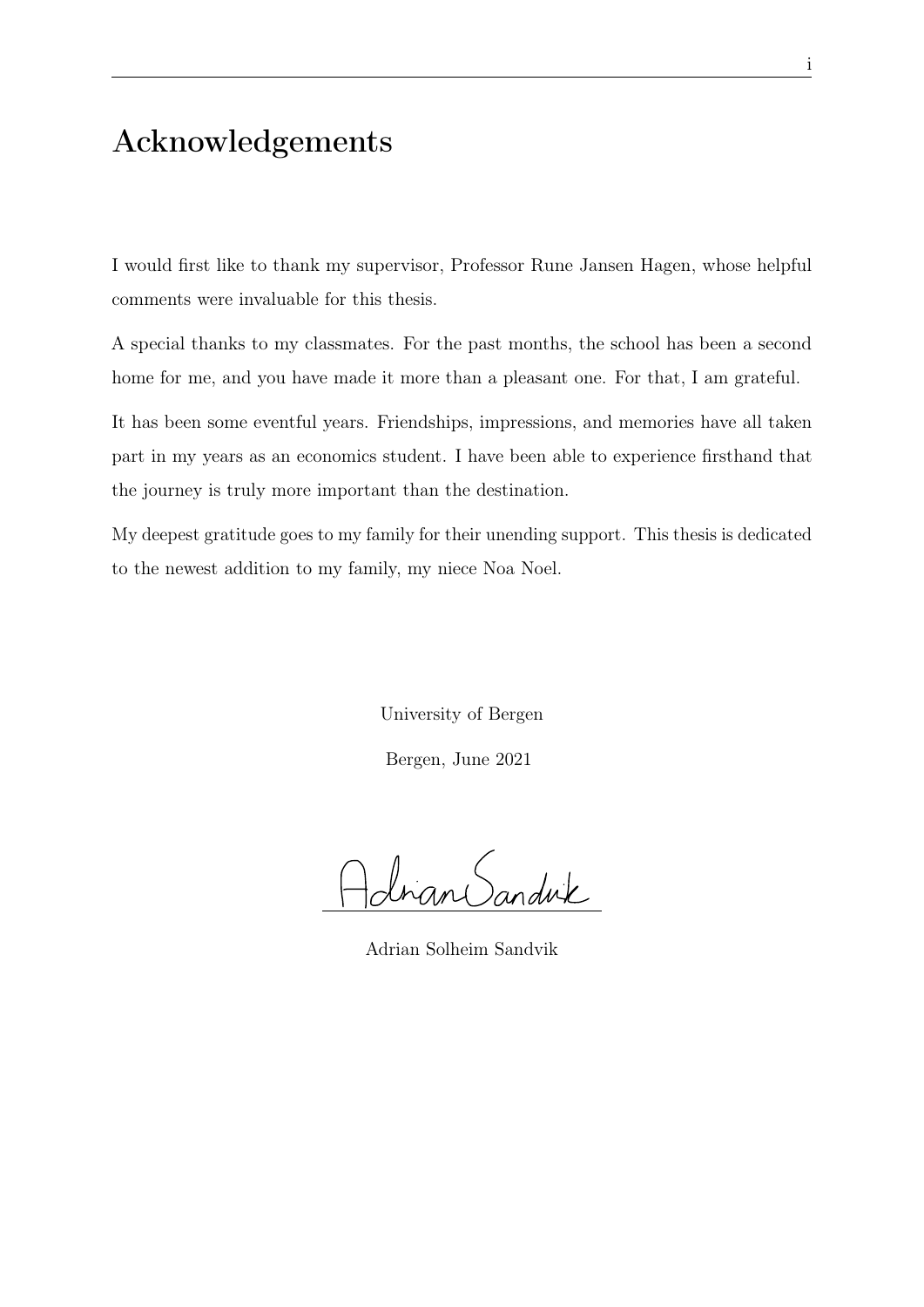# Abstract

Weather represents the major source of uncertainty in crop production. With climate change, weather fluctuations are expected to increase. Traditionally, smallholder farmers tried to protect themselves against income shocks through informal risk-management strategies such as informal networks. These offer inadequate protection. More recently, researchers and development organizations have proposed to combine index insurance products with pre-existing networks. The social capital emerging from relations within networks can help index insurance prevail its major issues, i.e., basis risk, a lack of trust, and limited understanding. However, the nature of these networks, which is informal, reintroduces problems regarding moral hazard and adverse selection that saw the demise of conventional indemnity-based agricultural insurance.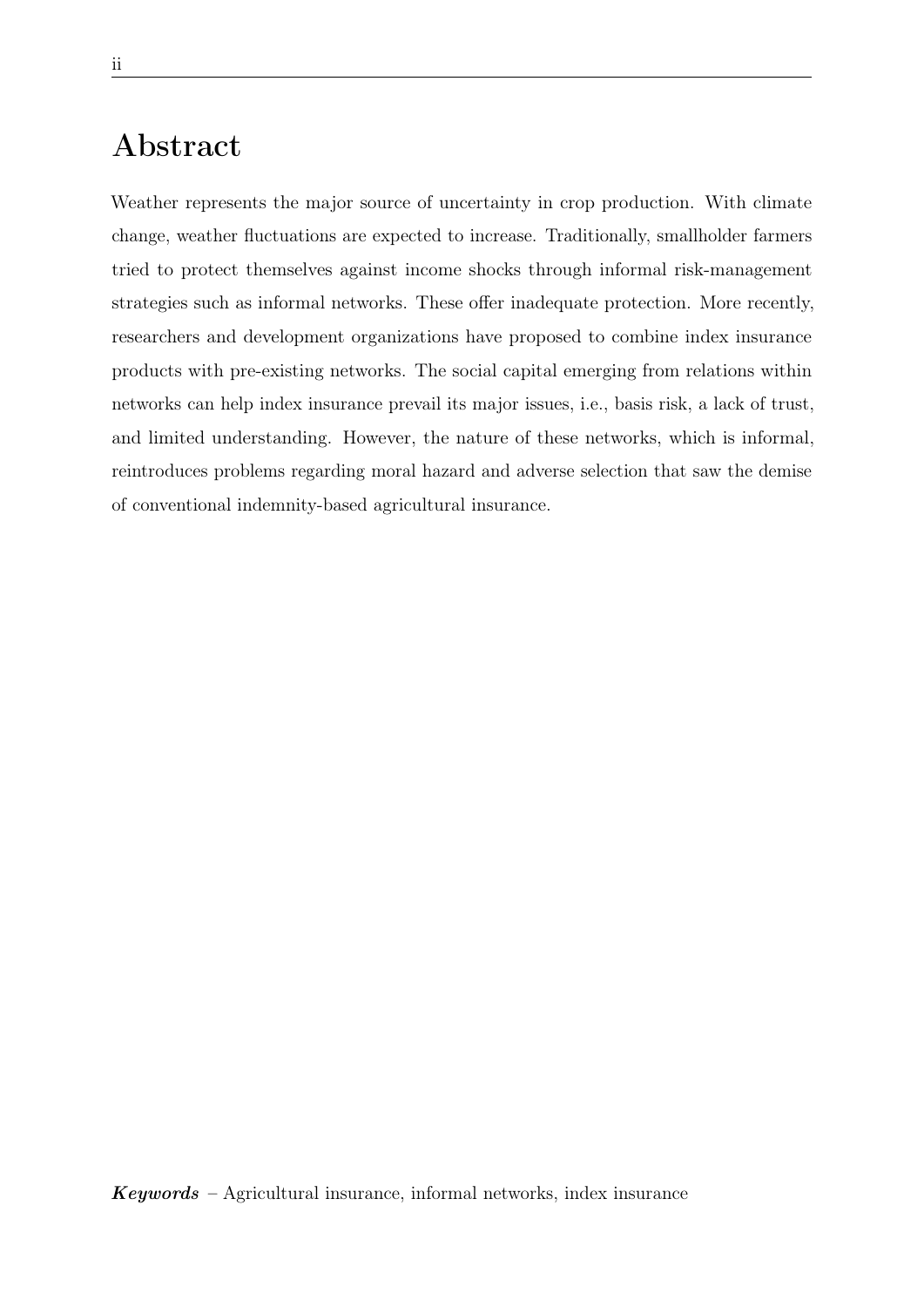# **Contents**

| $\mathbf 1$ |     | Introduction                                                                             | $\mathbf{1}$     |
|-------------|-----|------------------------------------------------------------------------------------------|------------------|
| $\bf{2}$    |     | <b>Background</b>                                                                        | $\overline{5}$   |
|             | 2.1 |                                                                                          | $\overline{5}$   |
|             |     | 2.1.1                                                                                    | 5                |
|             |     | 2.1.2                                                                                    | $\overline{5}$   |
|             |     | Problems with informal risk-management strategies $\ldots \ldots \ldots$<br>2.1.3        | $\boldsymbol{6}$ |
|             | 2.2 | Conventional agricultural insurance $\ldots \ldots \ldots \ldots \ldots \ldots \ldots$   | $\overline{7}$   |
|             |     | 2.2.1                                                                                    | $\overline{7}$   |
|             |     | 2.2.2                                                                                    | 8                |
|             |     | 2.2.3                                                                                    | 8                |
|             | 2.3 |                                                                                          | 9                |
|             |     | 2.3.1                                                                                    | 9                |
|             |     |                                                                                          | 10               |
|             |     | Social capital $\ldots \ldots \ldots \ldots \ldots \ldots \ldots \ldots \ldots$<br>2.3.2 |                  |
| 3           |     | Index insurance                                                                          | 12               |
|             | 3.1 |                                                                                          | 12               |
|             | 3.2 |                                                                                          | 12               |
|             |     | 3.2.1                                                                                    | 13               |
|             |     | 3.2.2<br>Weather index insurance in Kenya                                                | 14               |
|             | 3.3 |                                                                                          | 15               |
|             |     | 3.3.1<br>Basis risk                                                                      | 15               |
|             |     | 3.3.2                                                                                    | 16               |
|             |     | 3.3.3                                                                                    | 17               |
| 4           |     |                                                                                          | 18               |
|             | 4.1 | Group-based index insurance                                                              | 18               |
|             |     | 4.1.1                                                                                    | 18               |
|             |     | Dynamic of informal risk-sharing in the collective approach                              |                  |
|             |     | Bonding and bridging $\ldots \ldots \ldots \ldots \ldots \ldots \ldots \ldots$<br>4.1.2  | 19               |
|             |     | 4.1.3                                                                                    | 20               |
|             |     | 4.1.4                                                                                    | 21               |
|             | 4.2 | Problems with group-based index insurance $\ldots \ldots \ldots \ldots \ldots$           | 22               |
|             |     | 4.2.1                                                                                    | 23               |
|             |     | 4.2.2                                                                                    | 23               |
|             |     | 4.2.3                                                                                    | 24               |
|             |     | 4.2.4                                                                                    | 24               |
|             |     | 4.2.5                                                                                    | 26               |
|             |     | 4.2.6                                                                                    | 27               |
|             | 4.3 | Community-based health insurance                                                         | 28               |
| $\bf{5}$    |     | Supply-side challenges                                                                   | 30               |
|             | 5.1 |                                                                                          | 30               |
|             | 5.2 |                                                                                          | 31               |
|             | 5.3 |                                                                                          | 32               |
|             | 5.4 |                                                                                          | 33               |
|             |     |                                                                                          |                  |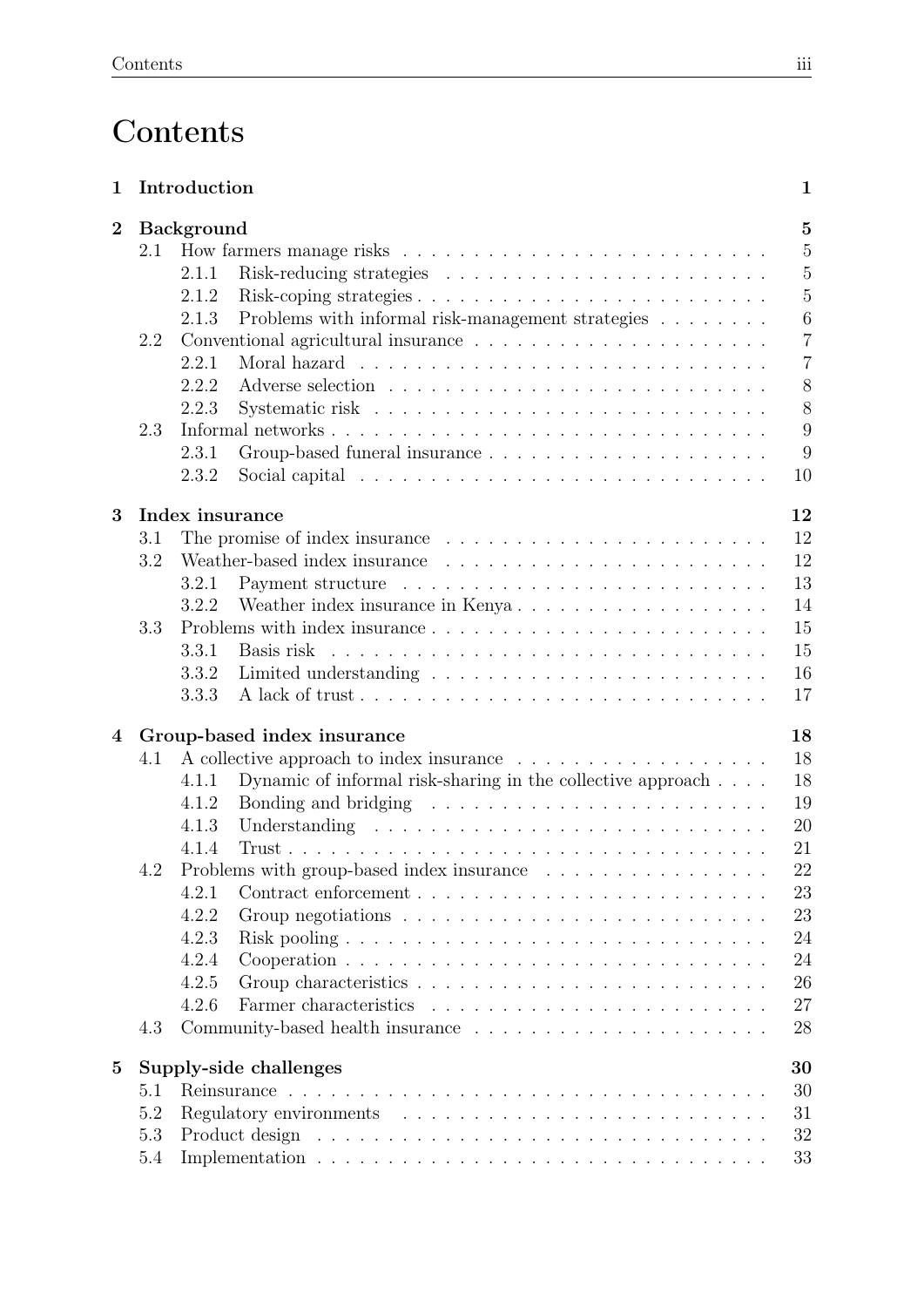|                   | 6 Summary and discussion | 35 |  |  |
|-------------------|--------------------------|----|--|--|
|                   | 7 Conclusion             |    |  |  |
| <b>References</b> |                          |    |  |  |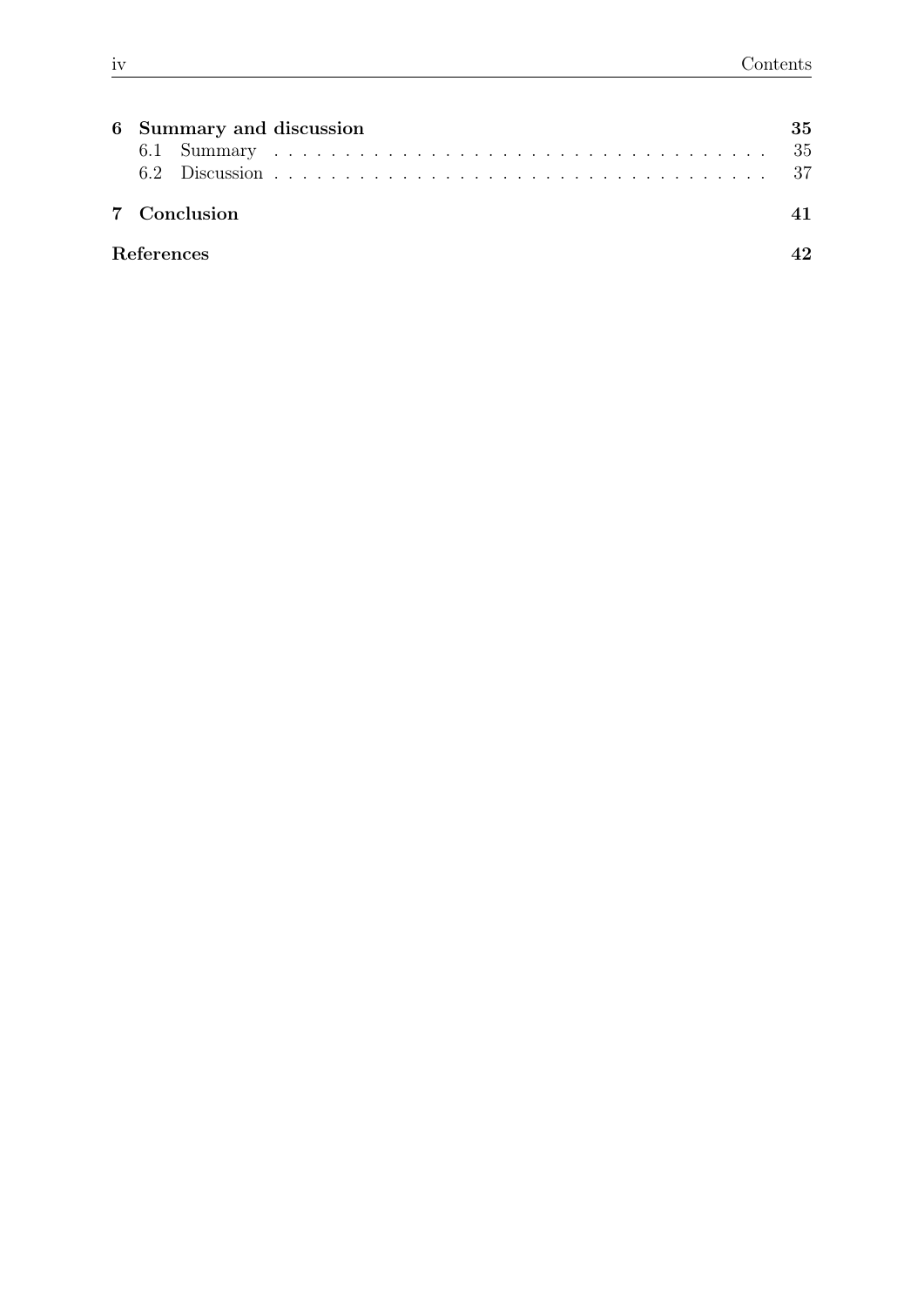# List of Figures

| 4.1 Dimensions of social capital and resilience to shocks at the household level 20 |     |
|-------------------------------------------------------------------------------------|-----|
|                                                                                     | -25 |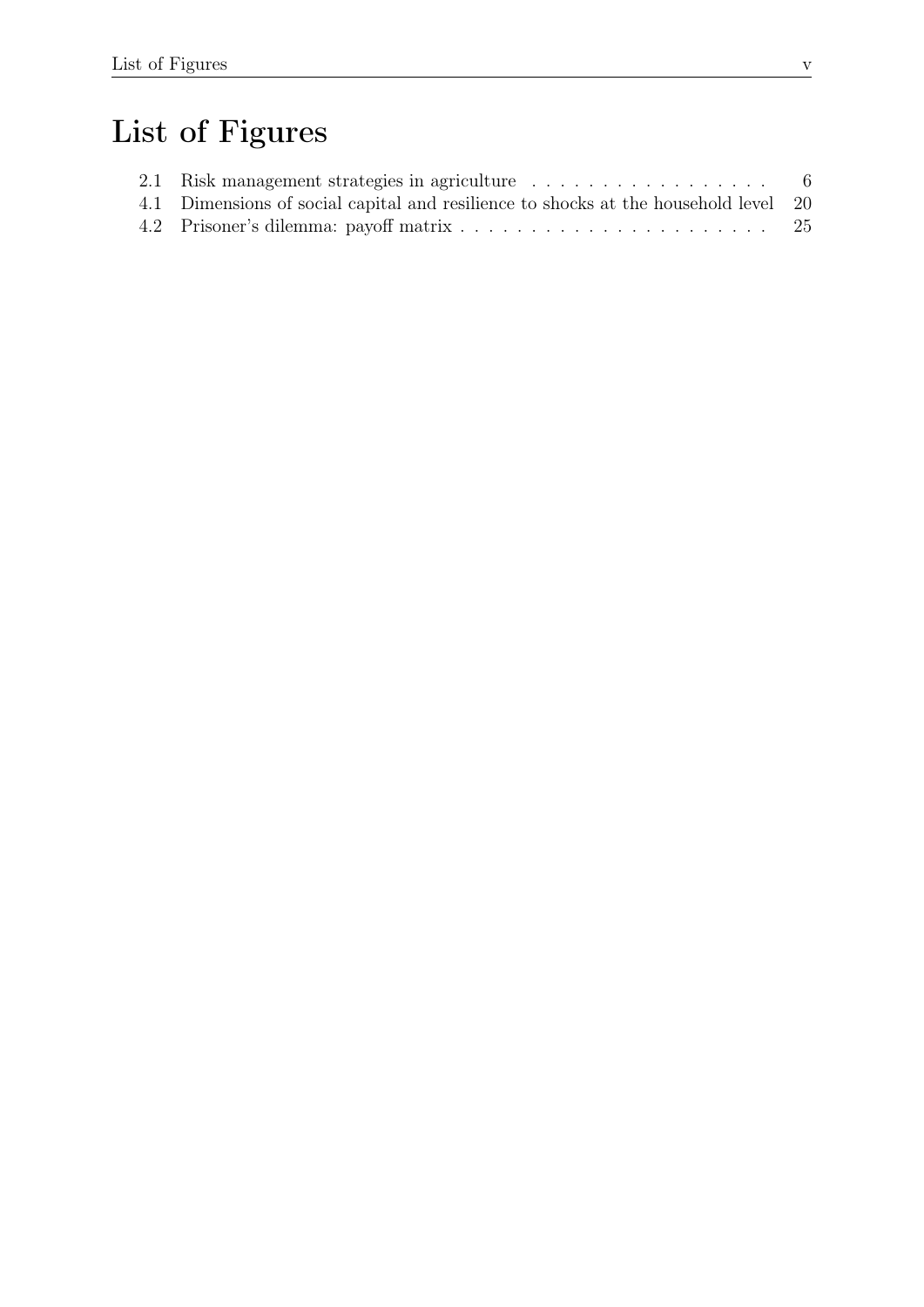# 1 Introduction

T he prevalence of risk in agriculture is not new and farmers have, over generations,<br>developed informal risk-management strategies. Farmers use a variety of ex-ante and ex-post measures to reduce risk exposure. However, these strategies offer inadequate risk protection against widespread catastrophic weather events (Hazell, 1992; Miranda and Farrin, 2012; Di Marcantonio and Kayitakire, 2017). Agricultural insurance holds a special appeal to researchers and policymakers seeking to reduce vulnerability and promote productivity growth among poor rural populations in regions where rain-fed agriculture is widespread and financial market failures are common (Jensen and Barrett, 2017). In the future, households in developing countries are expected to suffer the most from climate-related extreme events due to their heavy dependence on the traditional subsistence agricultural sector (Aryal et al., 2014; Budhathoki et al., 2019).

The early development and subsequent transformation and industrialization in most of today's high-income countries have had successful productivity growth in agriculture as roots for growth. For countries with a high contribution of agriculture to GDP growth and a high share of their poor in the rural sector, agriculture still remains the expected engine of growth. The main message from The World Development Report *Agriculture for Development* is that agriculture-based countries should invest more in agriculture to fully capture its potential for growth and poverty reduction (The World Bank, 2007; Hazell et al., 2010; De Janvry and Sadoulet, 2020).

Access to financial services in the developing world has increased in the last two decades. Still, the usage of formal insurance services as protection against income risks remains low across many developing countries. Data from almost 66 thousand households in developing countries reveals that only 1.82% of farmers are covered by agricultural insurance. Roughly three-fourths of the 1.3 billion people living on less than US\$1 per day are depending on agriculture for their livelihoods (Ravallion and Chen, 2007; Mobarak and Rosenzweig, 2013; De Janvry et al., 2014; Panda et al., 2020). The ever-increasing average temperature from climate change reduces agriculture productivity (Burke et al., 2015). Furthermore, climate change increases the frequency of weather extremes, e.g., droughts, floods, and windstorms, making poor households more prone to income shocks pushing households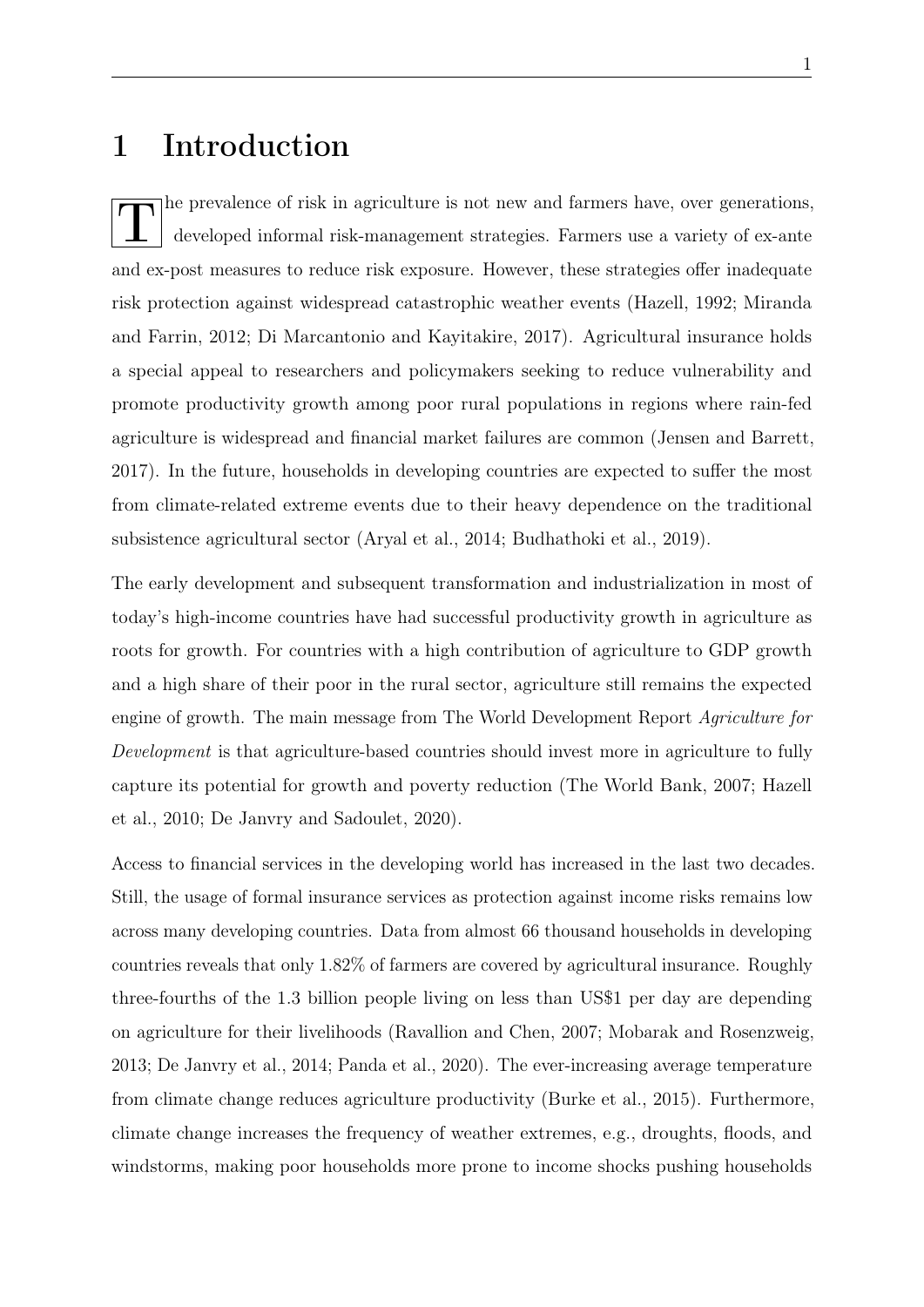2

further into poverty traps from which it will be difficult to escape (Isik and Devadoss, 2006; Musshoff et al., 2011; Field et al., 2012).

Index-based insurance <sup>1</sup> has received considerable interest from academic researchers, multilateral international non-government organizations, and national governments for the past twenty years. Index insurance is a financial product linked to an index that is a random variable that is reliably measurable, objectively observable, and highly correlated to agricultural yields. Payouts occur when the contracted threshold is reached, e.g., amount of rainfall. By indemnifying the insured based on an index, index-based insurance alleviates the problems of moral hazard and adverse selection suffered by conventional agricultural indemnity-based insurance, as farmers cannot influence index-based indemnities (Hazell et al., 2010; Miranda and Gonzalez-Vega, 2011). Weather stations across areas where index insurances are applied collect data to form indices (Jensen and Barrett, 2017).

Impacts of index insurance have generally been positive where uptake has occurred, while uptake has been low and in most cases under conditions that were not sustainable (Carter et al., 2014). Despite its high appraisal, index insurance has not taken off as expected due to the presence of basis risk, a lack of trust, and limited understanding of the insurance product. Basis risk occurs when the index does not reflect farmers' actual loss, which can be the case if the yield loss is a result of something else than rainfall or because the heterogeneity of farms is not reflected in the index, i.e., a weak correlation between the index and loss outcomes (Miranda and Farrin, 2012; Cole et al., 2013; Vasilaky et al., 2020). Additionally, by constructing an index product to solely address covariate risks, idiosyncratic risks are left uninsured, which in turn, is a source to basis risk (Clement et al., 2018). Demand is especially low among low-income farmers due to basis risk (Clarke, 2016; Clarke and Dercon, 2016; Tang et al., 2021).

Informal networks are widespread in developing countries partly due to the historical lack of access to formal institutions. An example of such a network stems from Ethiopia, where households struggled to finance their much-celebrated and costly funerals after the sudden death of a loved one, which has led to the creation of informal burial groups (Dercon et al., 2006). Another example is the many different rotating savings and credit associations (ROSCAs) across the developing world. These informal networks provide

<sup>1</sup>Index-based insurance included: area-yield index insurance, satellite-based index insurance, and weather index insurance products. The latter will receive considerable attention in this thesis.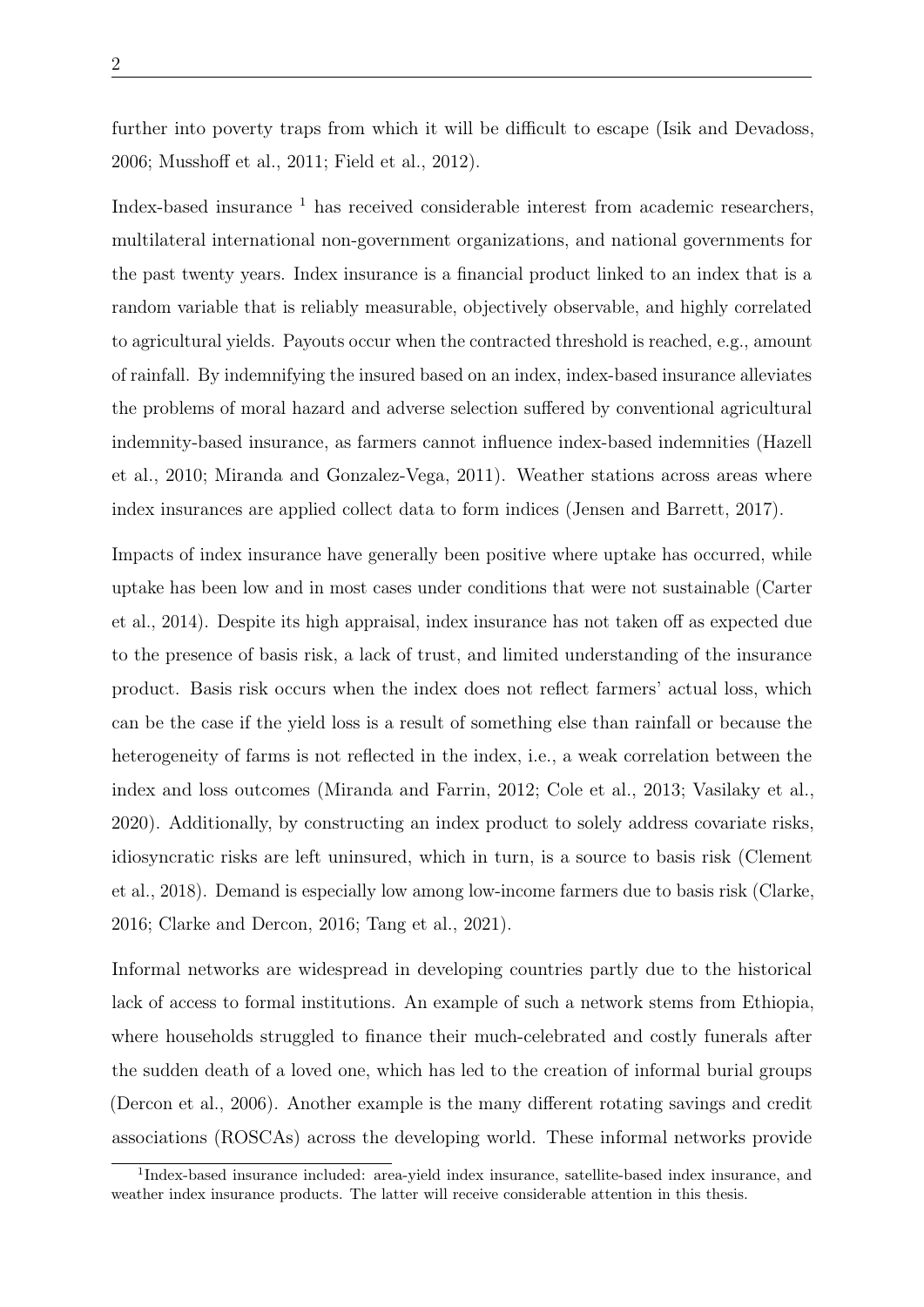savings and access to credit in times of need for the group members (Banerjee and Duflo, 2007). Emphasizing that the outspread of informal networks is present and due to a number of reasons, where financial market failure is the common denominator. However, informal networks lack resilience against highly covariate shocks, i.e., shocks that are strongly correlated across households within a community or region (Hazell et al., 2010).

These informal networks open up the opportunity to provide index insurance to groups rather than to individuals. The social capital arising from pre-established networks can help index insurance overcome its major issues, i.e., group-based index insurance may alleviate the above-mentioned problems related to individual index insurance. By offering index insurance to groups, informal risk-sharing pools can average out basis risk in a given moment. The imperfect relationship between the index and losses creates scenarios where some farmers might receive an indemnity while not experiencing any loss and vice versa, and this could partly be remedied by the opportunity to transfer excessive payouts to a common risk-sharing pool, and, thereby, potentially offer a more attractive insurance product to smallholder farmers (Trærup, 2012; Clarke, 2016; Santos et al., 2021).

The high information flow within informal networks can be beneficial for group-based insurance since most members are based in the same geographical area and facing similar production issues. Insurance is new to most farmers in developing countries, especially index insurance, where knowledge about the payout requires an additional understanding of how the index works. Sharing past experiences and learning from each other can potentially make farmers less reluctant to purchase coverage. Trust is not a trivial piece of the decision to purchase insurance and must not be ignored, and pre-established networks provide the simplest form of trust. Offering index insurance to groups opens new design possibilities for insurance products that are both attractive and easy to implement in developing countries (Cai et al., 2009; Patt et al., 2009; Trærup, 2012; Dercon et al., 2014; Cai et al., 2015; Santos et al., 2021).

Within the development community, there has been a growing interest to explore possibilities to tailor insurance to the needs of the poor, and hence, potentially cover smallholder farmers against climate variability (Churchill and Matul, 2006; Hellmuth et al., 2007). If a farmer is expected to be indemnified against crop loss, he is more likely to adopt higher-risk investment alternatives (Eswaran and Kotwal, 1990; Holzmann and Jørgensen,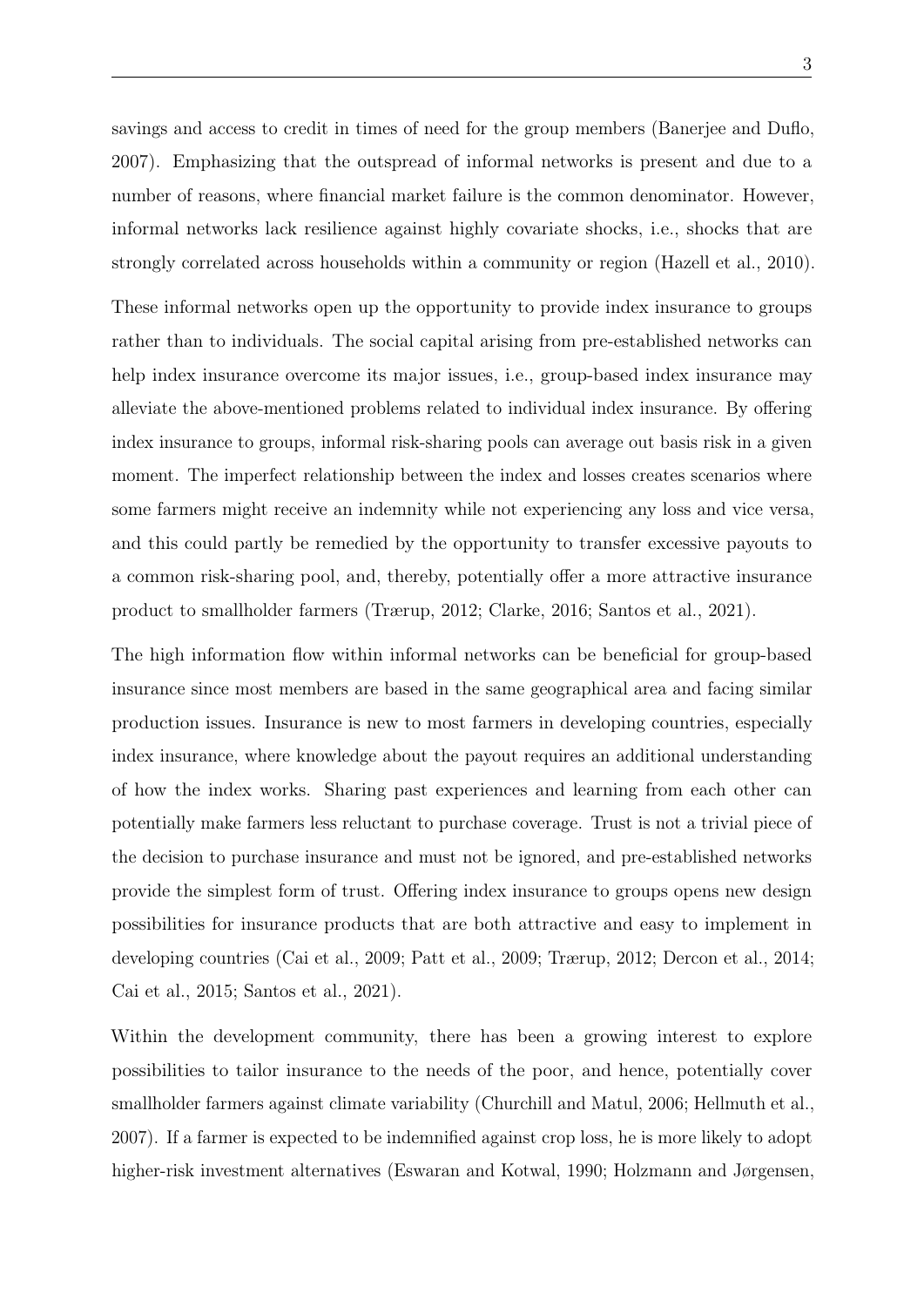4

2001; Carter and Barrett, 2006; Barnett et al., 2008; Mobarak and Rosenzweig, 2012; De Janvry et al., 2014), thus encouraging the adoption of new technologies and facilitating growth, emphasizing the importance of developing an adequate insurance product. With this thesis, I wish to highlight the role that informal networks can have in the agricultural insurance market and discuss the benefits, disadvantages, and opportunities informal networks can contribute to the challenge of providing agricultural insurance.

This paper is organized as follows. Section 2 provides an overview of informal riskmanagement strategies. This section also lays the foundation for further discussion of group-based index insurance by presenting problems related to conventional indemnitybased insurance and social capital through informal networks. Section 3 highlights how index insurance alleviates the problems that plagued conventional insurance and provides an example of index insurance. Subsequently, problems with index insurance are reviewed, which will follow throughout this thesis. Section 4 explains group-based index insurance and what issues it solves, and, similar to the preceding sections, problems are presented. This section also provides a parallel to community-based health insurance. Section 5 shifts focus to the supply side. Section 6 summarizes and discusses. Lastly, section 7 concludes.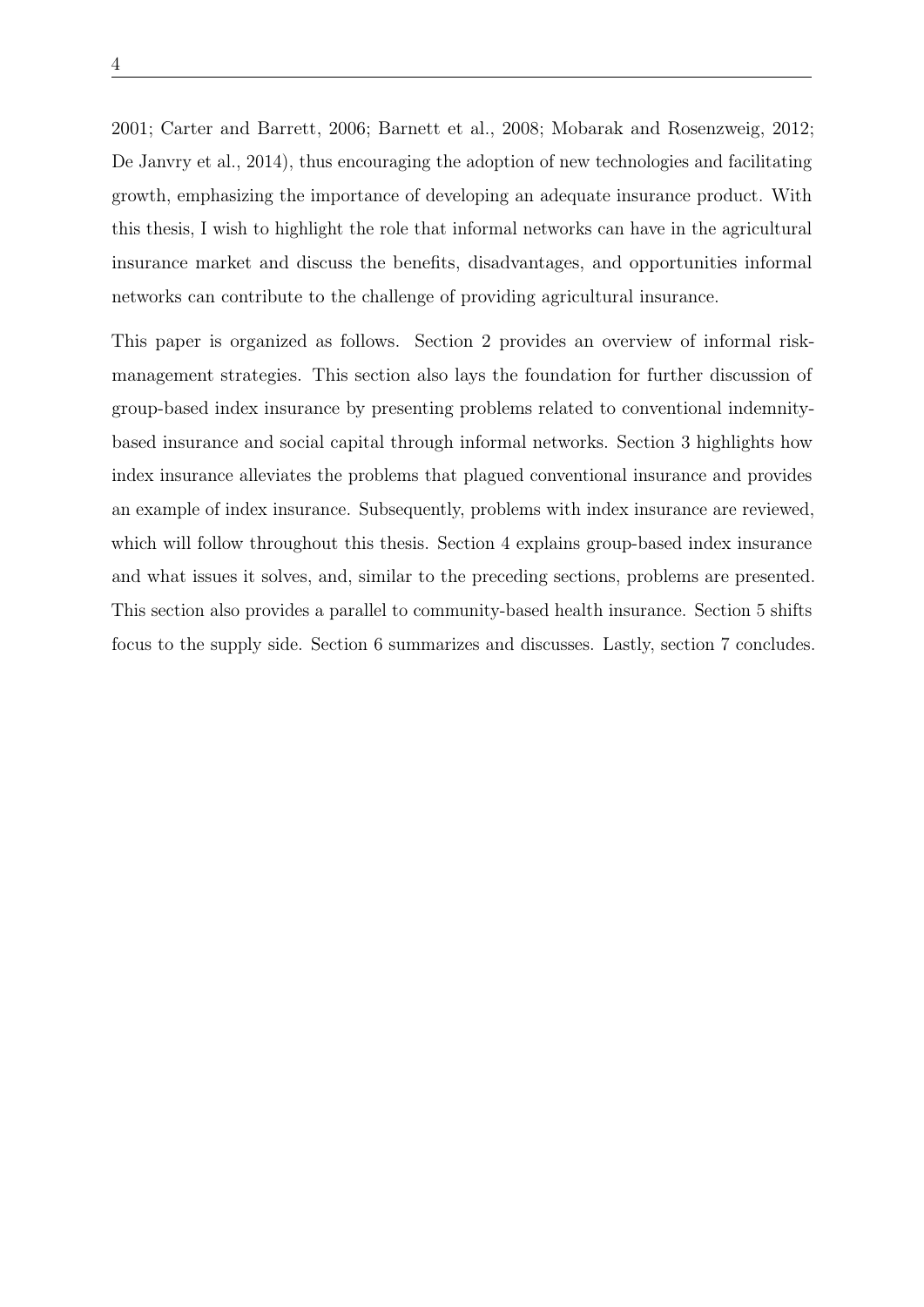# 2 Background

### 2.1 How farmers manage risks

Risk is inherent in agriculture, and poor farmers are faced with a myriad of risks,  $2$  e.g., markets risks, production risks, resource risks, health risks, asset risks, and other risks. Crops may be destroyed by droughts, harvests may rot in storage, selling prices may plummet, or a family member may become ill. And, in many cases, farmers may be confronted by a natural catastrophe. These risks create an uncertain income each year, which has led to a wide array of risk management strategies. These can be divided into the two following categories; risk-reducing strategies and risk-coping strategies (Hazell, 1992; Coate and Ravallion, 1993; Rosenzweig and Wolpin, 1993; Townsend, 1994, 1995; Barnett et al., 2008; Hazell et al., 2010). An overview of these risk-management strategies is presented in figure 2.1, which is a slightly modified version of a figure presented in Di Marcantonio and Kayitakire (2017).

### 2.1.1 Risk-reducing strategies

Risk-reducing strategies can be categorized as ex-ante measures. This includes crop diversification, intercropping, farm fragmentation, diversification into non-farm contracts, and participation in informal risk-sharing networks. Even though these strategies may prove efficient in risk reduction they can have high opportunity costs and can potentially lead to under-investment and under-adoption of improved agricultural production technology because it requires farmers to forgo their most profitable investments (Hazell et al., 1978; Hazell, 1992; Binswanger-Mkhize, 2012; Hansen et al., 2019).

### 2.1.2 Risk-coping strategies

Risk-coping strategies, or ex-post strategies, become relevant for farmers once they have experienced an income loss. Farmers may rely on new credit, liquidating productive assets, sale of livestock, defaulting loans, reducing nutrient intake, withdrawing children

<sup>2</sup>This thesis distinguishes between idiosyncratic risk as household-level shocks unrelated to one's neighbor versus covariate risk as community shock whereby households suffer similar shocks as their neighbor.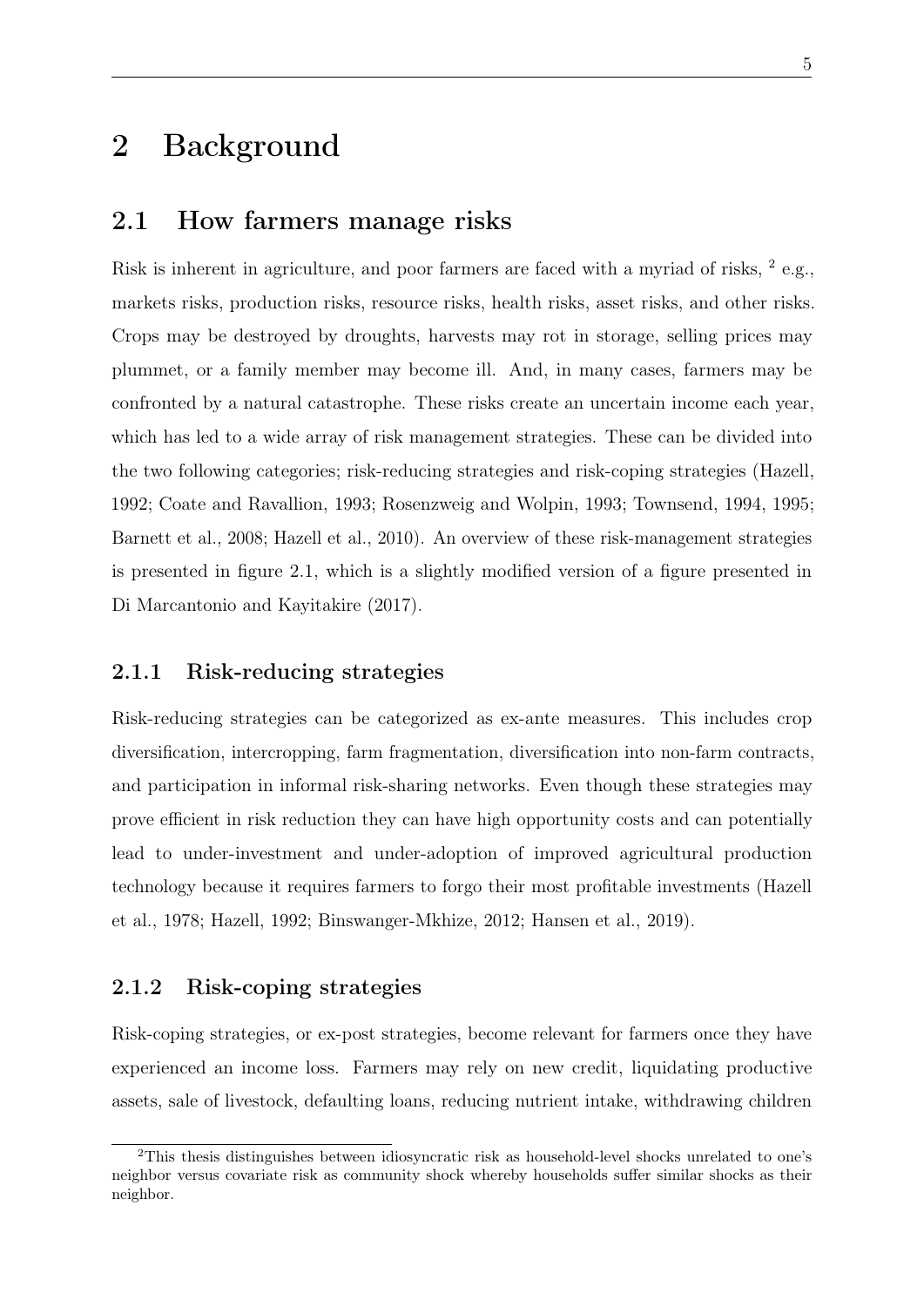from school to work on farms or tend livestock, and over-exploiting natural resources to meet the repayment of loans and essential living costs. Similar to the above-mentioned risk-reducing strategies, risk-coping strategies can also be costly. The reason why these ex-post measures may be especially costly is that informal strategies cannot efficiently deal with the covariability problem that characterizes most agricultural risks. Within one community, market risks and production risks affect nearly all farmers simultaneously, resulting in higher local interest rates since many farmers seek credit at the same time (Hazell, 1992; Hansen et al., 2019).



Figure 2.1: Risk management strategies in agriculture

### 2.1.3 Problems with informal risk-management strategies

Although the above-mentioned informal risk-management strategies enable farmers to sustain a crisis in the short term, they often reduce the farmers' capacity to build a better life in the future by eroding productive assets and human capital, thus reproducing poverty across generations. When the insurance product transfers a portion of the income risk out of the farmers' portfolio, they are able to increase in higher-risk-higher-yielding production technologies. When shocks inevitably hit, farmers that anticipate and receive indemnity payments have more response options. The high opportunity costs may exclude the poorest from using these strategies (Rosenzweig and Wolpin, 1993; Morduch, 1995; Carter, 1997; Skees et al., 2001; Alderman and Haque, 2007; Barrett et al., 2007; Binswanger-Mkhize, 2012; Jensen and Barrett, 2017). Emphasizing the importance of creating a reliable insurance product.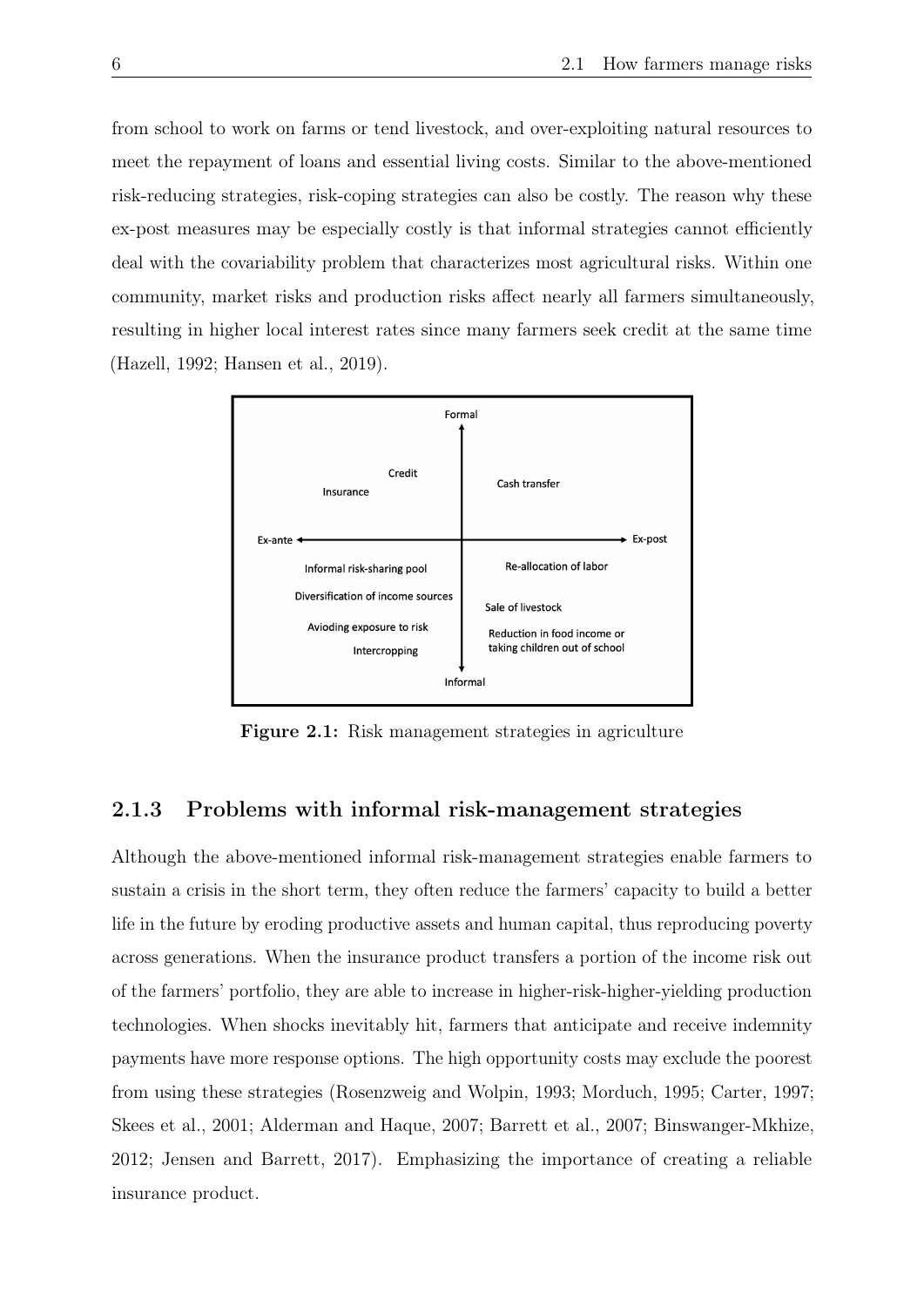Informal networks lack resilience against highly covariate shocks, i.e., the degree to which the shocks are correlated across households within a community or region. Weather-related risks are covariate by nature, and the frequency is set to increase with global change (Hazell et al., 2010).

### 2.2 Conventional agricultural insurance

Conventional agricultural insurance has historically been considered too expensive for farmers in the developing world. It indemnifies policyholders based on verifiable production losses arising from multiple perils. The problems with indemnity-based agricultural insurance are two-fold. First, since indemnification is based on verifiable losses it requires high administrative costs to collect evidence and tailor each individual contract, meaning that economies of scale are difficult to achieve. Second, conventional agricultural insurance possesses some structural problems, such as moral hazard, adverse selection, and systematic risk (Valdés et al., 1986; Miranda and Glauber, 1997; Skees et al., 2006; Miranda and Farrin, 2012; Elabed and Carter, 2015). The above-mentioned problems are especially acute for crop insurance. Insurance providers can cope with these structural problems by either increasing the premium or decreasing the value of the insurance for the consumer, which will be discussed in the following subsections.

### 2.2.1 Moral hazard

Moral hazard, also known as the "hidden action" problem, arises when farmers engage in risk sharing under conditions such that their privately action affect the probability of the outcome. Farmers' actions cannot be observed and hence contracted upon (Hölmstrom, 1979). E.g., an insured farmer alters his production practices in a manner that increases his chances of collecting an indemnity, i.e., buying a cheaper and less efficient fertilizer because the farmer is covered by the insurance or the farmer untruthfully reports his losses. The problem of moral hazard leads to increased excepted indemnities for the insurer. This can be solved by claiming deductibles in the insurance contract, requiring the farmer to absorb part of the loss giving the farmer an incentive to continue using risk-reducing production. However, this addition to the insurance contract limits the coverage and reduces its value to the farmer (Chambers, 1989; Smith and Goodwin, 1996;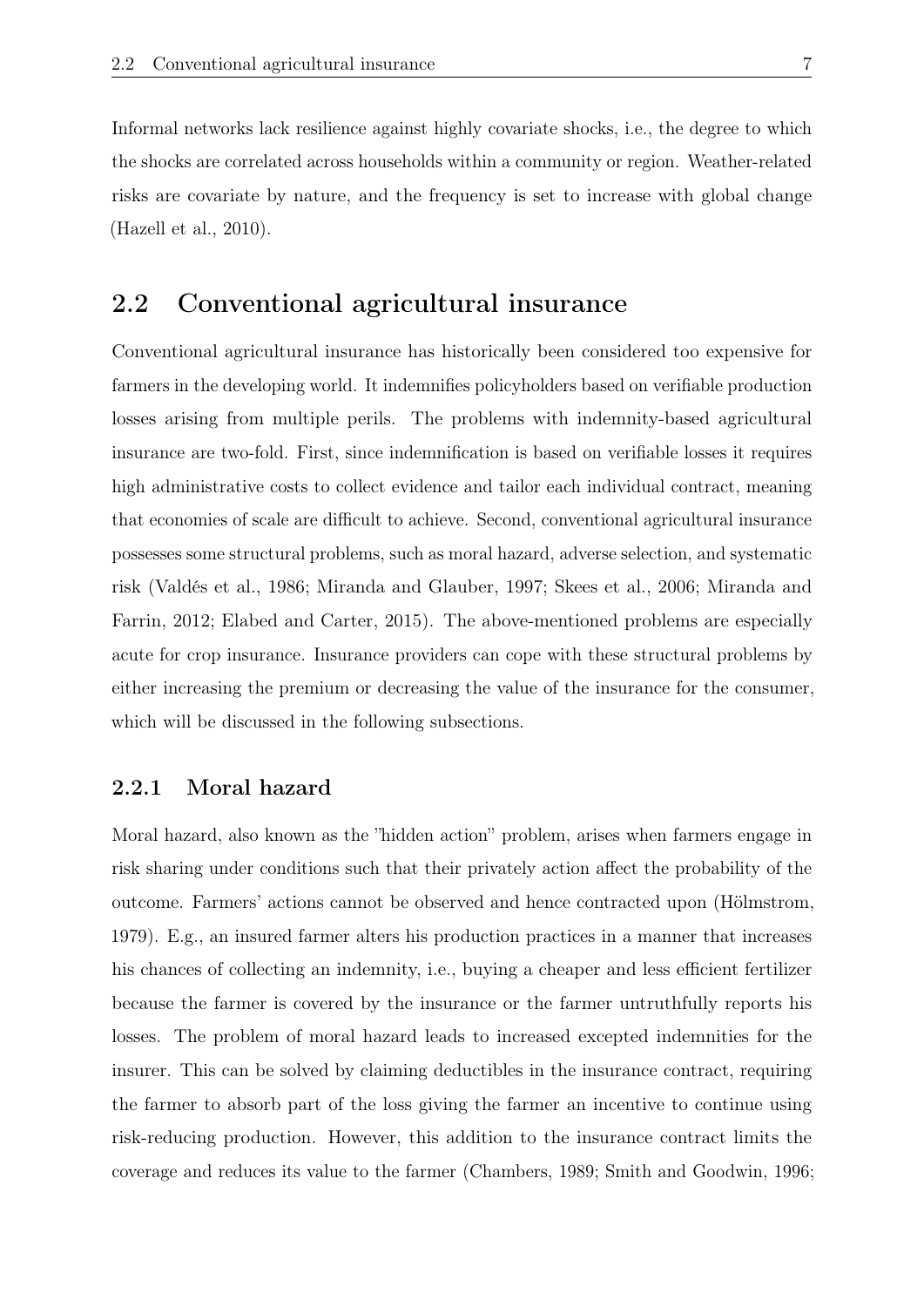Coble et al., 1997; Miranda and Farrin, 2012).

### 2.2.2 Adverse selection

Adverse selection, also known as the "hidden information" problem, arises when farmers with higher relative risk have the opportunity to purchase the same insurance at the same cost as farmers with relatively lower risk (Skees and Reed, 1986). The insured are better informed about their own distribution of production losses, and thus, be better able to assess the actuarial fairness of their premiums compared to the insurer. A farmer that recognizes that his indemnity is higher than the cost of the premium is more likely to purchase insurance compared to a farmer with an actuarially high premium. The asymmetric information may lead to a situation where only the farmers that expects the indemnity to be higher than the premium (lemons) purchase the insurance, while those farmers that expect the opposite (peaches) does not purchase insurance, characterized as the "market for lemons" (Akerlof, 1978). Because of adverse selection, the insurer's expected indemnity outlays exceed total premium income in the long run. Actions from the insurer to avoid this problem is to raise the cost of the premium, only resulting in smaller and more adversely selected pools of participants. The problem of adverse selection can be especially acute in developing countries, given that most farmers do not maintain adequate production records that could be used to accurately rate a conventional agricultural insurance contract (Quiggin et al., 1994; Miranda and Farrin, 2012).

### 2.2.3 Systematic risk

An efficient and functioning insurance market is conditioned on the fact that each individual risk is independent of the other. However, this is not the case for agricultural insurance (Miranda and Glauber, 1997), given the aforementioned covariability problem. With catastrophic weather events, there is a presence of systematic risk in agricultural production that cannot be fully diversified. Any private insurer puts themselves in jeopardy of bankruptcy by offering agriculture insurance with the presence of systematic risk. As a result, the cost of reinsurance must be passed on to the consumer via increased premium rates, decreasing the value and demand for the insurance (Miranda and Farrin, 2012). Reinsurance will be a topic of a later discussion.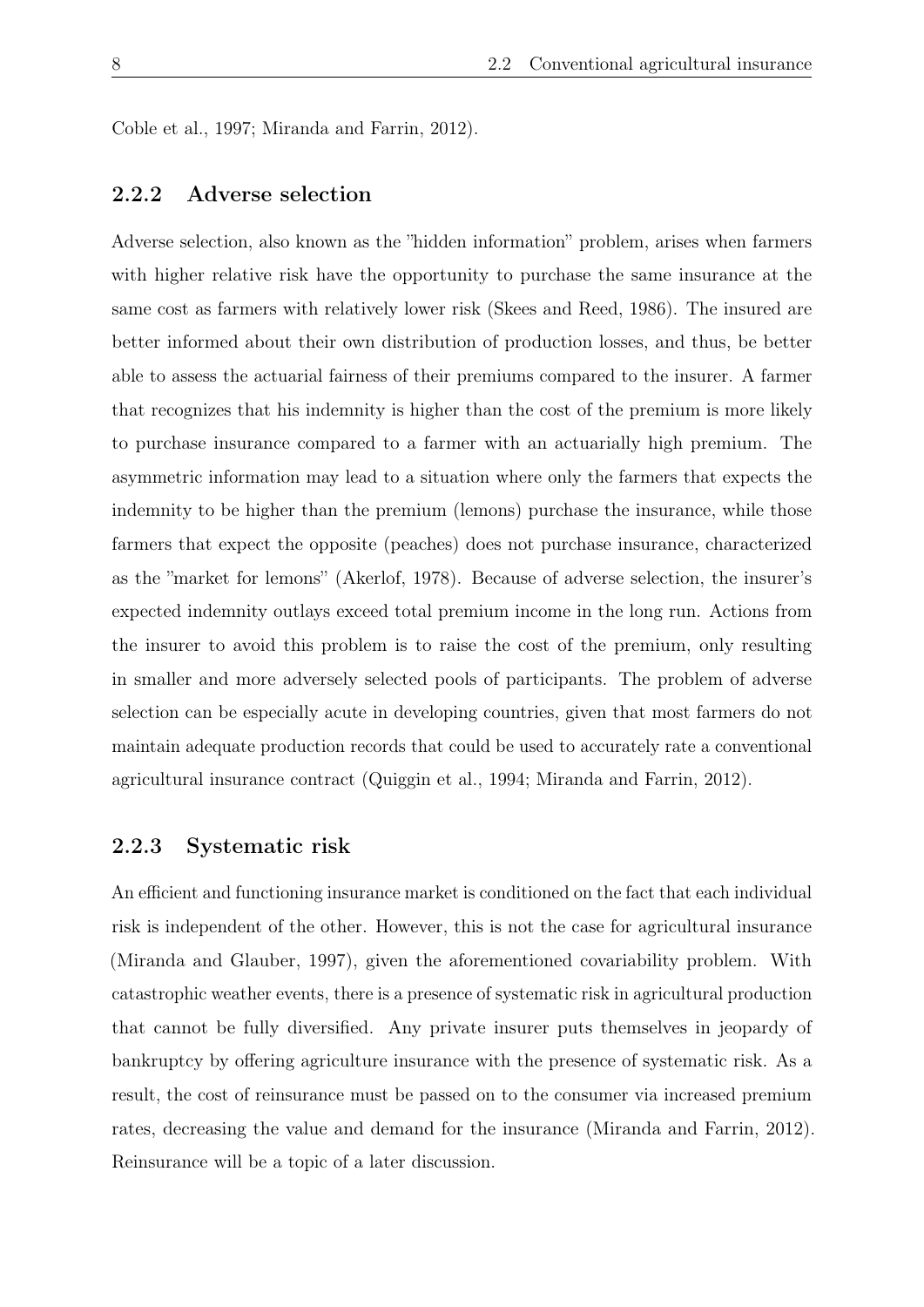### 2.3 Informal networks

Historically, there has been a lack of access to insurance from formal institutions in developing countries, despite farmers throughout much of the developing world live in poor, high-risk environments (Townsend, 1994) as argued through the failure of conventional insurance in the preceding section. This has led to a widespread of informal networks throughout rural areas as a means to reduce risks for smallholder farmers, informal networks are a valuable source for households to access risk-sharing institutions. These networks may strengthen their resilience to extraordinary or unexpected costs through risk-sharing among the members, thus, provide protection against idiosyncratic risks. This type of risk refers to the particular situation where one household's experience is typically unrelated to others in the same community, e.g., death of a family member, sickness, or unemployment (Trærup, 2012; Pradhan and Mukherjee, 2018). But, when a serious covariate hardship occurs, affecting whole villages, these informal networks provide insufficient protection (Hazell et al., 2010), these types of risks are set to increase with climate change, emphasizing the need for a prominent formal sector in agricultural insurance.

The most prominent approaches to the reduction of risk exposure from risk-sharing and self-protection are via informal family structures and communities. Risk-sharing, as such, usually focuses on self-enforcing arrangements, where incentive constraints and binding participation typically imply limited mutual insurance possibilities (Fafchamps, 1992; Coate and Ravallion, 1993; Di Falco and Bulte, 2013).

### 2.3.1 Group-based funeral insurance

The creation of group-based funeral insurance further emphasizes the historical lack of supply of formal insurance in rural areas and the need for insurance. Subsequently, how this has led to a risk-reducing strategy in the form of informal networks.

Funeral expenditure in the developing world is usually large and the financial stress related to funerals depletes household resources. Funerals are very expensive in terms of mortuary costs, costs of food, and other items. In some cultures, a funeral can last several days and households may expect condolence visits for several months, adding substantially to the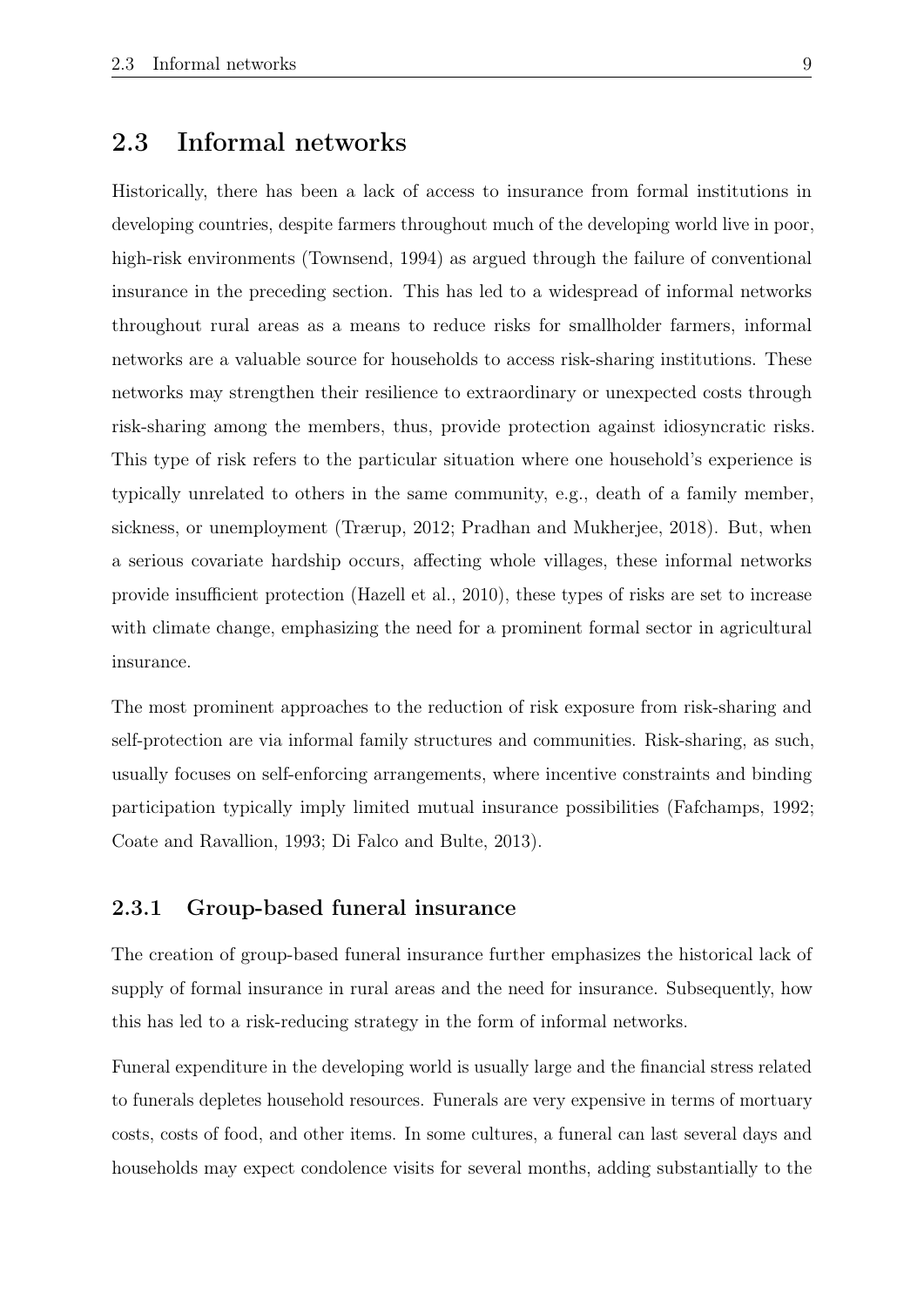costs, making funerals highly costly occasions. A funeral is a highly insurable event, given that there is a relativity high mortality rate, death a common event in families with low covariance and moral hazard is unlikely to be relevant to funeral insurance (Dercon et al., 2006; Banerjee and Duflo, 2007).

Dercon et al. (2006) study rural areas in Tanzania and Ethiopia, where the creation of these funeral groups really has taken off. These associations are known as iddir <sup>3</sup> and they ensure reimbursements both in cash, as well as in-kind, at the time of a funeral. The number of funeral groups within communities is remarkable, and findings suggest that most people have a membership of at least one group. In Sirbana Godeti in Ethiopia, from a total of about 400 households, there are about 30 groups. These associations have helped poor households in Ethiopia and Tanzania for several decades. Members of the groups have faith and trust in one another that is built over time. Funerals and their preparation bring people together, and the meetings related to the groups are an important means of social interaction, well beyond a simple insurance function. Iddirs will receive considerable attention throughout this thesis, as they are a great fit for a group-based index insurance scheme.

### 2.3.2 Social capital

The norms of reciprocity, information, and trust that arise from informal networks can be characterized as social capital (Woolcock, 1998; Trærup, 2012). In a similar fashion, Putnam (1993) argues that social capital facilitates cooperation and coordination, improving the efficiency of society. The value of social capital can be concretized by considering a hypothetical village where a family's house has been destroyed. If this village has no social capital, the family has to rebuild their house from the ground up, however, with social capital, this unlucky family will receive help from fellow villagers (Krishna, 2000; Uphoff and Wijayaratna, 2000). Much like the "safety net" that Woolcock and Narayan (2006) refers to when people fall on hard times.

The group-based funeral insurance is a great example of the ability to form local groups to cooperate to avoid the negative consequences that would occur from purely individualistic behavior. Following the death of a family member, a household may not afford the funeral

<sup>3</sup>"Iddir" is the generic name. In some areas, other local names are used, such as "kire" in parts of Wollo. They are all referred to as iddir in this thesis.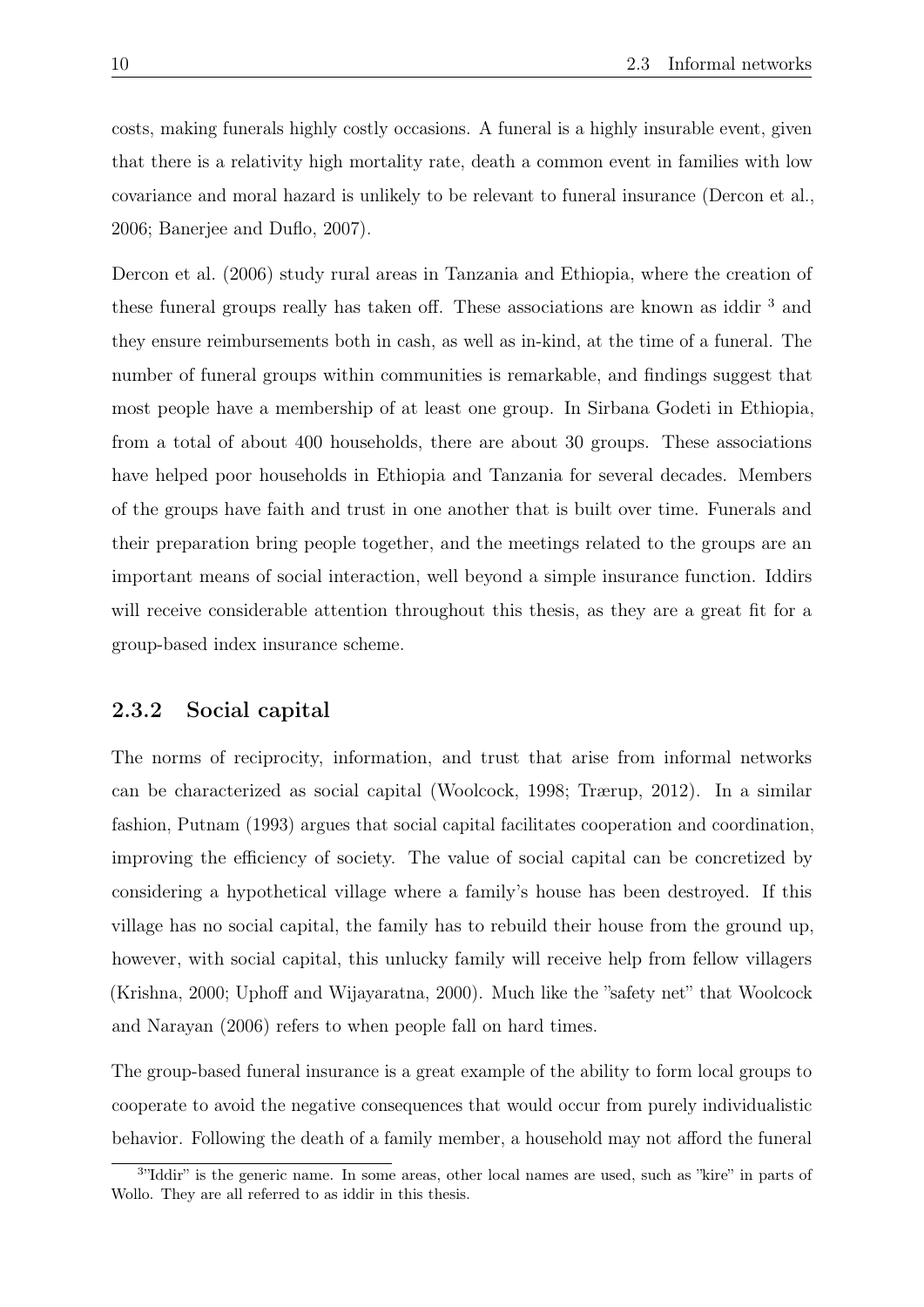costs, similar to the unlucky family in the preceding hypothetical example. But, through collective action, money can be collected from a common pool.

Social capital is of particular value in low-income countries where formal insurance is generally unavailable and institutions for contract enforcement are weak. According to economic theory, repeat interactions among individuals can help build and maintain social capital. Encouraging interaction may be an effective tool for development policy (Feigenberg et al., 2013), especially within the agricultural sector (Brown and Ashman, 1996; Narayan and Pritchett, 1999; Trærup, 2012).

There are several dimensions of social capital at different levels within the social capital theory. These dimensions can be divided into two main kinds of relations, called bonding and bridging. Bonding can be characterized as social relations between people within an informal network while bridging is the relations between different informal networks (Trærup, 2012). How these relations can be of an advantage for index insurance will be discussed later.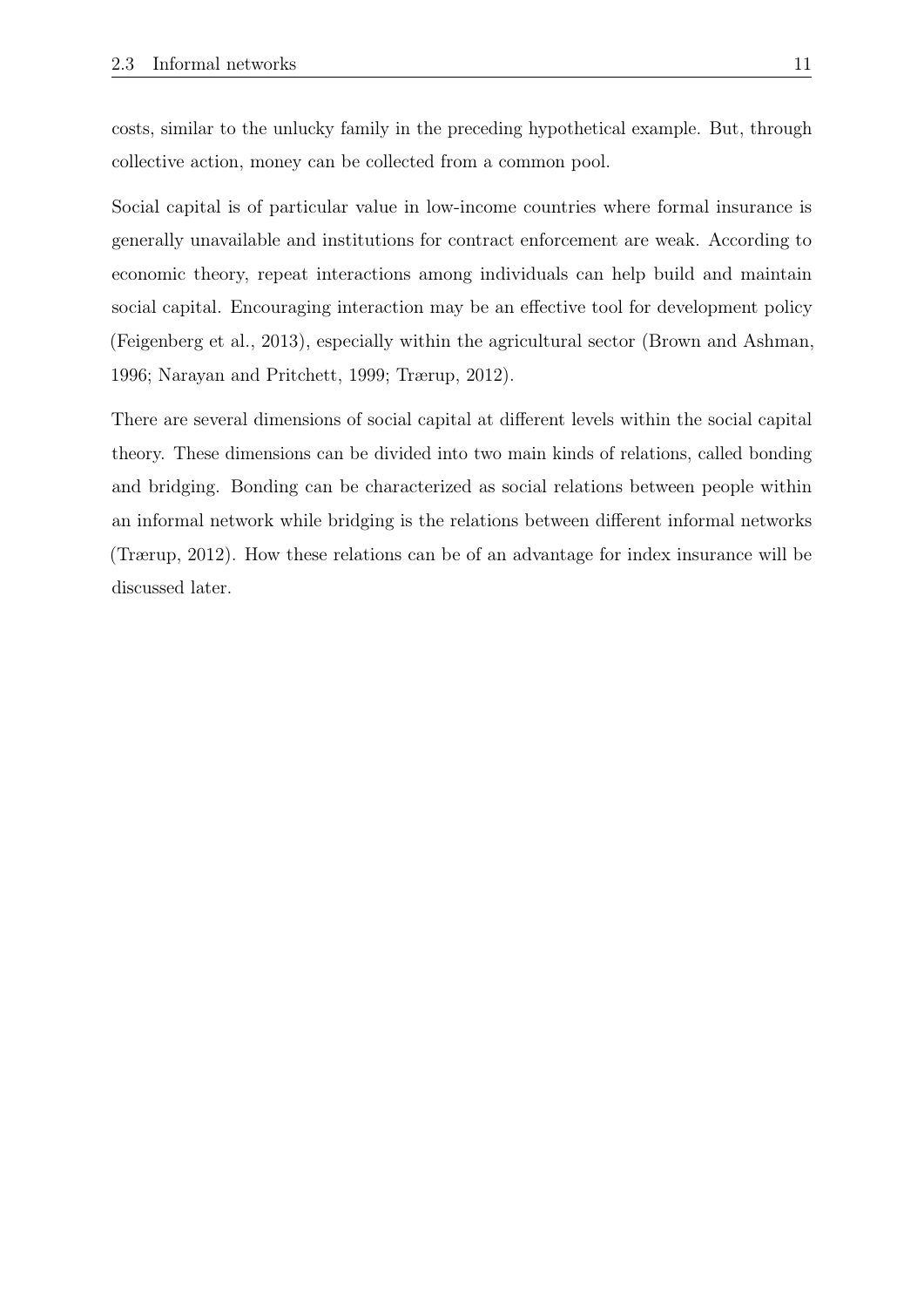# 3 Index insurance

### 3.1 The promise of index insurance

As emphasized, there are many different risks that can affect agricultural crop yield. Indemnifying smallholder farmers against crop loss is infeasible due to information problems (Bryan, 2019). This is why partial insurance, e.g., rainfall index insurance, is a solution. Index-based insurance indemnifies the insured based on an index rather than verifiable losses (Barnett and Mahul, 2007; World Bank, 2011; Miranda and Farrin, 2012).

Index insurance is designed to overcome many of the issues related to conventional agricultural insurance. First, index insurance is essentially free of moral hazard because the insured part cannot influence the index through his own actions. Second, since the contracted premium of index insurance is based on publicly available information, not privately held information, there is little or no reason to believe that policyholders have better information than the insurers, thus, little potential for adverse selection. Third, since the insurance is based on a reliable and independently verifiable index, it allows transferring a part of the risk to the international reinsurance market in an efficient manner, even for covariate risks. Fourth, there is no on-site inspections or individual loss assessment to perform so economies of scale are achievable. Index insurance can be offered at a lower price, which potentially can benefit poor farmers substantially (Barnett et al., 2005; Alderman and Haque, 2007; Barnett and Mahul, 2007; Bryla and Syroka, 2007; Skees, 2008; Skees et al., 2008; Hazell et al., 2010; Binswanger-Mkhize, 2012; Carter et al., 2014; Clement et al., 2018; Fisher et al., 2019).

## 3.2 Weather-based index insurance

Rainfall is the most widely used index in index insurance contract designs due to a number of reasons. First, the amount of rainfall is highly measurable. Second, rainfall data is likely to be available in developing countries. Third, rainfall is correlated with agricultural production (Bardsley et al., 1984; Miranda and Farrin, 2012; De Janvry et al., 2014; Dercon et al., 2014). Cole et al. (2013) study different risks faced by smallholders, the most cited determinant of income variability was rainfall. Insurance contracts only conditioned on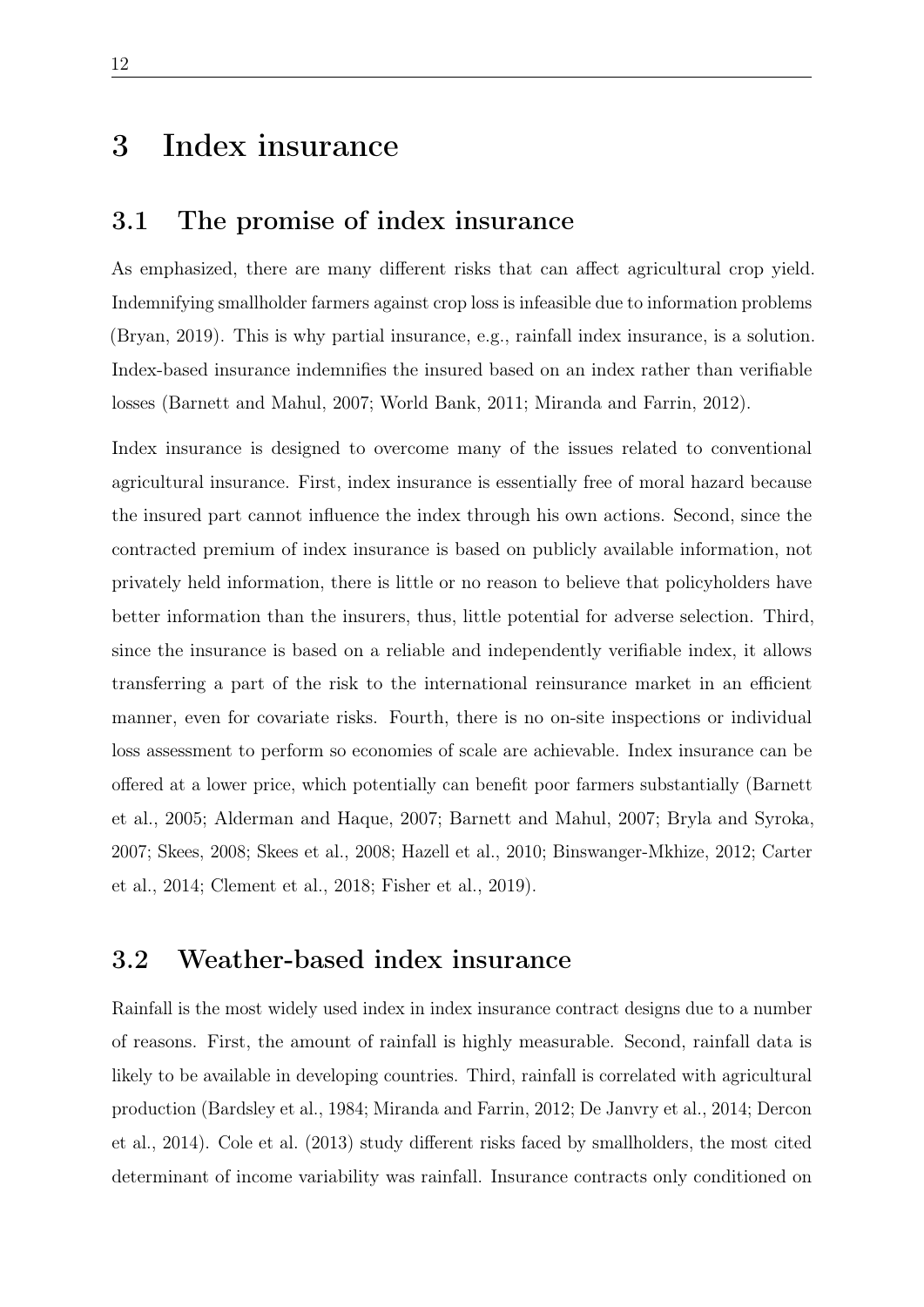weather indices can be fairly cheap whilst still offering much-needed protection against extreme weather events (Hess et al., 2005; Clarke, 2016).

Karlan et al. (2014) study agricultural decisions and find that farmers invest more in their farms and take riskier production choices when offered rainfall index insurance. The fact that rainfall insurance is not more common in developing countries is a puzzle. Since farmers are often exposed to weather risk and such risk is not generally subject to asymmetric information. Weather risks are different from other risks, e.g., illness or death in the family because it is not idiosyncratic, and therefore cannot be easily insured away within villages (Kremer et al., 2019). This puzzle will receive further attention later in the thesis.

### 3.2.1 Payment structure

The contracts for weather index insurance specifies a threshold and a limit that establishes the range of values over which indemnity payments will be made (Barnett and Mahul, 2007). Payouts can be structured in a variety of ways. The most basic is a simple zero/one contract where the payout is 100% once the threshold is crossed. While a proportional payment schedule increases the payout proportionally with the deviation from the indexed threshold. A layered payment schedule is a middle ground between the two (Hazell et al., 2010). Miranda and Farrin (2012) uses a hypothetical example of a layered indemnity rainfall micro-insurance contract that is designed to protect farmers against droughts to illustrate the notion of an index insurance contract. A farmer elects a liability of \$50, prior to a specific closing date which grants the farmer with maximum protection. The farmer pays a premium of \$5, given the premium rate of 10%. In return, the insurer promises to pay the insured an indemnity that depends on the total rainfall measured at the specified nearby weather station during the following months. In this hypothetical example, the contract does not pay an indemnity if total rainfall were to exceed 550mm but would pay \$10 it total rainfall were between 500 and 550mm, \$25 if total rainfall were between 450 and 500mm, and the insured farmer would receive the maximum liability of \$50 if total rainfall were less than 450mm, hence the layered contract.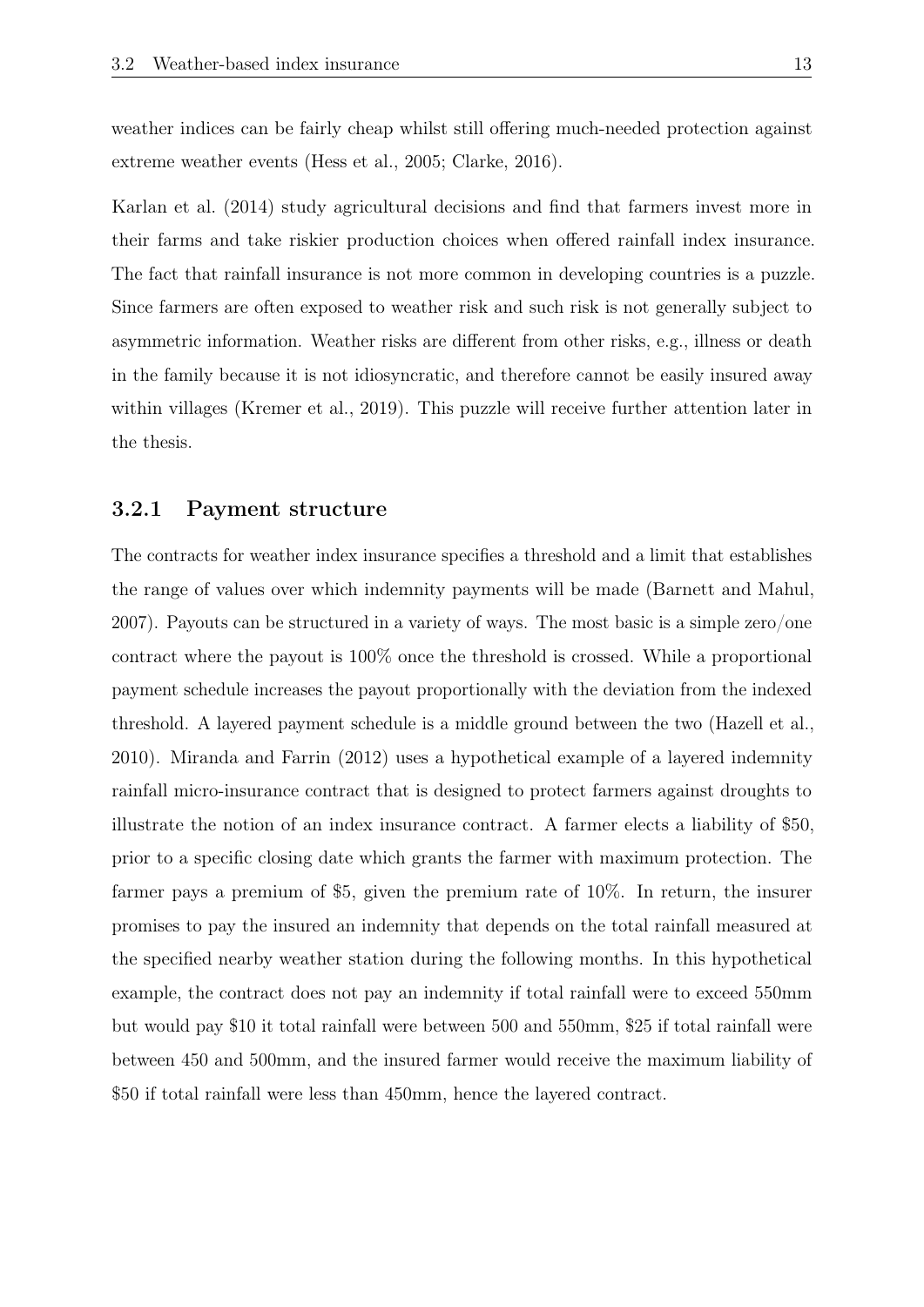### 3.2.2 Weather index insurance in Kenya

Since the late 1990s, several index insurance feasibility studies and pilot projects have been undertaken across the developing world (Miranda and Farrin, 2012). One of them being Kilimo Salama,<sup>4</sup> which launched in Kenya in 2009 by the Syngenta Foundation for Sustainable Agriculture and is considered to be one of the most successful index insurance projects. <sup>5</sup> Most crop production in Kenya takes place under rain-fed conditions, with weather fluctuations having a major impact on agricultural productivity. Initially, Kilimo Salama was offered as a small initiative with only 200 farmers. By 2013, this small initiative had grown to cover close to 200,000 farmers in Kenya, Rwanda, and Tanzania, with a total sum of US\$12.3 million. Despite this impressive and rapid growth, only a small fraction of the total farmers have adopted weather index insurance (Greatrex et al., 2015; Sibiko et al., 2018).

Kilimo Salama offers rainfall-based index insurance, covering Kenyan farmers against drought and excess rain, this scheme relies on data from automated weather stations to monitor local rainfall. Farmers are allowed to choose the station that best represents their farm conditions. The contracts were originally designed to cover maize and wheat, but products for other crops have also been developed. Kilimo Salama contracts divide the crop season into three phases, early growth, flowering, and grain filling, which vary in duration and rainfall thresholds. Contracts are location-specific, and threshold levels reflect the minimum agronomic requirements for normal plant growth during each particular phase. If total rainfall in a given phase either falls below or exceeds the threshold, a payout is triggered for all farmers holding a contract with reference to the particular weather station. Payouts are calculated per millimeter of rainfall, below or above the threshold, and it increases proportionally up to the maximum payout. However, farmers are rarely aware of the exact details of the payout functions, despite all data being publicly available information. Payouts are transferred to farmers through a safe mobile money transfer service called M-PESA at the end of the contract period (Sibiko et al., 2018).

As mentioned above, this Kenyan insurance scheme is considered one of the most successful index insurance projects. Households' relationship to M-PESA, which Kilimo Salami

<sup>4</sup>The phrase *Kilimo Salama* means safe agriculture in Swahili.

<sup>5</sup>After 2014 it was rebranded as Agriculture and Climate Risk Enterprise (ACRE).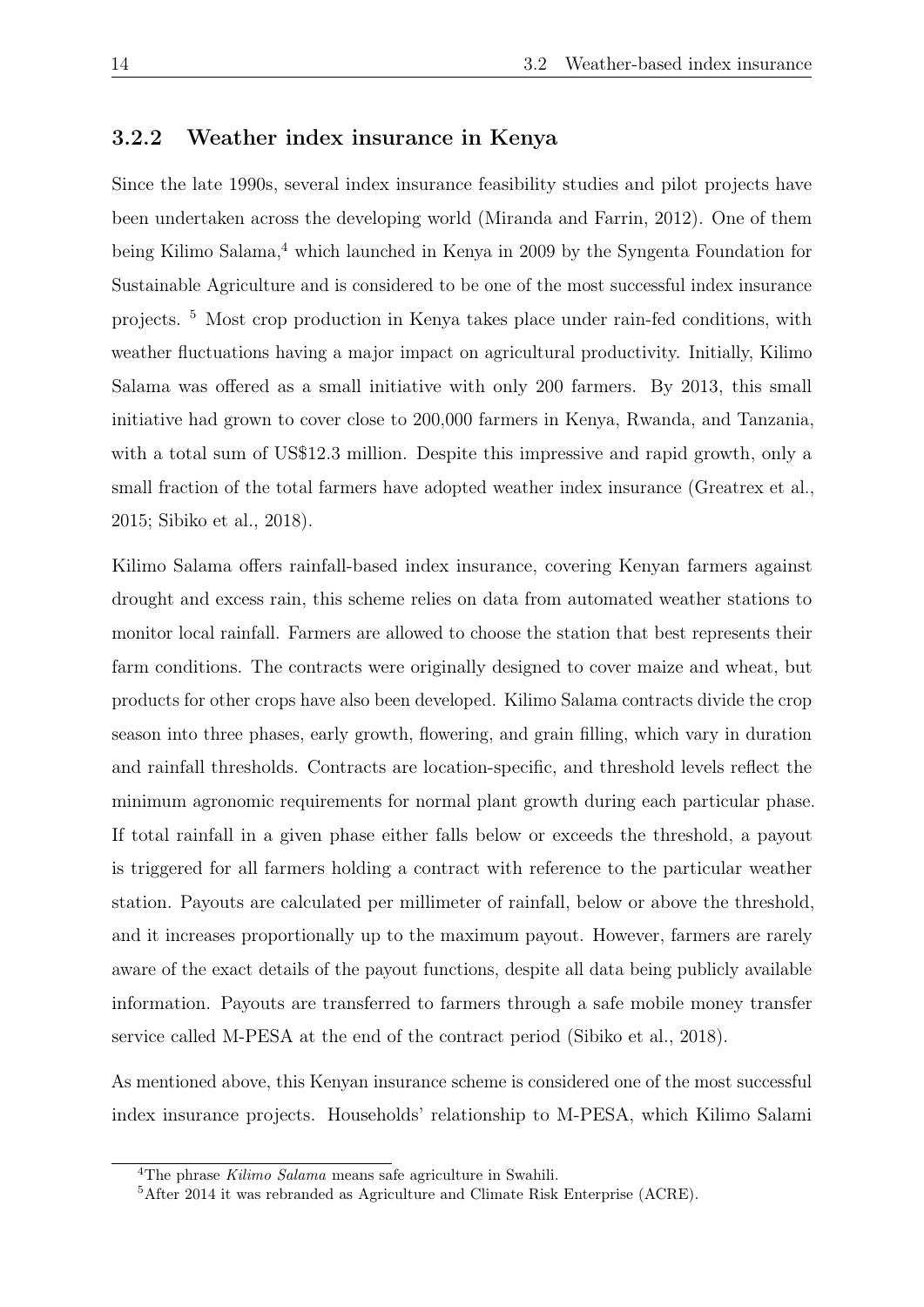cooperates with, might be one of the explanations. M-PESA allows for safe transfers of money between Kenyans and this money transfer service, in which many Kenyans have established their trust, have revolutionized the Kenyan economy since its launch (Mas and Morawczynski, 2009; Mas and Radcliffe, 2010). The combination of index insurance and M-PESA can create trust in two ways. First, since M-PESA is a renowned service among the Kenyan population, a collaboration may transfer generalized trust from M-PESA to the insurance product. Second, the efficiency of M-PESA allows for safe and rapid disbursements, which poor farmers value heavily (Morawczynski and Miscione, 2008; Trærup, 2012).

### 3.3 Problems with index insurance

Despite its potential, high appraisal, and practical feasibility of index insurance, demand has been lower than expected. The various candidate causes of low demand are a lack of trust, limited understanding of the insurance product, and basis risk (Binswanger-Mkhize, 2012; Trærup, 2012; Cole et al., 2013; Clarke, 2016; Platteau et al., 2017; Sibiko et al., 2018). These barriers or limitations of index insurance will follow through throughout this thesis when arguing how a collective approach to index insurance might be a solution for an increased uptake for smallholders.

### 3.3.1 Basis risk

Index insurance suffers from basis risk, which is the failure to provide an indemnity that perfectly matches the loss of the insured. Since indemnification is based on a pre-defined index threshold, and not verifiable losses, there is no guarantee for the farmer to receive an insurance payout when suffering a loss (Miranda, 1991; Doherty and Richter, 2002; Miranda and Farrin, 2012; Clement et al., 2018).

Basis risk can stem from two potential sources. First, farm losses may be caused by other determinants than what the index is based on. And, as earlier mentioned, there are many different risks that can alter agricultural production. Unless the contracted index is based on a weather variable that is the dominant cause of farm loss in a given region, basis risk will be unacceptably high. Second, the measures of the weather variable at the weather station may be quite different than the at the farm, i.e., the correlation between the index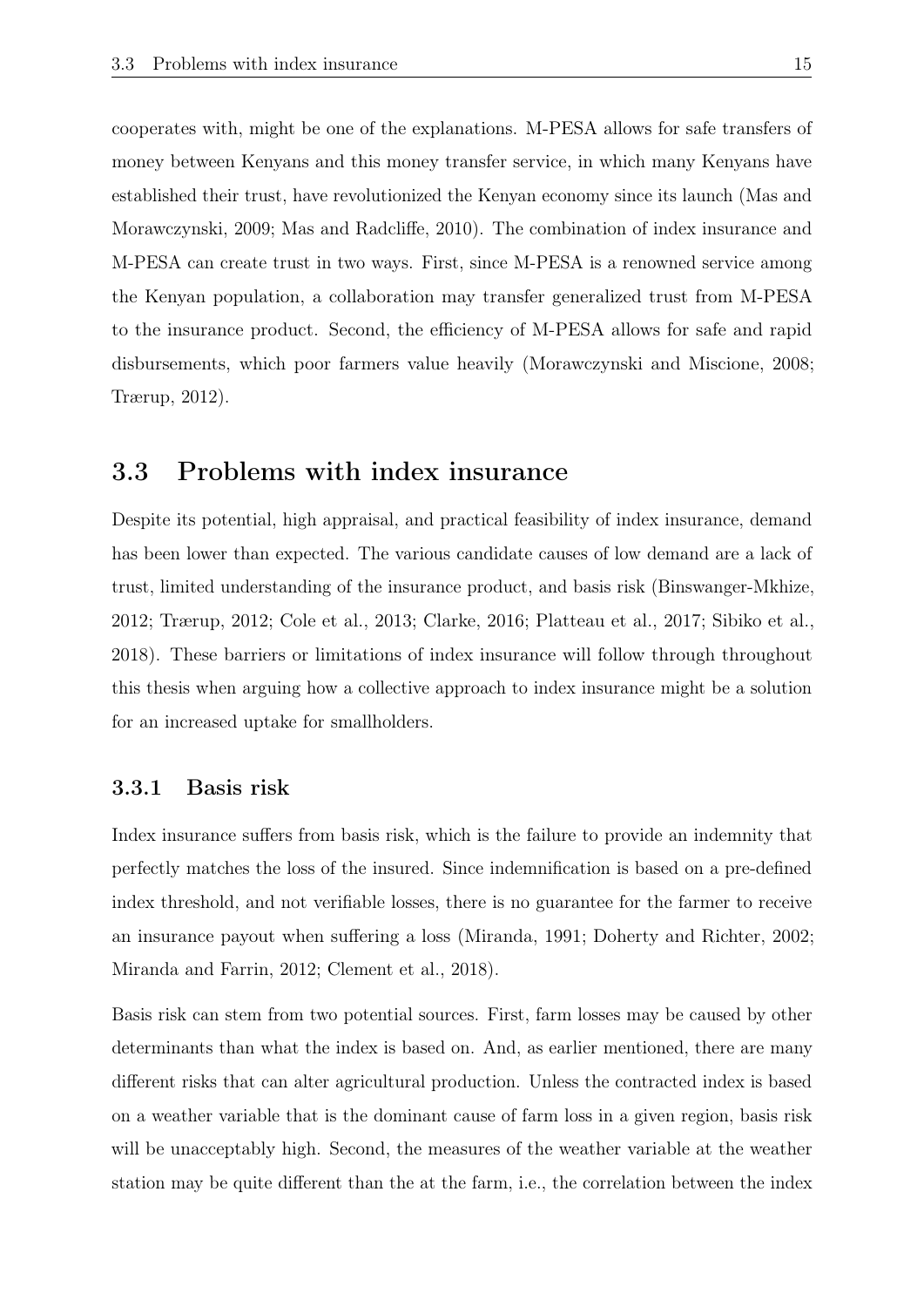and losses. Basis risk can be reduced if the index insurance is offered in areas where a particular weather variable is the dominant cause of loss (Barnett and Mahul, 2007; Clement et al., 2018).

The correlation between rainfall and agricultural production is crucial. The potential of index insurance ultimately depends on this relationship. The greater the correlation, the lesser degree of basis risk, and thus, the greater the potential benefit (Miranda and Farrin, 2012). Demand for index insurance decreases with basis risk (Giné et al., 2008). However, basis risk may increase with global change due to difficulties in actuarially calculate expected losses. This will receive further attention in the section of supply-side challenges.

### 3.3.2 Limited understanding

The concept of insurance is new to many farmers in developing countries, especially index insurance, where knowledge about the payout requires an additional understanding of how the index works (Dercon et al., 2009; Patt et al., 2009). Agricultural insurance adoption in the developing world has experienced a low outspread and adoption rate (Giné et al., 2008; Mobarak and Rosenzweig, 2012), further emphasizing that the concept of insurance is indeed new to most smallholder farmers. Additionally, insurance products are complex, and low levels of financial literacy among target populations, implying that not all potential beneficiaries understand its logic (Belissa et al., 2019). A lack of understanding has been found to correlated with a low willingness to purchase insurance (Patt et al., 2010; Trærup, 2012).

The market for index insurance suffers from a sincere information gap. Both farmers and insurers lack access to information that can establish the value of the index insurance products. Index insurance can be categorized as a credence good, i.e., a good whose quality is not observable before purchase and at best partially observable after purchase (Darby and Karni, 1973). Thus, it is a risk of arriving at a "market for lemons", where insurers do not invest in costly but low-risk indices, as there is no market incentive for them to do so because farmers are unable to sort low-quality products from high-quality products. This can create adverse incentives, and it becomes difficult to establish ex-ante whether costly investments in index insurance really improve product design (Jensen and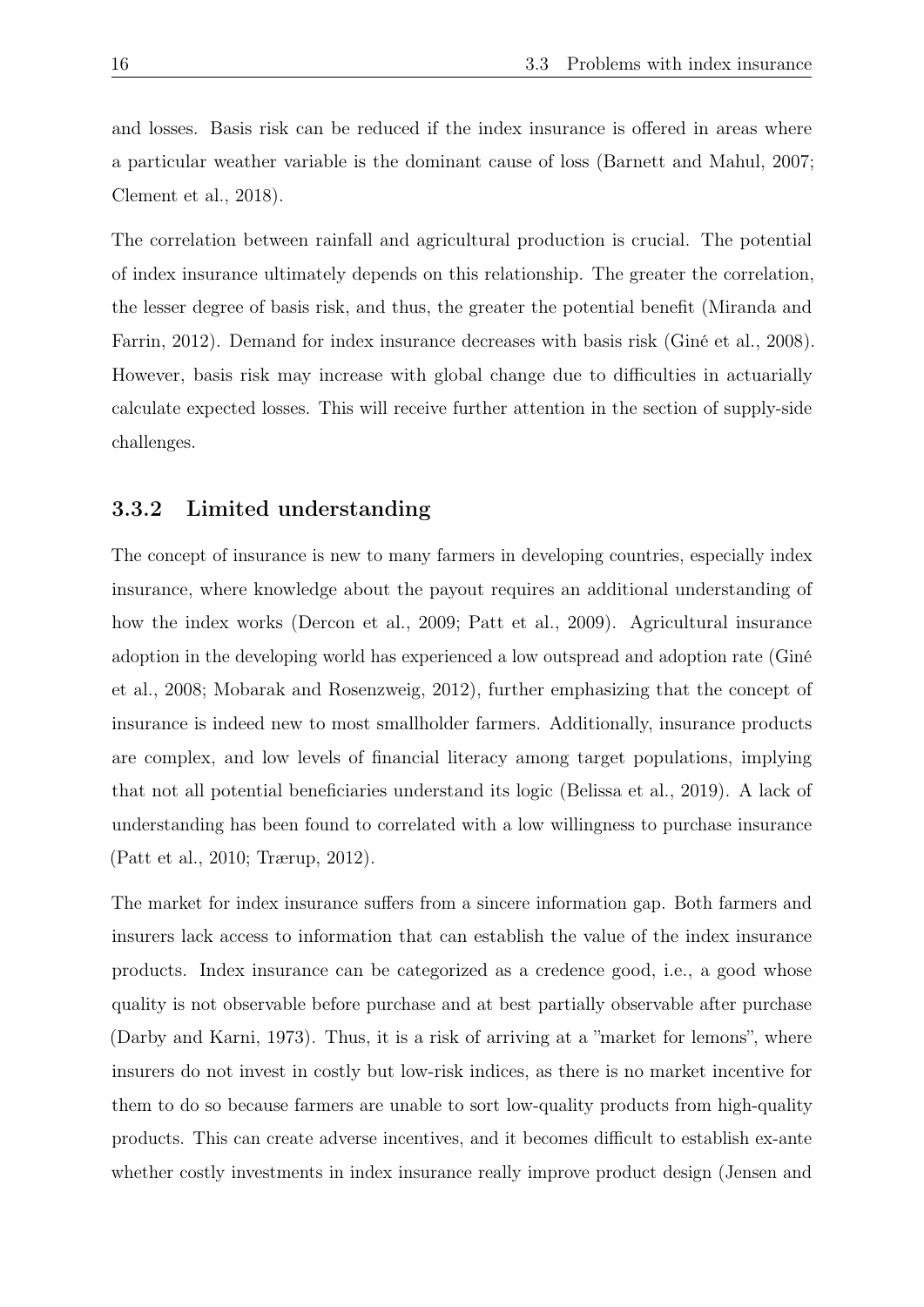Barrett, 2017), which may lead to serious market failures if index insurance is left purely to private actors (Clarke and Wren-Lewis, 2013).

### 3.3.3 A lack of trust

Trust is not a trivial piece of the decision to purchase insurance and must not be ignored, making it a crucial design element of an insurance product (Patt et al., 2009). As emphasized in the preceding subsection, farmers are not used to formal insurance being available. Hence, they have historically not been dependent on formal institutions, but on informal risk-management strategies. As a consequence, farmers do not fully trust the product or the institutions involved, which in turn have a negative effect on demand (Cole et al., 2013). A lack of trust is a barrier to insurance adoption for smallholder farmers (Trærup, 2012).

Trust can be divided into generalized and particularized trust. Where the latter is households' faith in other households, but only those in their own community. And, generalized trust is characterized as a households' trust in the institutions involved with the insurance (Uslaner, 2002; Cassar et al., 2007; Trærup, 2012).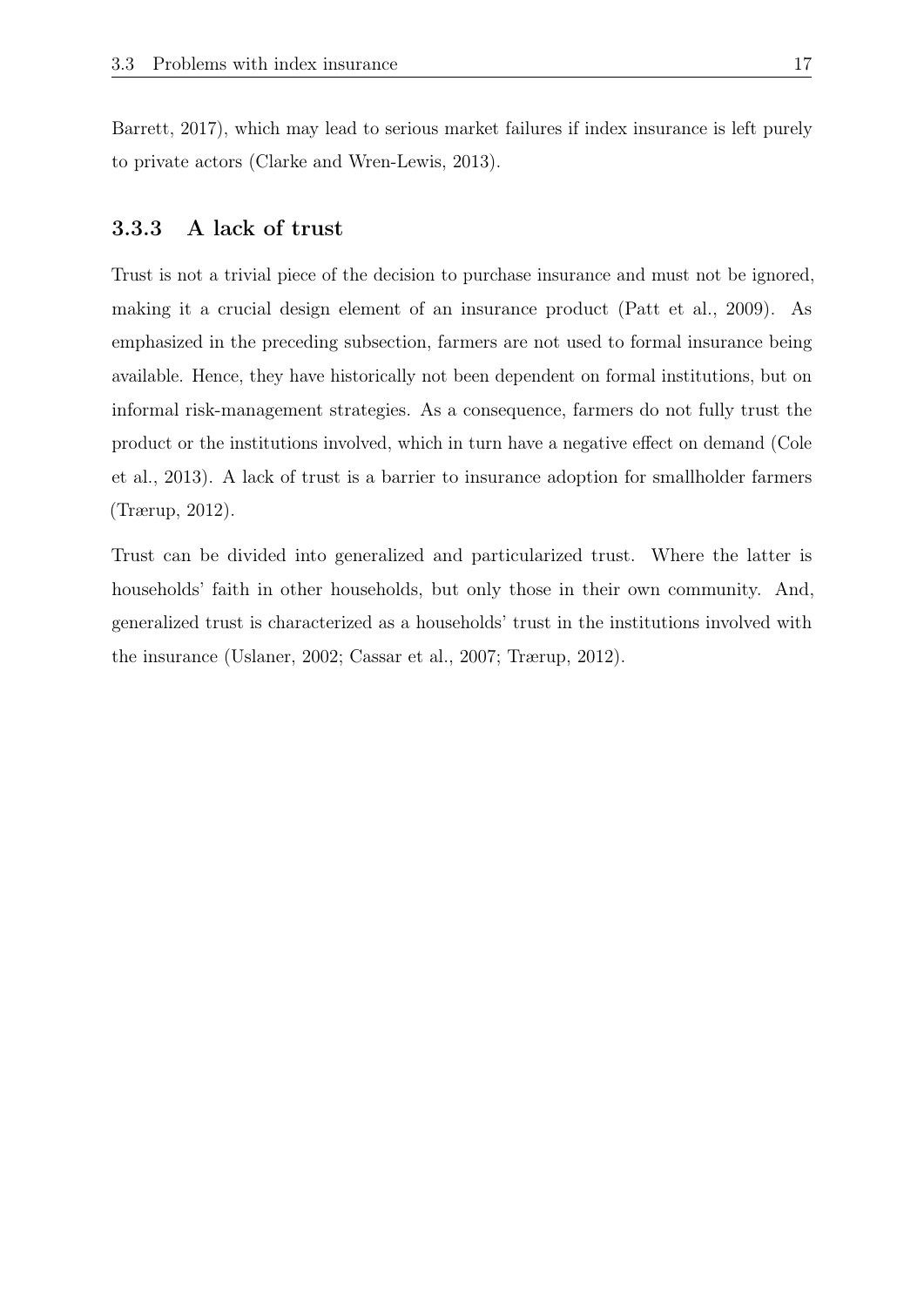# 4 Group-based index insurance

## 4.1 A collective approach to index insurance

Due to the inefficiency and failure of index insurance uptake, researchers have proposed to offer index insurance to groups rather than to individuals. In this way, the social characteristics of the informal networks and particularized trust are maintained. This approach ensures that members may continuously benefit from informal risk-sharing alongside formal protection against covariate risks. Potentially increasing farmers' resilience to climate change impacts (Trærup, 2012; De Janvry et al., 2014; Dercon et al., 2014; Santos et al., 2021). The premise of insuring groups is that superior information held by group members allows payouts to be adjusted to reflect the actual losses experienced (McIntosh et al., 2019). Sibiko et al. (2018) argues that offering insurance contracts to small groups rather than individual farmers may increase uptake. The subsequent subsections suggest how an index insurance product may be enhanced by adopting the strengths of social capital in the form of informal networks.

### 4.1.1 Dynamic of informal risk-sharing in the collective approach

As opposed to indemnity-based insurance, it is worth pointing out that an index insurance payout will happen irrespective of any actual loss. There is no guarantee of receiving an insurance payout when experiencing a loss with the presence of basis risk. By making use of within-group informal transfers it is possible to circumvent basis risk. The joint probability structure of the index insurance product and the farmer's loss creates four possible scenarios:

- 1. A farmer experience a loss and the index insurance triggers a payout.
- 2. A farmer experience a loss but the index insurance does not trigger a payout.
- 3. A farmer does not experience a loss but the index insurance triggers a payout.
- 4. A farmer does not experience a loss and the index insurance does not trigger a payout.

The proposition by Santos et al. (2021) relies on farmers truthfully reporting their amount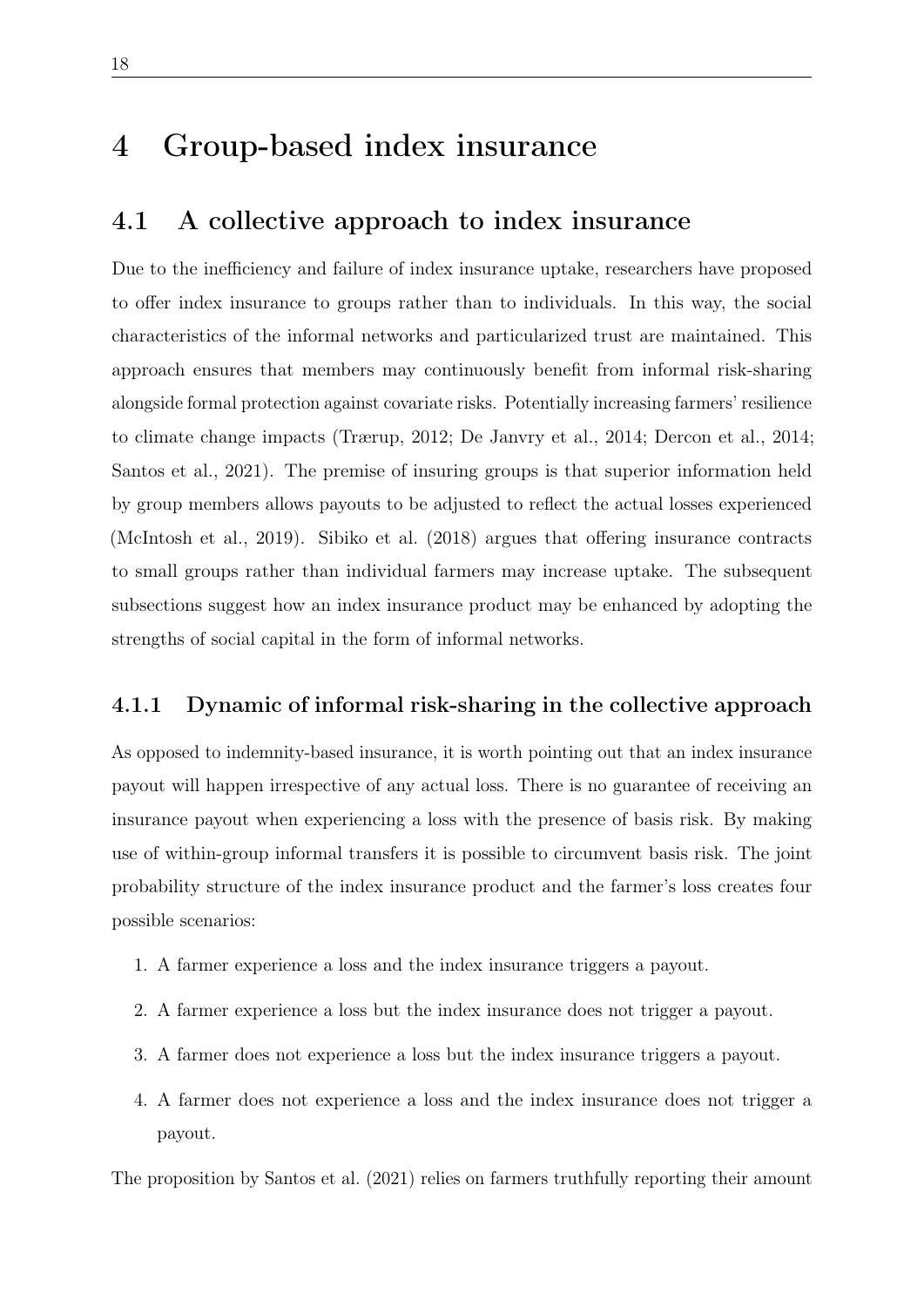of loss experienced and the indemnity received. These within-group informal transfers, are the pillars of the collective approach, and they happen indirectly between those farmers who have received an excessive payment and those who have an uncovered loss through a common risk-sharing pool. Farmers with an excessive payment (scenario 3) transfer a fraction of this to the common risk-sharing pool. This allows farmers in scenario 2 to receive a payment from the common pool when the index insurance fails to provide it, this is distributed by group leaders. These within-group transfers allows to average out basis risk in a given moment, not just across time. The alleviation of basis risk can make this design of an index insurance product more attractive to risk-averse smallholder farmers. For risk-averse farmers, the utility gain of receiving a proportion of the common risk-sharing pool (scenario 2) is larger than the utility loss associated with contributing the same amount of an excessive payout (Clarke, 2016; Pacheco et al., 2016).

However, the potential to alleviate basis risk through within-group transfers introduces a coordination dilemma of insurance adoption. Socially optimal outcomes are obtained when everyone adopts insurance. A minimum fraction of contributors is necessary before the effects of basis risk can be averaged out and individuals start taking up insurance. If farmers are free to defect on their informal contributions, they will most likely do so. That is, each individual farmer maximizes their utility, in a given moment, by defecting on pool contributions while still having the pool benefits, given that the other members contribute. There needs to be a probability that defecting farmers are caught, this is achieved by peer monitoring. Subsequently, farmers that defect and are caught are excluded from future pool benefits as a punishment, which provides farmers with incentives to cooperate. Peer monitoring and exclusion from future pool benefits are necessary for the stabilization of informal transfers (De Janvry et al., 2014; Santos et al., 2021). This issue will receive further attention.

### 4.1.2 Bonding and bridging

The basic idea of the collective approach presented in Trærup (2012) is that the index insurance provider targets an existing informal network as one insurance taker. The informal network pays the insurance provider one collective premium and also receives one payout as one insurance taker. Based on the information flow within the network, the informal network distributes the payout among its members.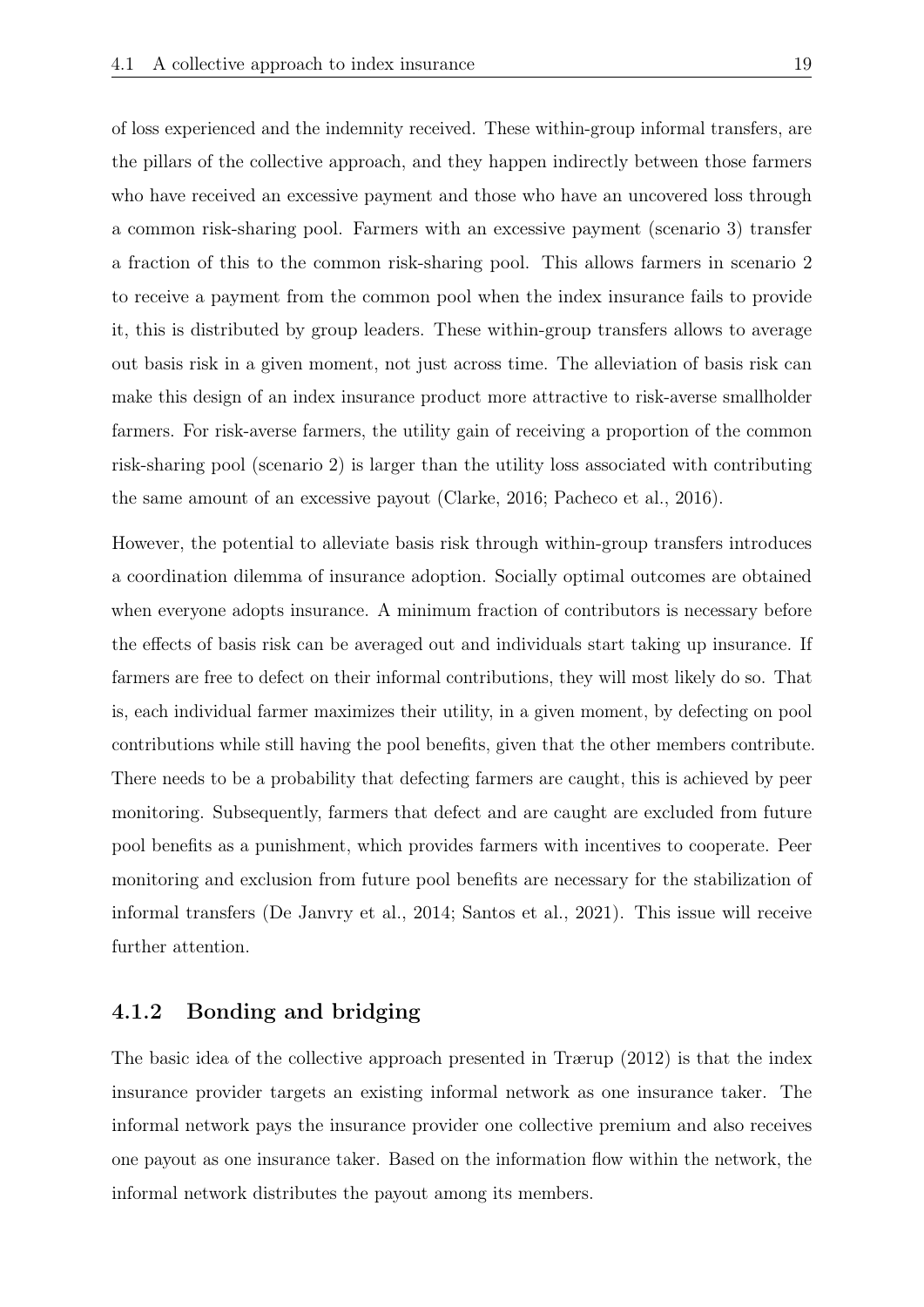The collective approach to index insurance can be characterized as vertical bridging since bridging is created between different levels in society, i.e., between informal networks and formal institutions. Figure 4.1, which is a reconstruction from a figure presented in Trærup (2012), illustrates the relationship between the different dimensions of social capital and the resilience to shocks. The opportunities of bridging and bonding are two-fold with regard to climate change resilience. First, members strengthen their resilience to idiosyncratic shocks by bonding within an informal network. Second, bridging among informal networks and an index insurance provider has the potential to strengthen members' resilience to weather-related shocks, which by nature will be covariate. The collective approach to index insurance strengthens the vertical bridging between formal index insurance and informal networks (Gittell and Vidal, 1998; Woolcock and Narayan, 2006).



Figure 4.1: Dimensions of social capital and resilience to shocks at the household level

### 4.1.3 Understanding

The low outspread and adoption rate of agricultural insurance across developing countries emphasizes that insurance products are indeed new to most smallholder farmers. Insurance products are complex, and low levels of financial literacy among target populations, implying that not all potential beneficiaries understand its logic (Giné et al., 2008; Mobarak and Rosenzweig, 2012; Cole et al., 2013; De Janvry et al., 2014; Sibiko et al., 2018).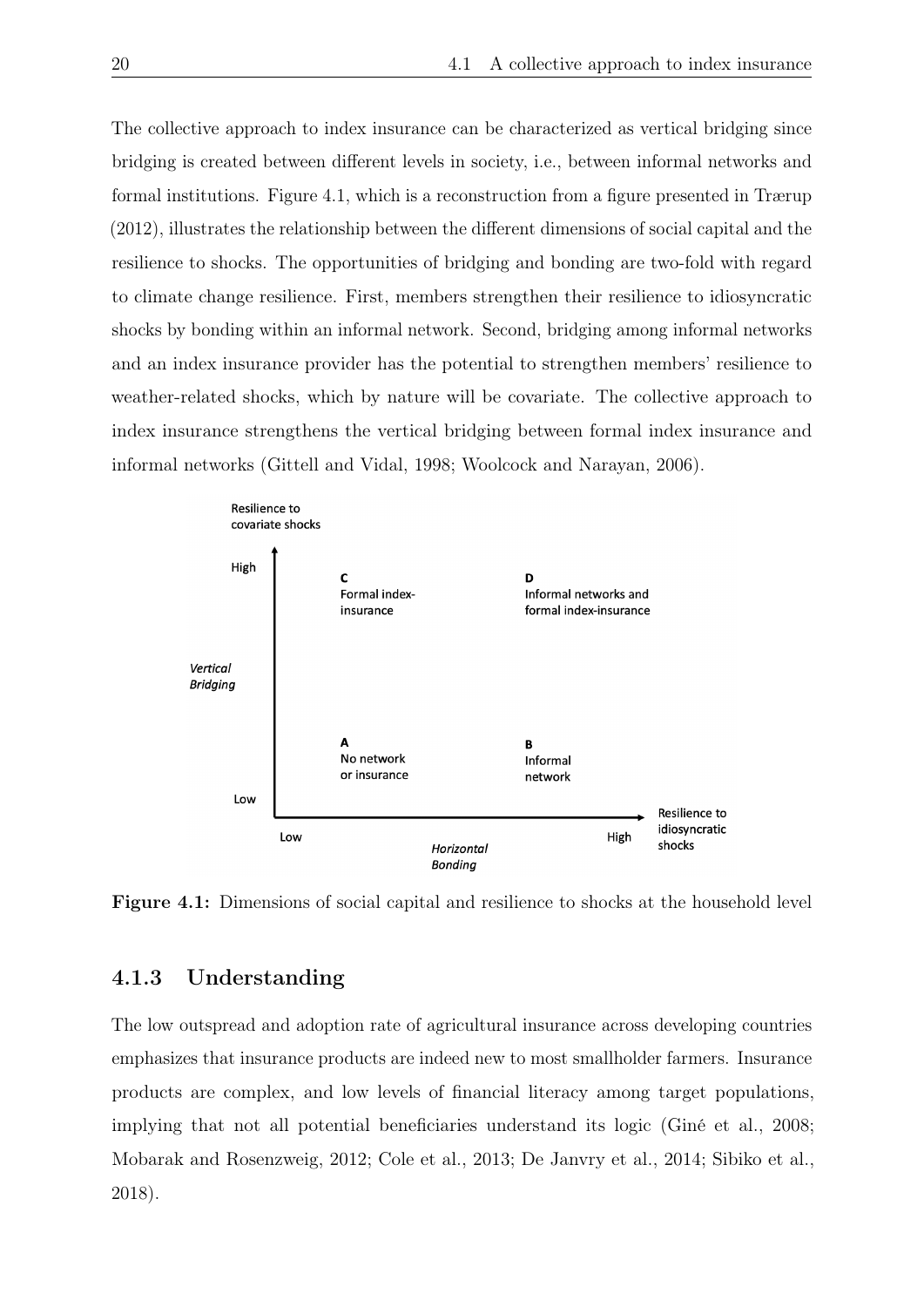The aforementioned group-based funeral associations, i.e., the iddirs, appear suitable for formal insurance products as they tend to understand their function since they were created on precisely that basis. Dercon et al. (2014) carried out training sessions and found that in situations where iddir leaders were trained in the benefits of group-based insurance, there were substantially higher uptake rates compared to leaders who received training on individual benefits of insurance, in accordance with the findings of Belissa et al. (2019). The idea is that through mobilizing and training customary leaders, the groups can effectively share knowledge and leverage trust. The leaders of iddirs were informed how the index insurance worked, the trustworthiness of the insurance company, and they were encouraged to share their knowledge with members of their iddir and endorse the insurance product. The mechanism described may be referred to as the spillover effect, i.e., diffusion of knowledge of insurance benefits among farmers, informal networks effectively transfer information about the benefits and functions of the insurance product (Gine et al., 2013; Cai et al., 2015). Sibiko et al. (2018) conclude that better training farmers on weather index insurance are needed and that groups can provide more efficient training. The efficiency of the spillover effect, that is, its potential to share benefits and knowledge of group-based insurance, is dependent on the level of trust within networks, i.e., particularized trust. The leaders of iddirs are trusted individuals for members within a network (Belissa et al., 2019), providing a smooth transition to the next subsection.

#### 4.1.4 Trust

Trust is a crucial design element of an insurance program. This has to do with the farmers' trust in the insurance product and the organizations involved (Patt et al., 2009), i.e., generalized trust. It is assumed that there is a high level of particularized trust in communities but a lack of generalized trust (Cassar et al., 2007; Trærup, 2012).

Lyon (2000) uses case studies of agricultural production, marketing, and financing systems to document how trust is created among farmers. The mechanisms include formal and informal networks of working relations, customer friendship, and intermediaries, whereas the simplest form of trust is based on existing networks. According to the study, trust is a necessity for the development of a vibrant private sector.

The social capital arising from informal networks may overcome trust-related barriers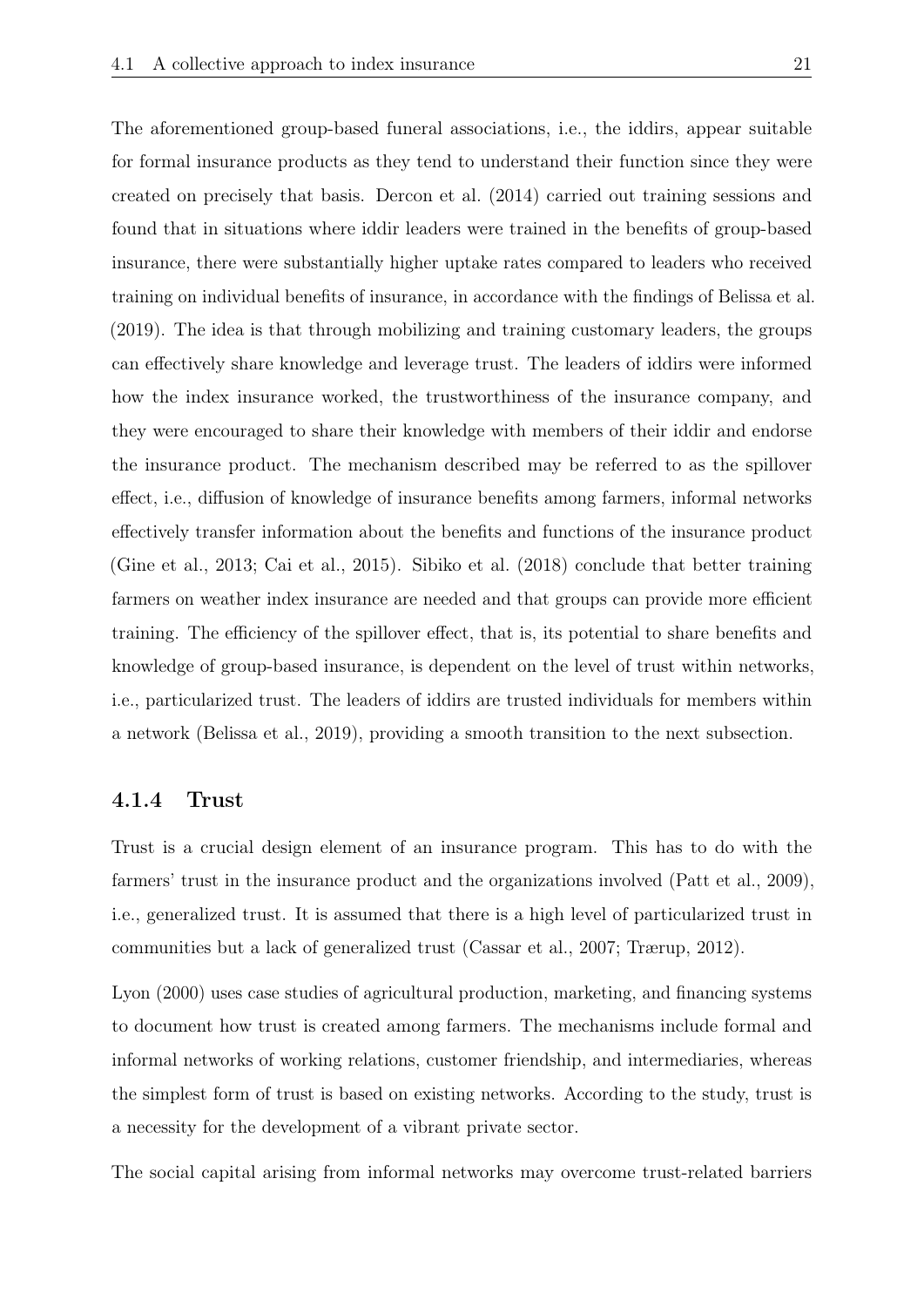between insurance buyers and insurance providers. Assuming that information flow is high within a network, it will create trust (Trærup, 2012).

Trust can be built through a link to a common person. Trusted members of a community can work as intermediaries and create trust in an insurance product to other members, as iddir leaders were in the previous subsection. Intermediaries appear as links between networks and can play an important role for an insurance provider to create a relationship between farmers and the provider (Lyon, 2000). Another use of intermediaries, stressed by Skees et al. (2001), Giné et al. (2008), and Elabed et al. (2013) is the importance of including feedback from community members in the design face. In Mali, for instance, local leaders helped design a multi-scaled index insurance pilot at the village level. Cooperation at this level may create solutions to reduce the problem related to basis risk, the cooperation may build a stronger bond between farmers and the institution that provides insurance (Elabed et al., 2013; Clement et al., 2018).

### 4.2 Problems with group-based index insurance

Binswanger-Mkhize (2012) sets up an equation explaining the conditions for index insurance uptake. Equation 4.1 incorporates the two sources of change in the farmer's utility. The demand side conditions are twofold. As a prerequisite, farmers need to understand insurance, i.e., the insurance product that is being offered and the corresponding payoffs that they can expect when different events materialize (Barnett and Mahul, 2007). In addition, the farmers' expected utility with formal insurance needs to be higher than without. The utility gained from insurance, in general, is income stabilization, where agricultural insurance is no exception.

Since the networks are informal by nature, they work under their own rules and norms. Due to differences in membership and leadership structures, not all informal networks are equally suitable for affiliation to an index insurance scheme, and, the differences in the history, longevity, and nature of activities within the networks, further empathize the differences across networks (Trærup, 2012).

Additionally, in an economy with heterogeneous agents, (i. e., heterogeneity with respect to correlation of income streams, information flows, trust, norms, etc.), a household forming its network will not consider all other households to be equally suited as insurance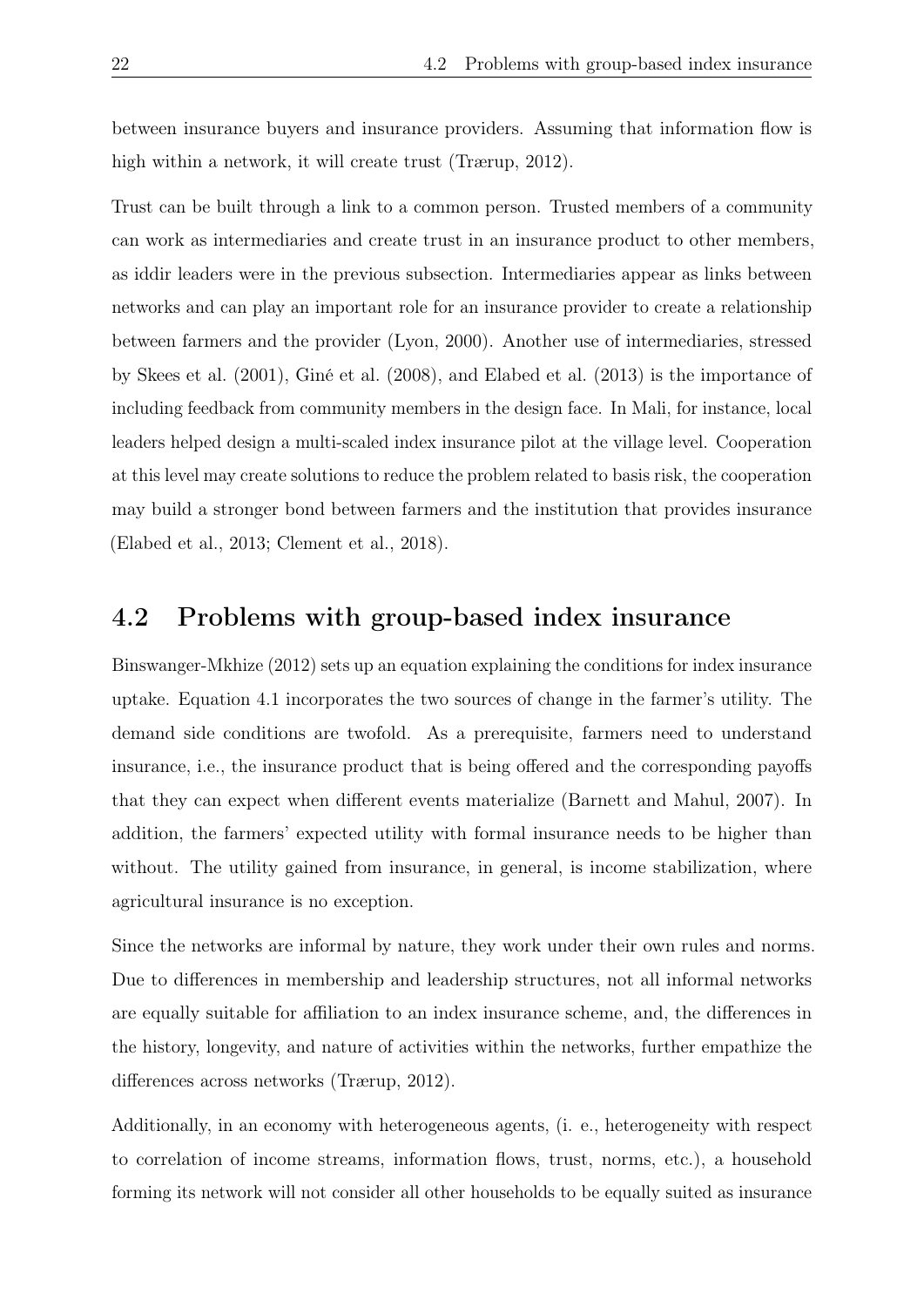partners. Close neighbors or households who engage in the same livelihood activities are likely to share information and join the same network. Poorer households have less dense networks than the rich, making them more vulnerable in the face of idiosyncratic risk (Rosenzweig and Stark, 1989; De Weerdt, 2002; De Weerdt and Dercon, 2006).

Expected utility without formal insurance  $\leq$  expected utility with the formal insurance

The following subsections argue for what determines farmers' expected value for groupbased index insurance.

### 4.2.1 Contract enforcement

The informality of the typical risk-sharing contracts means that issues of contract enforcement and dynamic consistency will be important. There is an issue when the contract is not formalized, pooling will only occur if those who have the capacity to pay do not seek to renegotiate the contract after shocks have been realized (McIntosh et al., 2019).

However, there is a lack of empirical findings on the extent that social networks can substitute for formal contract enforcement. Even less about how the introduction of contract enforcement affects transactions traditionally mediated informally through the social network. This is mainly due to the variation in the contracting environment across networks. Socially close individuals maintain high levels of cooperation even when contract enforcement is removed, as opposed to more distant individuals. Individuals with partners with high centrality behave more cooperatively when enforcement is removed. Lack of enforcement is more damaging when individuals are socially distant and when their partners are not socially central (Chandrasekhar et al., 2018).

### 4.2.2 Group negotiations

The group negotiation process is not frictionless. A successful risk-sharing group is dependent on members actually sharing risk, i.e., transferring the excessive payment to the common pool or truthfully reporting actual losses. Thus, the vulnerability of risk pooling

(4.1)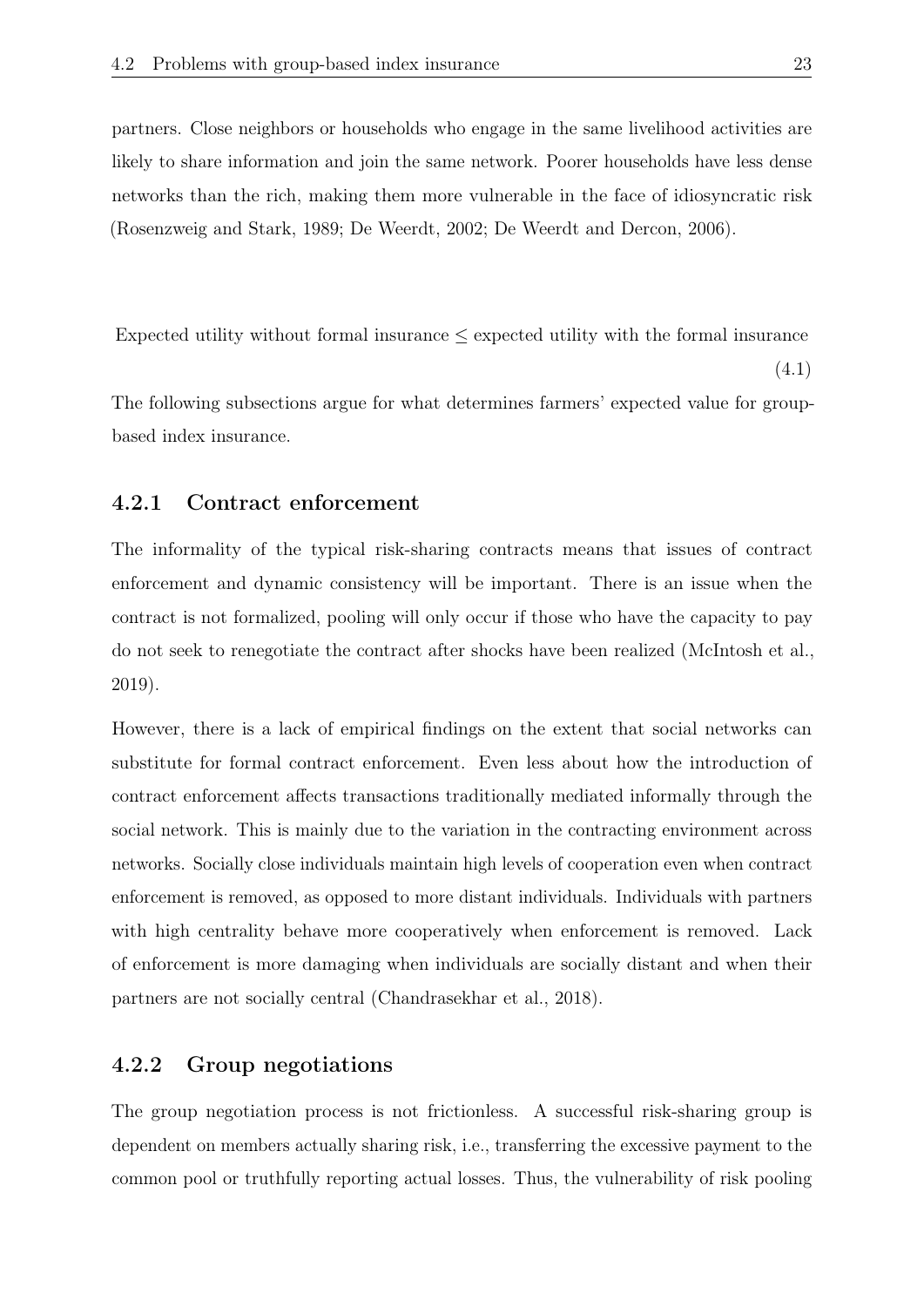arrangements to ex-post renegotiation is relevant. Social costs and distrust can make group negotiations an unattractive way to provide smoothing. McIntosh et al. (2019) find that a high-trust individual do have a significantly higher demand for group insurance, but this effect appears to be small. Distrust can account for about one-fifth of the secular dislike of group insurance.

### 4.2.3 Risk pooling

The group becomes more attractive as its degree of loss adjustment increases. Even groups that have the capacity to pool risk may fail to do so. And, if members' risk exposure is too dissimilar groups may struggle to maintain pooling. Different risk exposure can stem from farm size, crop, wealth, etc. If farmers' risk exposure within informal networks is heterogeneous it can be expected that some members systematically making larger claims on the group than others. The issue of heterogeneity in expected risk exposure introduces a redistributive element into group risk-pooling contracts. This is indeed a concern (McIntosh et al., 2019).

How much loss adjustment is believed to be conducted and the influence that the heterogeneity within groups has on pooling ability is noticeable threats to a successful risk-sharing group McIntosh et al. (2019). Additionally, the already established networks, which group-based insurance is based on, may not be designed to pool risk (Fafchamps and Gubert, 2007; Pan, 2009).

#### 4.2.4 Cooperation

According to Santos et al. (2021), there are a minimum fraction of individuals required for a population to evolve towards adopting group insurance. Individual sacrifices are necessary to reach the collective target. The dilemma and risk of failure occur when individuals are tempted to contribute less and save money to induce others to contribute more (Milinski et al., 2008). That is, incentives for individuals are misaligned with group interests, a social dilemma occurs (Hilbe et al., 2018b).

It is possible to look at the collective approach through the lens of a game of cooperation. If there is only one realization of the insured event, e.g., drought, a self-interested farmer would have no incentive to share his excessive payout or truthfully report his losses, and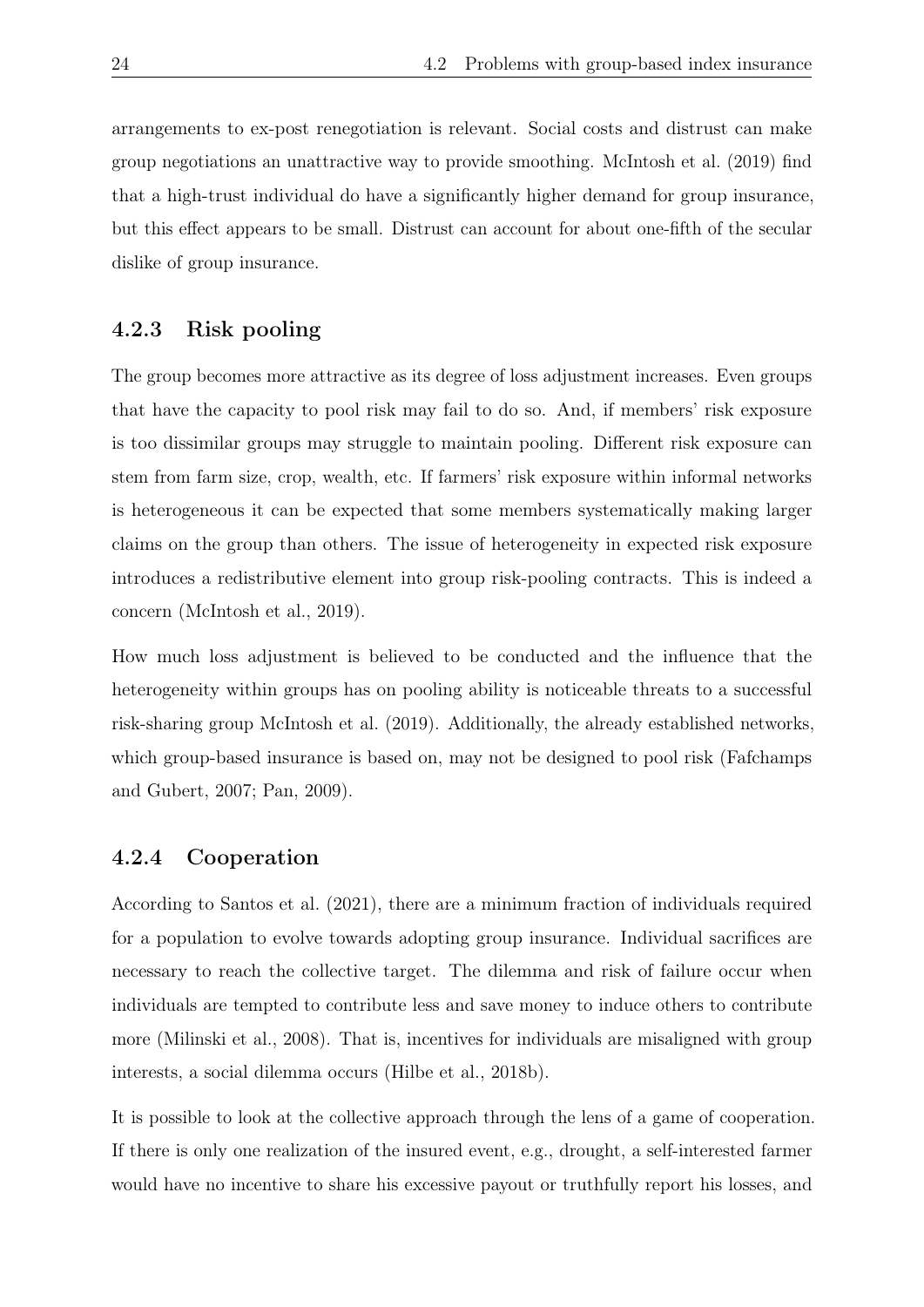so, would renege on any prior non-binding agreement (Coate and Ravallion, 1993). A game of such characteristics is the Prisoner's Dilemma, a game with two players that can either cooperate or defect. If both cooperate, they each get the reward *R*, which exceeds the punishment payoff, *P*, when both defect. But, if one player defects while the other cooperates, the defector gets the highest payoff *T*, whereas the cooperator ends up with the lowest payoff *S*. The game is a prisoner's dilemma if  $T > R > P > S$ , which can be presented in a two-by-two payoff matrix, as Figure 4.1. An individual farmer would maximize its utility by defecting on the contribution to the common risk-sharing pool, given that the other player contributes. No matter what player 1 does, player 2 maximizes his payoff by defecting. Thus, not contributing to the common risk-sharing pool is the only Nash equilibrium (Hilbe et al., 2018a).



Figure 4.2: Prisoner's dilemma: payoff matrix

However, repeated games allow for reciprocity, creating incentives for farmers to cooperate. Reciprocity is a powerful mechanism of cooperation on the basis of repeated interactions (Hauser et al., 2019). A game that represents the real-world scenario of group index insurance adoption is the Public Goods Game, where possible heterogeneous farmers need to merge their individual efforts to avoid a common risk. Heterogeneity can result from different levels of risk exposure (to natural hazards), such as wealth and distance to the nearest river. Merhej et al. (2021) study how wealth inequalities impact cooperation and overall group achievements of a population involved in a threshold public goods game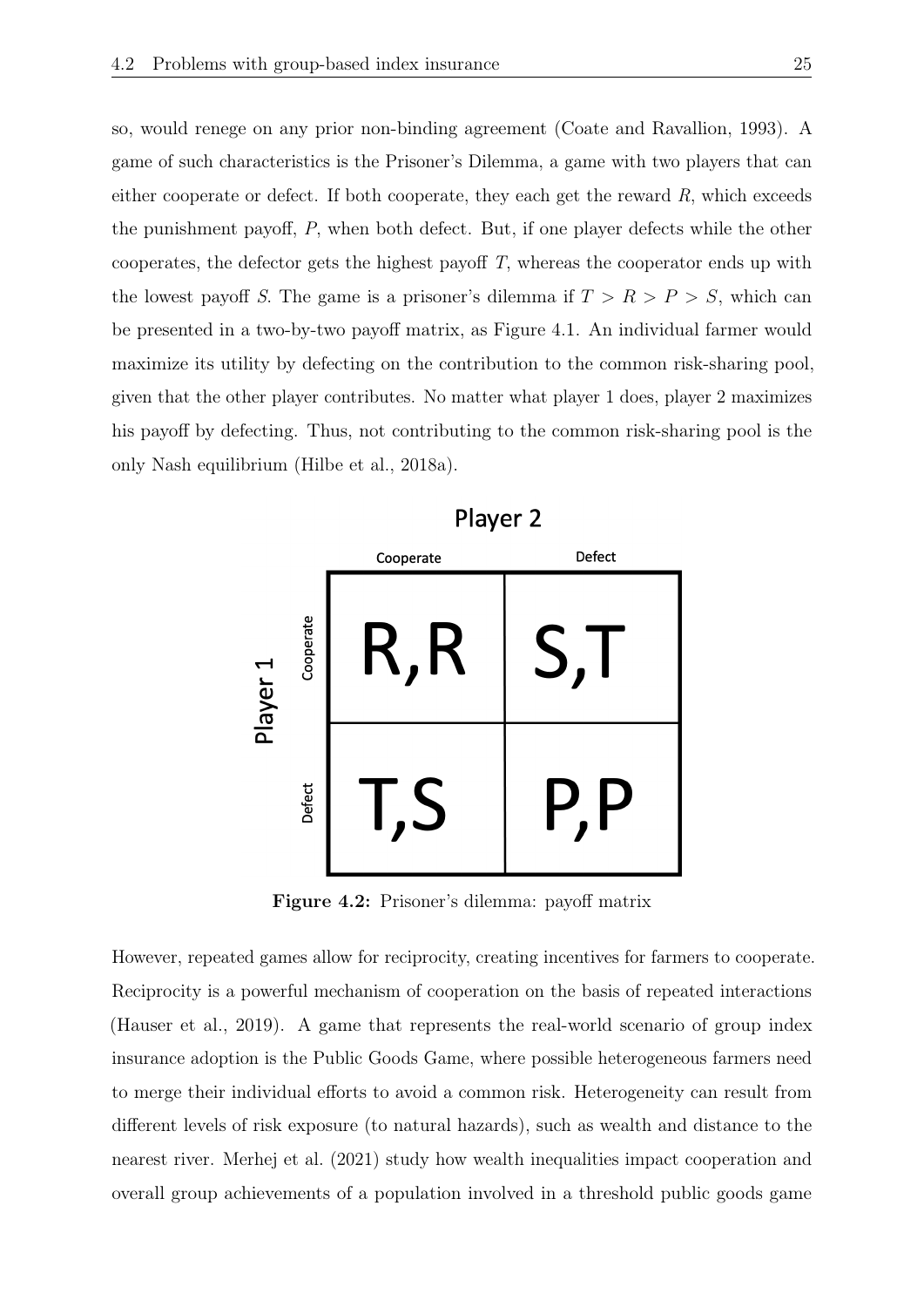with a collective risk. They conclude that wealth inequalities lower overall achievement rates of a population.

### 4.2.5 Group characteristics

Informal groups across developing countries vary in size. According to Sibiko et al. (2018), small groups are better-suited platforms for learning about complex innovations due to the fact that larger groups often lack the necessary cohesion. If groups become too large they become more difficult to coordinate which, in turn, creates incentives to free-ride. However, larger groups seem to encourage more intensive participation in collective actions (Fischer and Qaim, 2014). Different proximity to nearest weather station varies between farms, the consequences of this will be a topic when discussing product design.

As emphasized by Santos et al. (2021), cooperation is dependent on peer monitoring. Local networks may be in a prime position to establish peer monitoring. Leaders carry a lot of financial responsibilities, so training is, therefore, in most cases, required on the role and responsibilities of these persons (Trærup, 2012). Yet another challenge is that farmers do not fully understand when they will receive a payment, i.e., when the index is triggered, despite the fact that the index threshold is clearly stated in the contract (Sibiko et al., 2018). Training farmers and creating a better understanding of index insurance matters for adoption, which is consistent with the documented role of financial literacy training in increasing awareness of formal financial products (Carpena et al., 2011; Gaurav et al., 2011; Gine et al., 2013; Dercon et al., 2014). Farmers who are informed about the real disaster probability are almost 30 percentage points more likely to buy the insurance (Cai and Song, 2017). Training is essential both for the adoption of index insurance and for the group leaders to efficiently working the group scheme.

The effectiveness of the training between group leaders and members may be dependent on the trust between the two parties. There can be several disadvantages in targeting informal networks as insurance takers. It can lead to or increase conflicts and divisions within the community or network if the informal network is exploited to serve the interests of the better households. This can be the case where some better of households in an informal network decide to exclude a number of households for some reason, e. g., if some households are carrying a greater risk than the majority of the networks' members. This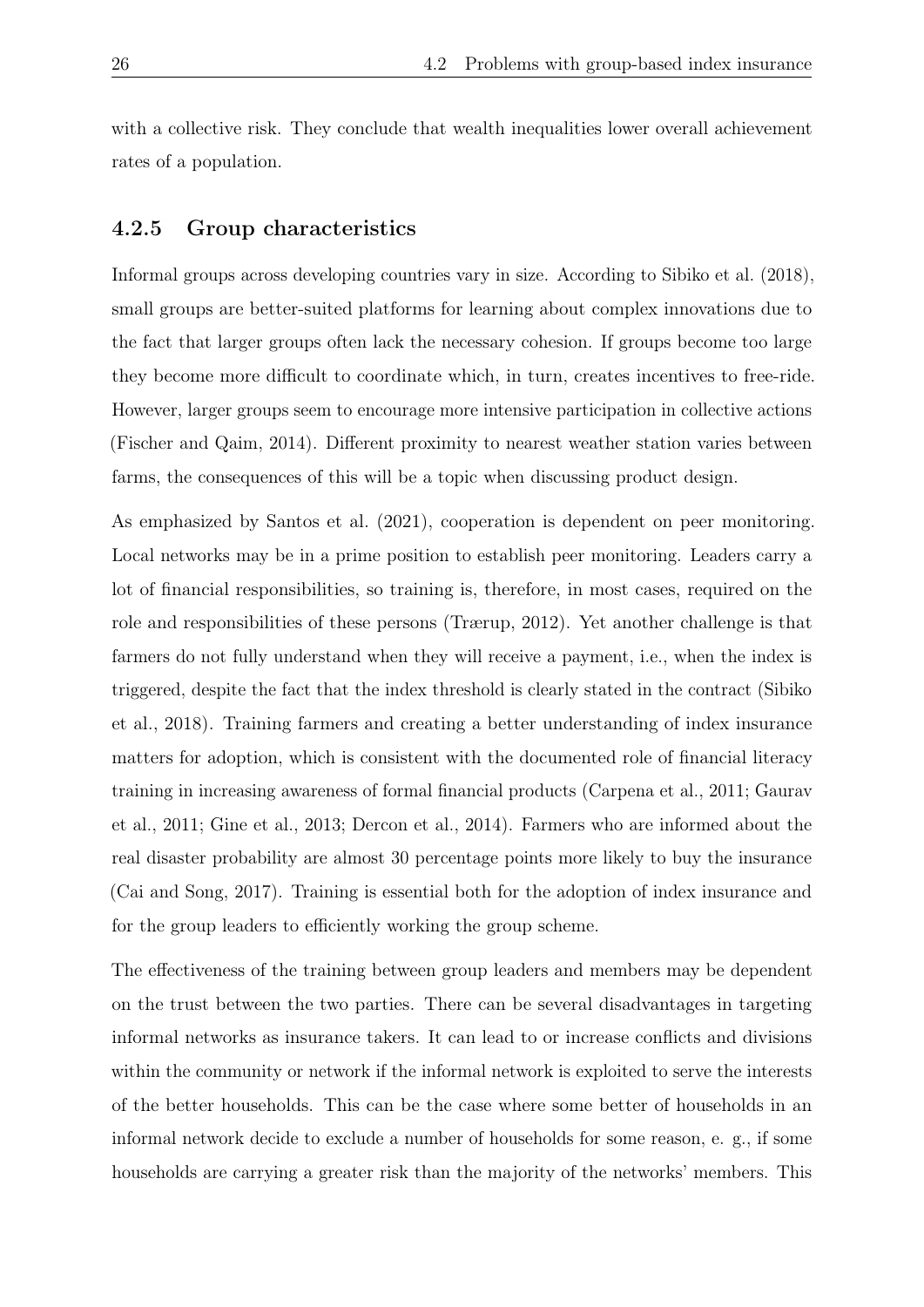will in turn making some households worse off compared to a situation solely relying on informal risk-sharing (Tabor et al., 2005; Kamuzora and Gilson, 2007; Trærup, 2012). The unequal risk between farmers may lead to exclusion of the most vulnerable and poor.

Risk reduction from weather-based insurance varies between farmers depending on what crop is insured and the location of weather stations (Heimfarth and Musshoff, 2011; Clement et al., 2018). Even though farmers have similar risk profiles, they may live at different distances to the nearest weather station, thus, some farms may structurally have less basis risk than others (Sibiko et al., 2018). And, heterogeneity in farmers' risk exposure affects demand for insurance (Ceballos and Robles, 2020).

Relatives are more likely to join the same risk-sharing pool, as both friends and relatives group assortatively on risk attitudes, that is, informal networks are expected to contain farmers with similar traits (Attanasio et al., 2012).

It is more costly finding mutually beneficial and acceptable agreements when members are heterogeneous of any sort, also, sociocultural heterogeneity may reduce the efficacy of social sanctioning and trust among group members. On the other hand, networks benefit from heterogeneity through diversifying members' risk exposure, pooling risk is more efficient when members' incomes are not correlated (Easterly and Levine, 1997; Dercon et al., 2008).

#### 4.2.6 Farmer characteristics

Farmers are constrained on both the cash availability side, as well as the credit side (Binswanger-Mkhize, 2012; Platteau et al., 2017). Farmers' liquidity constraints are found to have an effect on the demand for weather index insurance products, it limits the demand (Cole et al., 2013; Casaburi and Willis, 2018; Tang et al., 2021). Smallholder farmers may be unable to mobilize the resources needed to pay for the insurance premium upfront. Standard insurance schemes are usually based on farmers paying the premium when their disposable income is at its lowest (Duflo et al., 2011; Belissa et al., 2019). Belissa et al. (2019) tests if farmers are credit constrained by allowing smallholders to postpone the payment of the insurance premium until after harvest. Index insurance uptake went from 5% to 24% when the insurance was offered with delayed payment, similar to the findings of Casaburi and Willis (2018), indicating that farmers are, in fact, credit constrained.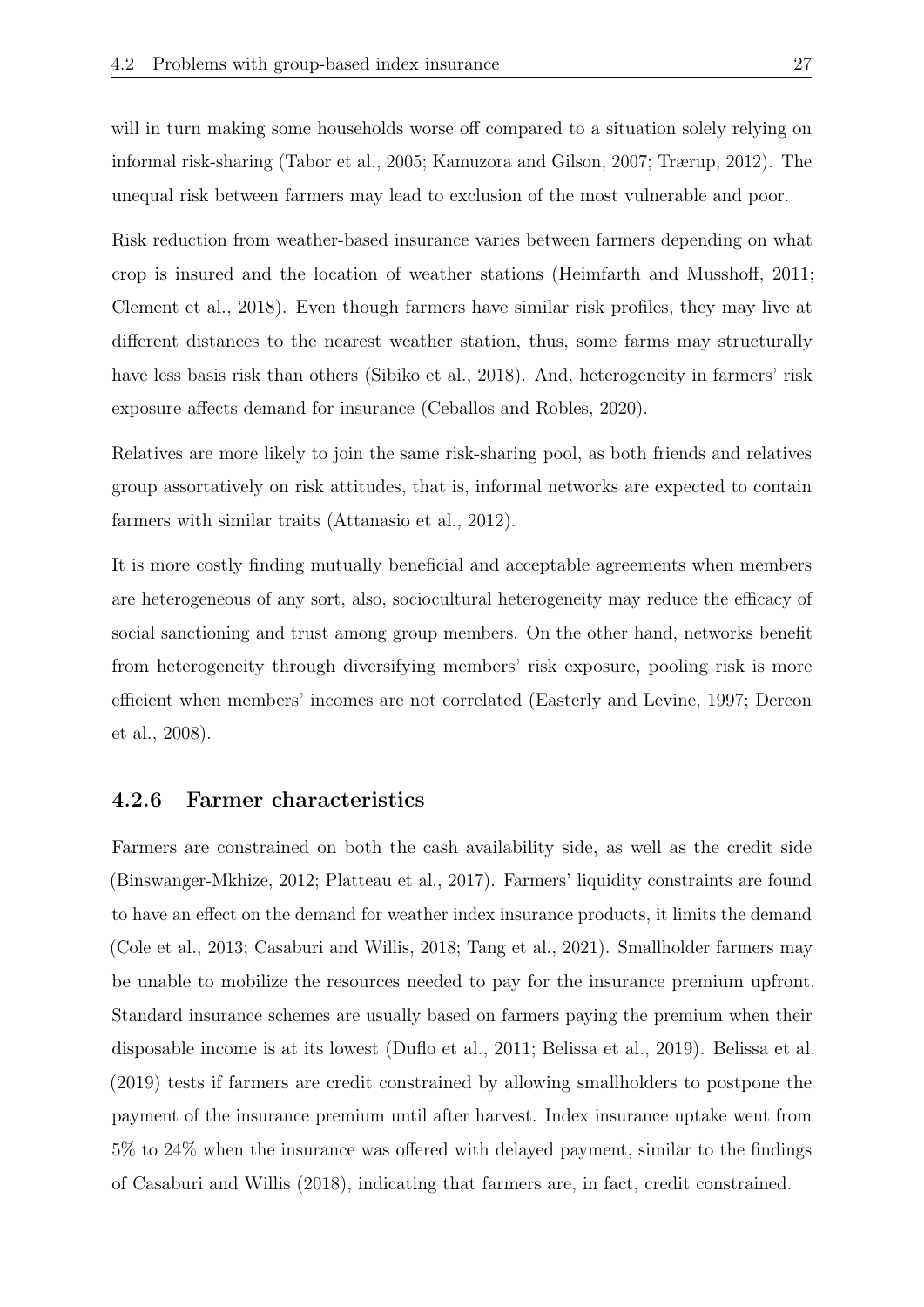The uncertainty of the payout with basis risk is among the contributors to farmers preferring to self-insure (Platteau et al., 2017). The demand for insurance is very pricesensitive (Cole et al., 2013; Hill et al., 2019). The reduced premium of both individual and group index insurance compared to indemnity-based insurance is one of the reasons for the attention drawn towards this insurance design.

Demand for index insurance seems to be particularly low from the most risk averse due to basis risk, there is a negative relationship between demand and risk aversion for poor farmers in developing countries. Optimal demand is zero for infinitely risk-averse individuals following the risk of contractual nonperformance (Hill et al., 2013; Clarke, 2016). Basis risk is even more important to the decision of index insurance uptake than firstly predicted due to strong ambiguity aversion and a corresponding revealed preference for certainty in indemnity payments. Existing research claims ambiguity aversion as a possible explanation for the tepid demand for index insurance (Giné et al., 2008; Cole et al., 2013; De Janvry et al., 2014; Cai et al., 2015). Ambiguity aversion can generally be thought of as an increased degree of risk aversion when a farmer is facing a specific source of uncertainty, i.e., a preference of known risks over unknown risks (Ellsberg, 1961; Bryan, 2019).

Due to strong ambiguity aversion and uncertainty about whether the insurance provides an indemnity or not, an index insurance contract may appear as a compound lottery to farmers. With uncertainty about individual production outcome and about the validity of the index as a true reflection of yield losses. This compound lottery will lessen index insurance demand (Elabed and Carter, 2015).

Time inconsistencies may also be a contributor to the lack of demand, and, as with the purchase of fertilizer, index insurance purchase is an investment. Farmers may procrastinate, delaying the purchase until later periods (Duflo et al., 2011).

## 4.3 Community-based health insurance

Similar to agricultural risks, health problems are often cited as a major risk faced by rural households, which has led to some experimenting with the design of health insurance. The strengths of community financing are based on three common factors as group-based insurance. First, social capital, second, the preexistence of community institutions that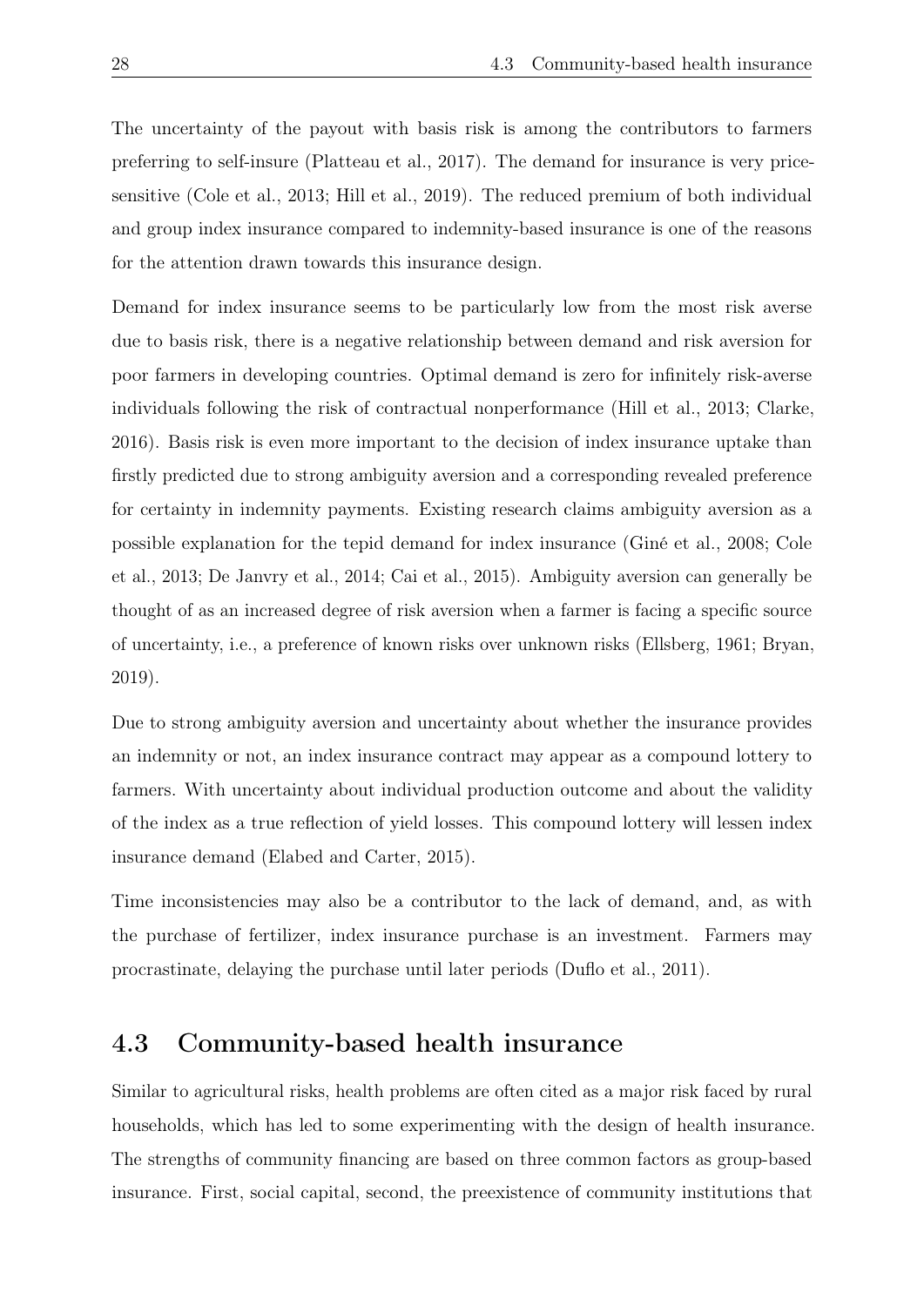cultivate reciprocity, and third, inter-connectivity between local communities and external institutions (Dror and Preker, 2002). Like agricultural index insurance, community-based health insurance (CBHI) is a form of micro insurance targeted to people in low-income populations. CBHI has been developed to address the lack of credit in times of need, which is found to be catastrophic in the sense of aggravating poverty. CBHI partly relieves insured members of their duties to search for credit or sales of livestock to fund care, thus, recovering more effectively from illness. Additionally, CBHI schemes are characterized by community members pooling funds to offset the cost of healthcare, similar to the risksharing pool in the collective approach to index insurance. Members that share common characteristics, e.g., occupation or geographical location, pool health risks (Ekman, 2004; Jütting, 2004; World Health Organization, 2020).

CBHI received much anticipation, however, evidence suggests moderate financial protection for those involved. The poorest usually left excluded, it is oftentimes the poorest and most vulnerable who are in most need of such insurance, due to their lack of appropriate risk management instruments (Gilson et al., 2000; Holzmann and Jørgensen, 2001; Jütting, 2004; World Health Organization, 2020).

CBHI is, like most other insurances, based on relatively small contributions from all members, which in turn results in a smaller fee when the incident occurs. Entitlements to benefits are generally linked to contributions. Some people may have poorer health than others and might benefit more from this insurance. Subsequently, this may lead to a problem of adverse selection, where the value of the insurance is dependent on the quality of the pool, i.e., more people with bad health reduces its value. Additionally, critical decisions within communities or networks may not take the interest of the poorest into account, exclude them from important decision-making, thus, community structures may not reflect the wider population (Gilson et al., 2000; Ekman, 2004; World Health Organization, 2020). Jütting (2004) argues that the risk pool is often too small, that adverse selection problems arise.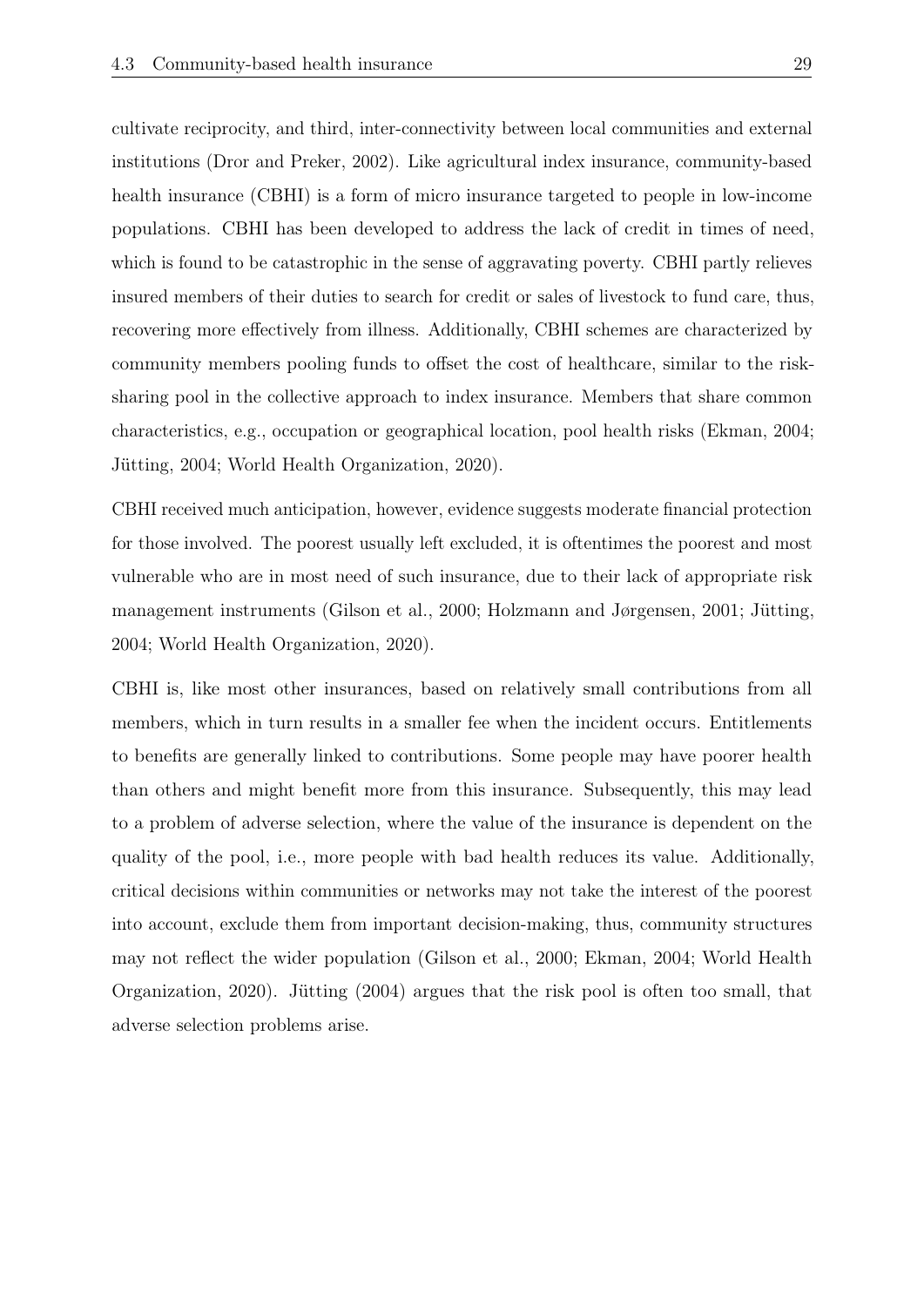# 5 Supply-side challenges

Although much of the focus so far has been on the consumer side, the effects of catastrophic weather are also propagated through the agricultural marketing chain via contractual relationships (Miranda and Farrin, 2012). It should be mentioned that the appropriate target market for index insurance may not only be individual farmers but reinsurers and local-level risk aggregators. E.g., microfinance entities and other formal or informal lenders, farmers' cooperatives, output processors, input suppliers, mutual-aid associations, and even local governments or disaster relief providers (Skees et al., 2006; Barnett and Mahul, 2007). <sup>6</sup>

### 5.1 Reinsurance

Index insurance is often promoted as a solution to many of the barriers that are thought to limit the supply of formal insurance coverage to smallholder farmers (Jensen and Barrett, 2017). As index insurance relies on an index reliably measurable, objectively observable, and highly correlated with the loss, these characteristics may be valuable to insurance providers as a reinsurance instrument. Allowing insurance companies to transfer part of their risk to the international market in an efficient manner (Bryla and Syroka, 2007; Hazell et al., 2010; Binswanger-Mkhize, 2012; Carter, 2013), even for covariate risks (Alderman and Haque, 2007).

Because systematic weather effects induce a high correlation among farm-level yields, private crop insurance markets are doomed to fail without affordable reinsurance. That is, without proper reinsurance, crop insurers would have to pass on the cost of bearing the additional risk onto smallholder farmers, subsequently, crop insurance would be too expensive. Providers of agricultural index insurance prefer to have reinsurers take on the majority of the insured risk (Miranda and Glauber, 1997).

However, with climate change, there is a rise in a specific form of uncertainty aversion and associated insurance markups. Typically, index insurance products are priced using historical data series to estimate the magnitude and frequency of prospective indemnity

<sup>6</sup>Local-level risk aggregators are organizations that do business with many households in the local area and thus are highly exposed to covariate weather risks.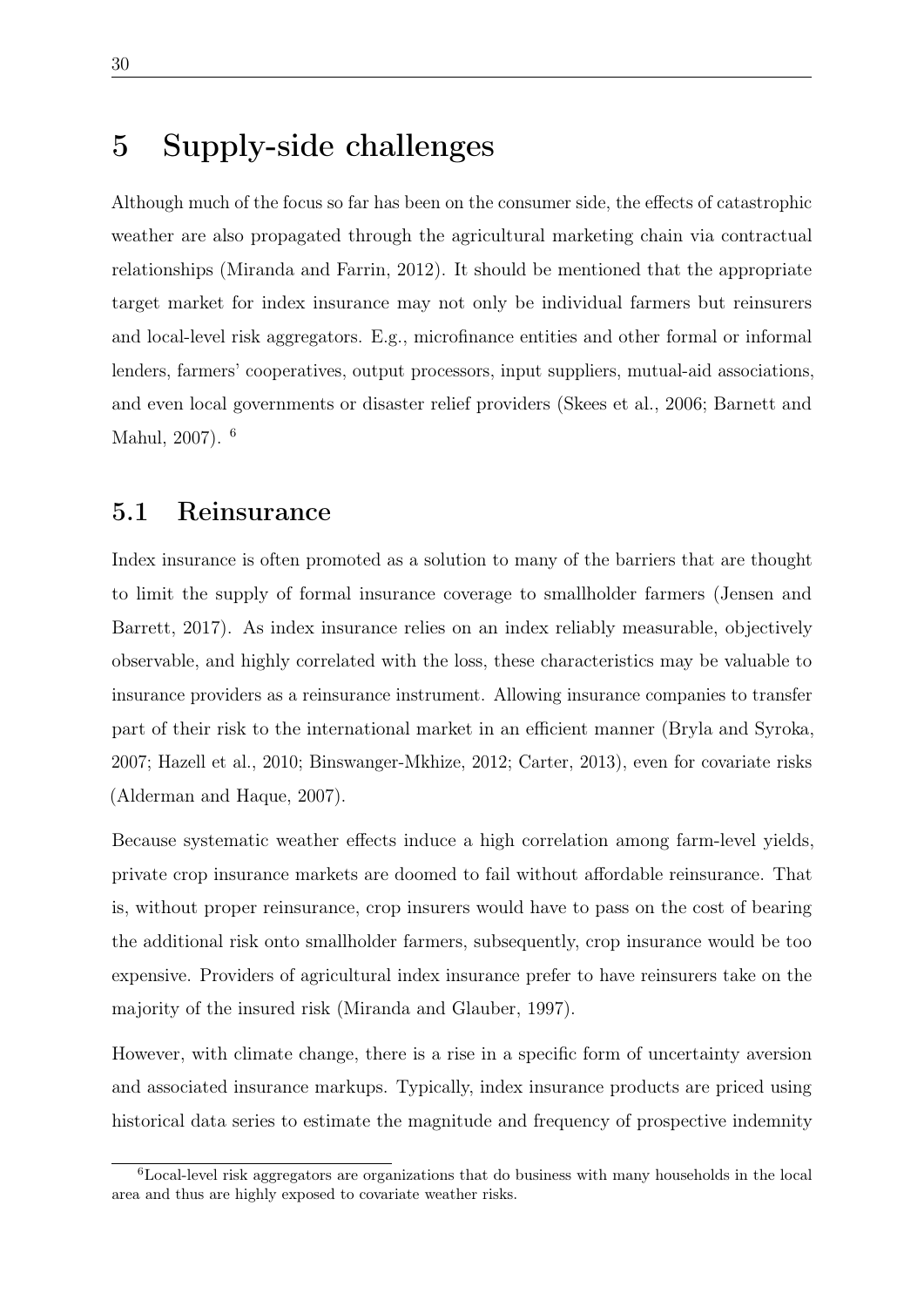payments, requiring a significant number of observations. But, concerns that climate change has shifted permanently lead some actuarial consultants to add an "ambiguity wedge" to estimate payouts. Additional historical data are unable to overcome this bias in the estimates, and thus, the downscaling of climate forecasts have proven to be too coarse to enable out-of-sample validation against established climate change models (Mahowald et al., 2012; Jensen and Barrett, 2017). This potential change in the long-term trend due to global change contributes to weather risks, which, in turn, increases basis risk (Norton et al., 2013).

Evidence suggest that those at risk have a tendency to ignore to probability of the most infrequent and extreme loss events (Kunreuther and Slovic, 1978; Kunreuther, 1996). However, this is not the case for reinsurers and insurers. The providers of the insurance cannot afford to ignore the potential for such events. Donors and governments should assist insurance providers with contingent capital to address this market failure (Barnett and Mahul, 2007).

### 5.2 Regulatory environments

Just like with conventional insurance, index insurance needs a regulatory framework to provide standards for consumer protection. Clear index certification processes, minimum capital-to-liability holding requirements for insurer and reinsurers, and a process for speedy and accessible disputed settlement resolutions should all be included in a standard insurance regulatory framework. In some cases, the potential clients of index insurance are illiterate, so these clients have little understanding of formal financial tools, making complicated contracts a barrier to insurance coverage while adding little consumer protection. Much like with microfinance products, the characteristics of index insurance are in need of special consideration. Allowing for unconventional insurance agents such as NGOs or microfinance institutions and setting appropriate policies on reserve holding and documentation requirements should be considered. An index insurance provider can potentially face regulatory risk, i.e., an interaction of uncertainty and regulation that changes the cost of financing. In countries where existing legal and regulatory systems are highly developed, index insurance may not be supported because losses and indemnity payments are not necessarily tied (Ergas et al., 2001; Barnett and Mahul, 2007; Hazell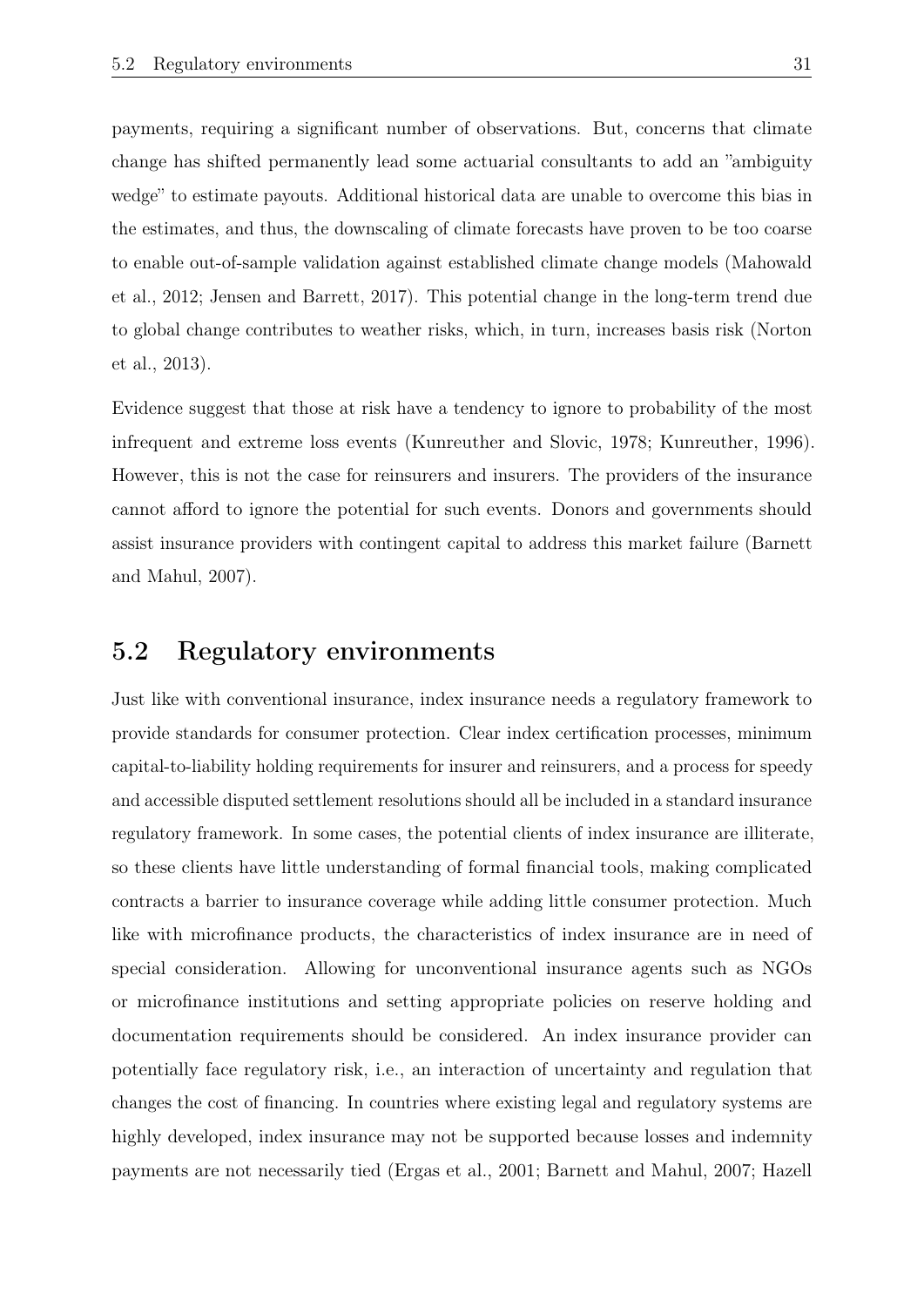et al., 2010; Jensen and Barrett, 2017).

# 5.3 Product design

Designing index insurance contracts are extremely complex, partly due to the effort required to identify an index that highly correlates with agricultural yields (Barnett and Mahul, 2007; Hazell et al., 2010). Weather-related shocks appear to be the main focus for many index insurance products as exogenous rainfall and temperature levels and timing pose a primary risk for smallholder farmers, as mentioned earlier. Index insurance explicitly insures against covariate shocks, e.g., rainfall and temperature, so the nature of weather-related shocks is well-suited. Additionally, the data required for the insurance product is typically available at low or no cost to researchers and insurance providers from satellite platforms and terrestrial meteorological station networks. The data available is abundant, high-frequency historical and near-real-time weather data, so the availability of accurate historical data is critical. Developing a high-quality index insurance product requires signals that are highly correlated with covariate losses. Actuarial calculations require long series of historical data, up to 30-50 years of data are often cited as the minimum requirement for high-accuracy estimates. This requirement largely excludes indices that use newer, more sophisticated data, remotely sensed data, and the option of building indices from data generated by newly installed weather stations (Jensen and Barrett, 2017). Historical weather data are the primary pre-requisite for designing and pricing weather-based index insurance. However, low-income countries may have a limited number of weather stations and thus lack complete rainfall data (Clement et al., 2018).

One of the major challenges for index insurance is the presence of basis risk, it is a direct result of the reduced data and monitoring requirements for index insurance, i.e., basis risk arising from design error. Basis risk causes both unindemnified losses and unwarranted indemnity payments. An index that is highly correlated with the insured risk is necessary to offer a product with minimized basis risk. Using rainfall-based index insurance has shown a very considerable risk-reducing effect when the contracted weather station is located in close proximity. However, this positive effect is reduced when due to basis risk when the distance increases slightly (Musshoff et al., 2011).

It is crucial to maintain cost savings, but high coverage and low costs are, in general, in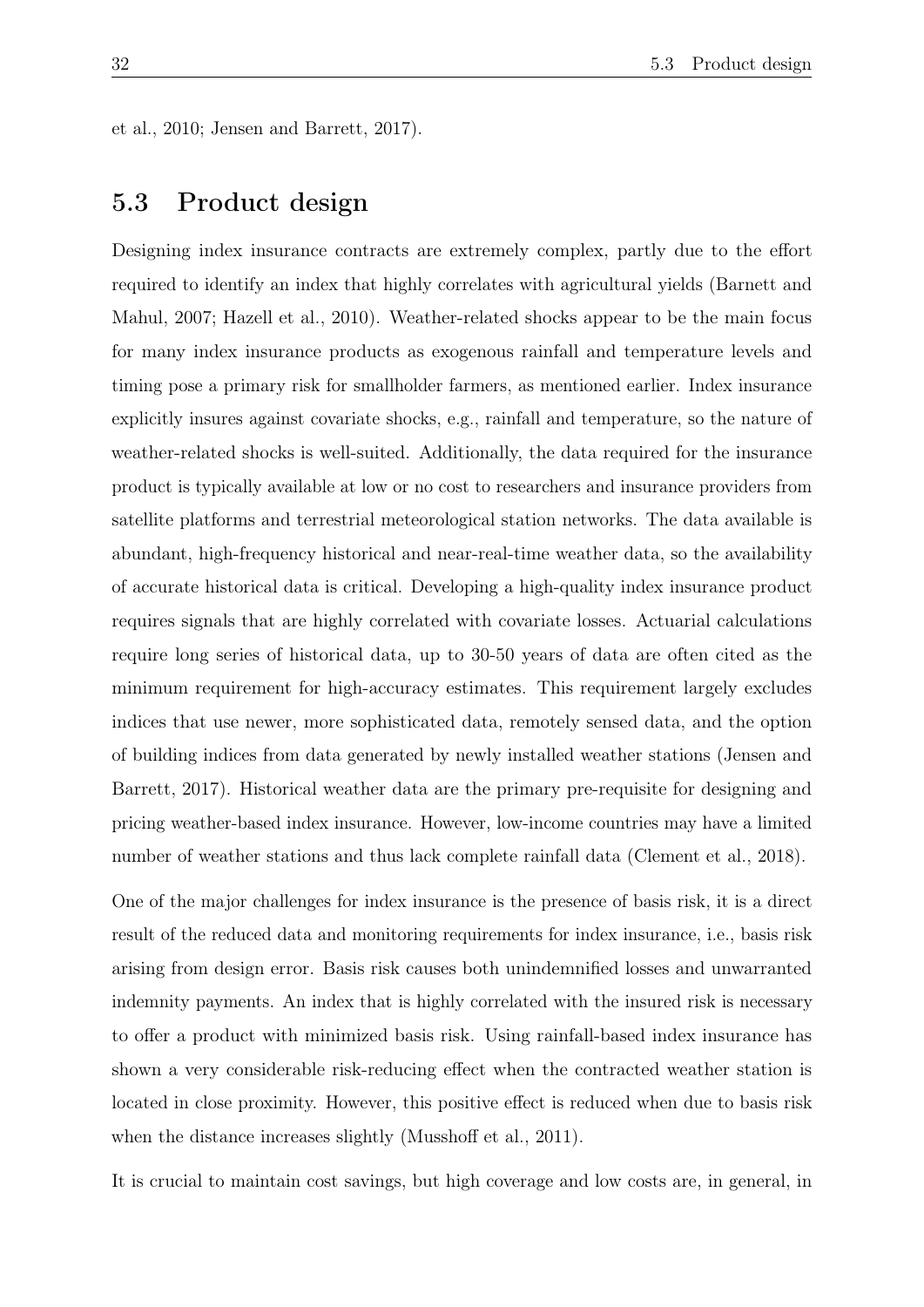conflict with each other. The index needs to be exogenous. Even if an index perfectly covers all covariate risks, the insurance product leaves households vulnerable to idiosyncratic risks. Farmers in a heterogeneous population have different vulnerabilities to idiosyncratic shocks and may value the insurance product differently. Due to a moderate correlation between losses and payouts, an index insurance product could potentially be more of a lottery ticket than an insurance policy when adding the errors in the index estimates and the coverage of the costs and profit margins of the insurer (Miranda, 1991; De Janvry et al., 2014; Jensen et al., 2016; Jensen and Barrett, 2017). It is expected to encounter basis risk when the index is only dependent on one variable (i.e., rainfall) and there are missing values in weather data (Kellner and Musshoff, 2011; Clement et al., 2018).

The aforementioned ambiguity may once again be of relevance. Developers of the insurance use historical data to estimate farm-level losses, however, since climate change may increase the frequency and vigor of the shocks, it may be hard to make an actuarial estimate. Revisiting the example of the pilot program in Mali, where feedback from community members was a part of the design face. Establishing a dynamic relationship between the insurance providers and the community may improve the actuarial estimates through cooperation.

According to Musshoff et al. (2011), different valuation methods for weather indices can provide different prices. Consequently, no unique price is found that market participants regard as fair. This may provide a hurdle for orientation for other potential market participants.

Clement et al. (2018) recommend improving policyholders' access to information about their risk and measures they can take to limit risk. By approaching informal networks as one insurance taker, group leaders can receive training on this knowledge and efficiently, via the spillover effect, provide smallholder farmers with a greater understanding of the risks. Thus, create an enabling environment for a well-functioning insurance market.

## 5.4 Implementation

Even though the concept of index insurance is fairly simple, effective implementation of index insurance is not at all simple. The challenges regarding the implementation of index insurance are two-fold.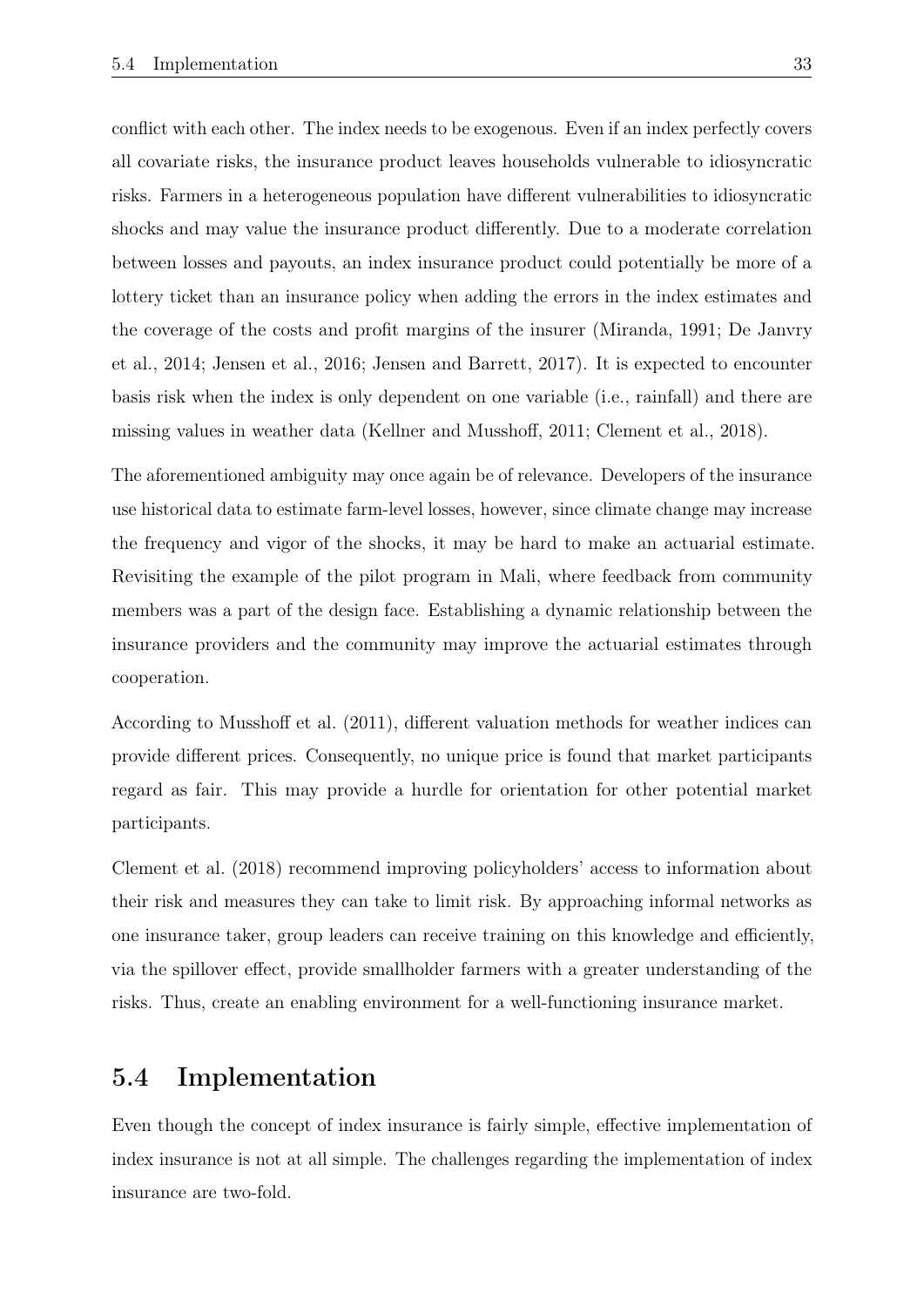First, insurance products are somewhat new to many smallholder farmers in rural areas, especially index insurance. In addition, urban insurers are typically unfamiliar with the rural customer base they are trying to offer these products to. Prior to the sale of any insurance product, both sales agents and potential clients need to be educated on the new product. The potentially illiterate customer base can again pose a challenge. To further complicate it, local clients may not trust insurance agents from different ethnic groups or other regions, i.e., lack of generalized trust. There is a need for insurance firms with both the desire and capacity to sell insurance on the ground in rural communities. Many of these issues are already covered in the preceding sections (Barnett and Mahul, 2007; Jensen and Barrett, 2017).

Second, the implementation of an insurance scheme faces a free-rider problem, i.e., sunk costs related to the implementation triggers incentives to let other firms lay the groundwork, thus, many rural areas become trapped in a low-level equilibrium with no available insurance product. <sup>7</sup> This explains why governments and donors have funded pilot projects and studies of weather-based index insurance products throughout its start-up phase (Barnett and Mahul, 2007; Jensen and Barrett, 2017).

However, a pilot program that was successfully able to implement index insurance was Kilimo Salami in Kenya. This can partly be due to smallholder farmers' relationship with M-PESA, which was created based upon a consumer need, the trust related to this institution may be transferred to the index insurance product (Morawczynski and Miscione, 2008; Sibiko et al., 2018).

<sup>7</sup>Similarly, potential clients for index products also often report the desire to wait and see how the product performs as their reason for not purchasing index insurance coverage.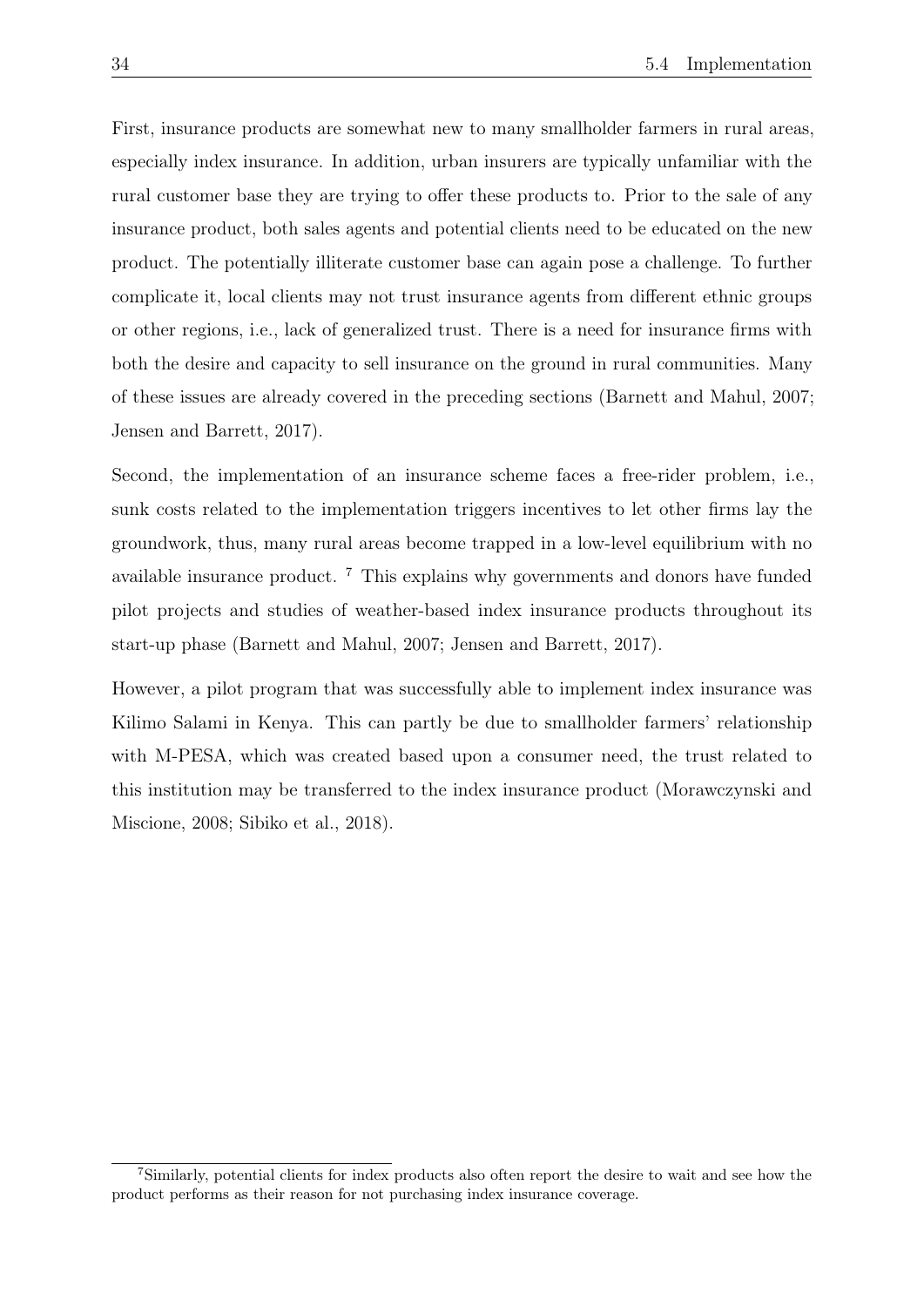# 6 Summary and discussion

### 6.1 Summary

Informal risk-management strategies alone will eventually come up short with the reported higher frequency of weather extremes and increased average temperature affecting whole villages. The message from the *Agricultural for Development* report is that developing countries need to invest more in agriculture to reach their growth potential and poverty reduction (The World Bank, 2007). Access to insurance seems to encourage farmers to adopt higher-yielding and higher-risk investment alternatives (Eswaran and Kotwal, 1990; Barnett et al., 2008; Mobarak and Rosenzweig, 2012; De Janvry et al., 2014). Index-based weather insurance is very much a work in progress. The gap between high promises and low take-up remains large, creating one of the most fascinating current puzzles in developing countries (De Janvry et al., 2014). Relying on social networks to rapidly multiply their effect on knowledge by other members can be an effective strategy to increase the adoption of new insurance products (Cai et al., 2015).

To successfully scale up an index insurance product, it is expected to have minimal basis risk, be affordable and easy to understand, provide extensive coverage, and deliver this against a background of limited capacity, weak distribution and regulatory systems, and limited contract skills (Hellmuth et al., 2009). Developers and providers of insurance products face challenges in terms of weak regulatory environments, covariate risks that need to be re-insured, designing a product with minimal basis risk, and implementing a product in markets that lack experience with insurance (Jensen and Barrett, 2017).

The low outspread and adoption rate of agricultural insurance across developing countries (Giné et al., 2008; Mobarak and Rosenzweig, 2012; Cole et al., 2013) emphasizes that the concept of insurance is indeed new to most smallholder farmers. Additionally, financial illiteracy is common among farmers in rural areas across the developing world, which has led to a lack of trust and limited understanding of insurance being general explanations to the low insurance uptake rates (Cai et al., 2009; Dercon et al., 2011, 2014). Index insurance also faces a crucial challenge in basis risk, i.e., contractual non-performance. The not-perfect correlation between the contracted index and yield creates scenarios where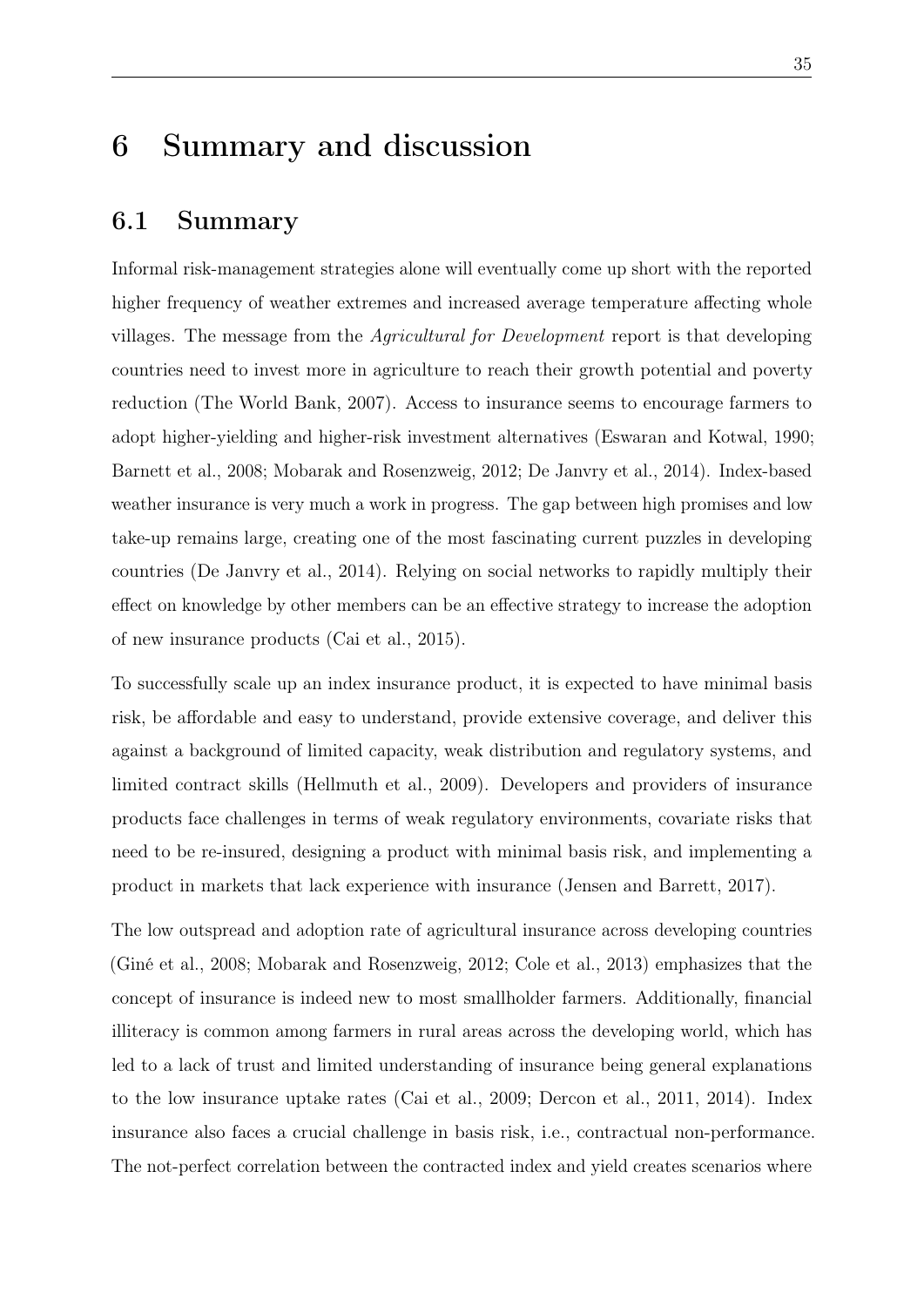farmers might not receive indemnification that matches their losses. A farmer who is extremely risk-averse will put a lot of weight in the event of being absolutely worse off, i.e., purchasing insurance and suffering a crop loss but receiving no indemnity (Doherty and Schlesinger, 1991; Giné et al., 2008; Binswanger-Mkhize, 2012; Cole et al., 2013; Clarke, 2016), where ambiguity aversion act as an increased degree of risk aversion (Cai et al., 2015; Elabed and Carter, 2015; Bryan, 2019).

Offering index insurance to already established informal networks, such as the funeral societies in Ethiopia (Dercon et al., 2006, 2014), creates new possibilities for the insurance product design that is both attractive and easy to implement in developing countries (Santos et al., 2021). Group-based index insurance has the potential to reduce barriers related to a lack of trust, creating a better understanding of the insurance product, and alleviating basis risk (Trærup, 2012). Within a social network, farmers can diffuse knowledge on insurance benefits and share experiences among members (Cai et al., 2015). Insurance has shown to have substantially higher take-up rates when group leaders have been trained about insurance benefits (Gaurav et al., 2011; Gine et al., 2013; Dercon et al., 2014). Limited trust can be viewed as a transaction cost between the provider and purchaser of insurance, which is why building stronger trust is a key component of a successful insurance product. Trust can be built through several pathways, whereas the simplest form of trust is based on pre-existing networks (Lyon, 2000). There are major information advantages with the collective approach, knowing when and how much assistance each member needs can lead to more rapid payouts, which has shown to establish trust. Rapid disbursements are heavily valued by poor and liquidity-constrained farmers. Identifying networks with a strong trust base appears to be a key to the success of a collective approach to index insurance (Giné et al., 2008; Trærup, 2012).

It is possible to use the superior information held by group members to allow payouts to be adjusted to reflect actual losses in group index insurance. Alleviating the much troublesome basis risk by averaging it out over time. This can happen through a redistribute element like an informal risk-sharing pool or by targeting informal networks as one insurance taker (Trærup, 2012; McIntosh et al., 2019; Santos et al., 2021).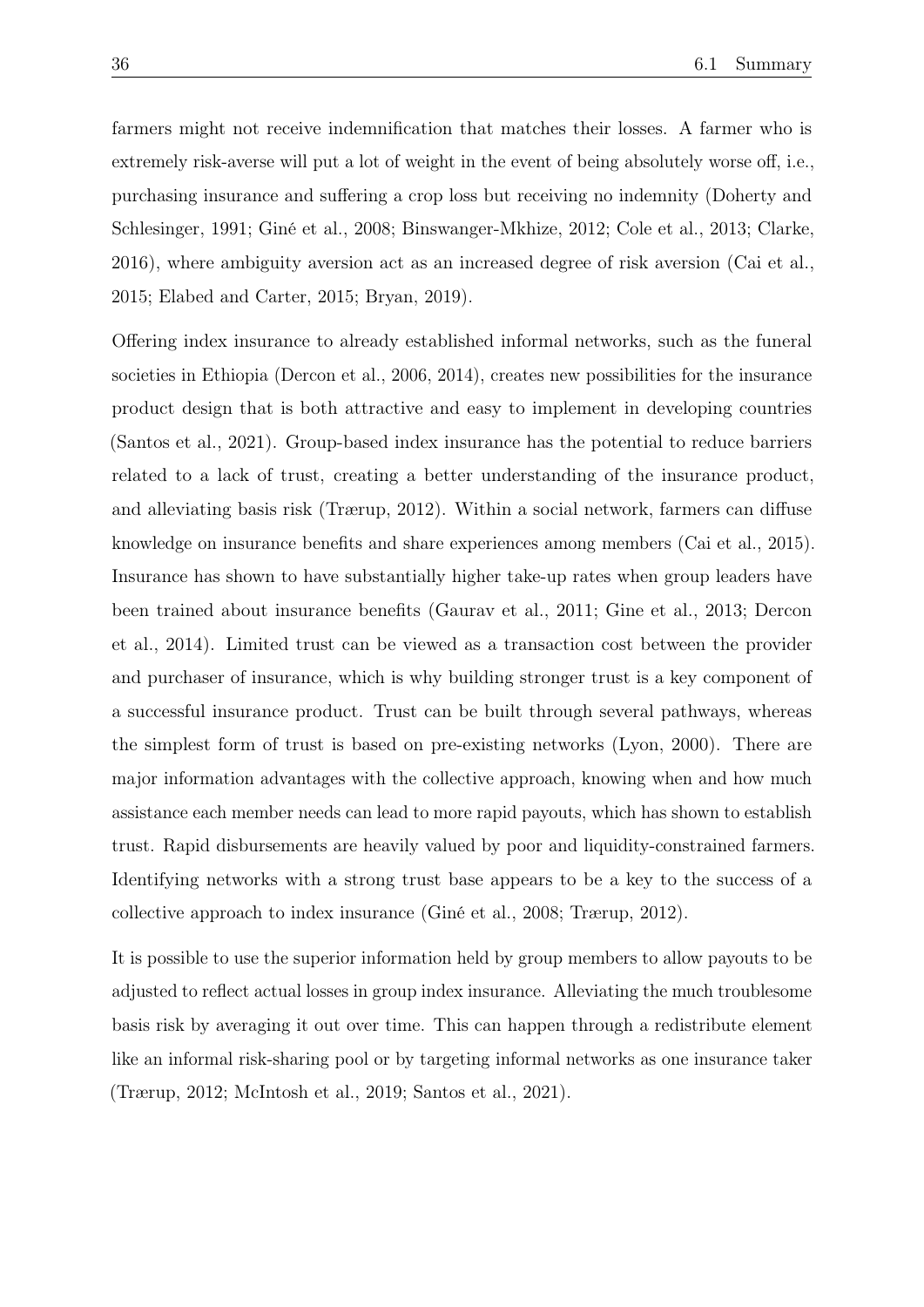## 6.2 Discussion

A long-standing hypothesis is that pre-existing informal risk-sharing arrangements in poor populations either reduce the demand for formal insurance or prevent markets from being established. If the informal risk-management strategies work so well that they fully insure farmers' consumption levels and are inexpensive, farmers would have little demand for agricultural insurance. However, if informal networks are better able to monitor risk behavior than formal insurers, then both formal and informal insurance contracts can coexist and increase welfare. Informal networks may be in a prime position to create incentives to cooperate through peer monitoring, exclusion from future pool benefits, and norms of reciprocity. However, the relationship between actions and outcomes may be imperfectly known, creating imperfect monitoring, subsequently, moral hazard remains a problem (Binswanger-Mkhize, 2012; Mobarak and Rosenzweig, 2012).

Index insurance may have a crowding-out effect on informal risk-sharing, which in turn, will lead to reduced risk-taking. If risk-taking is not contractible among members of the informal network, the residual idiosyncratic risk that the index insurance does not cover may be plagued by hidden actions among members, thus, the introduction of formal index insurance may change the degree of risk-sharing. It may impose a negative externality on other farmers in the group when one farmer increases his risk-taking as they share risk. Also, index insurance may have unintended and adverse consequences as the reduction of covariate risk provides incentives for individual farmers to increase their risk-taking. To counter this, informal risk-sharing arrangements need to mitigate the higher residual idiosyncratic risk by reducing the amount of idiosyncratic risk pooling (Arnott and Stiglitz, 1991; Boucher and Delpierre, 2014). De Janvry et al. (2014) argues that the existence of an informal risk-sharing network increases the demand for index insurance when the informal risk-sharing covers idiosyncratic risks, which reduces basis risk. According to Santos et al. (2021) the interplay between formal and informal instruments, particularly knowing whether one crowds out the other, remains an open question and is the subject of extensive research.

When a member of a risk-sharing group purchases insurance, this can have a dynamic effect on the group, which in turn, can have an effect on demand. An insured member is better protected against shocks and could potentially help the group more often, thus being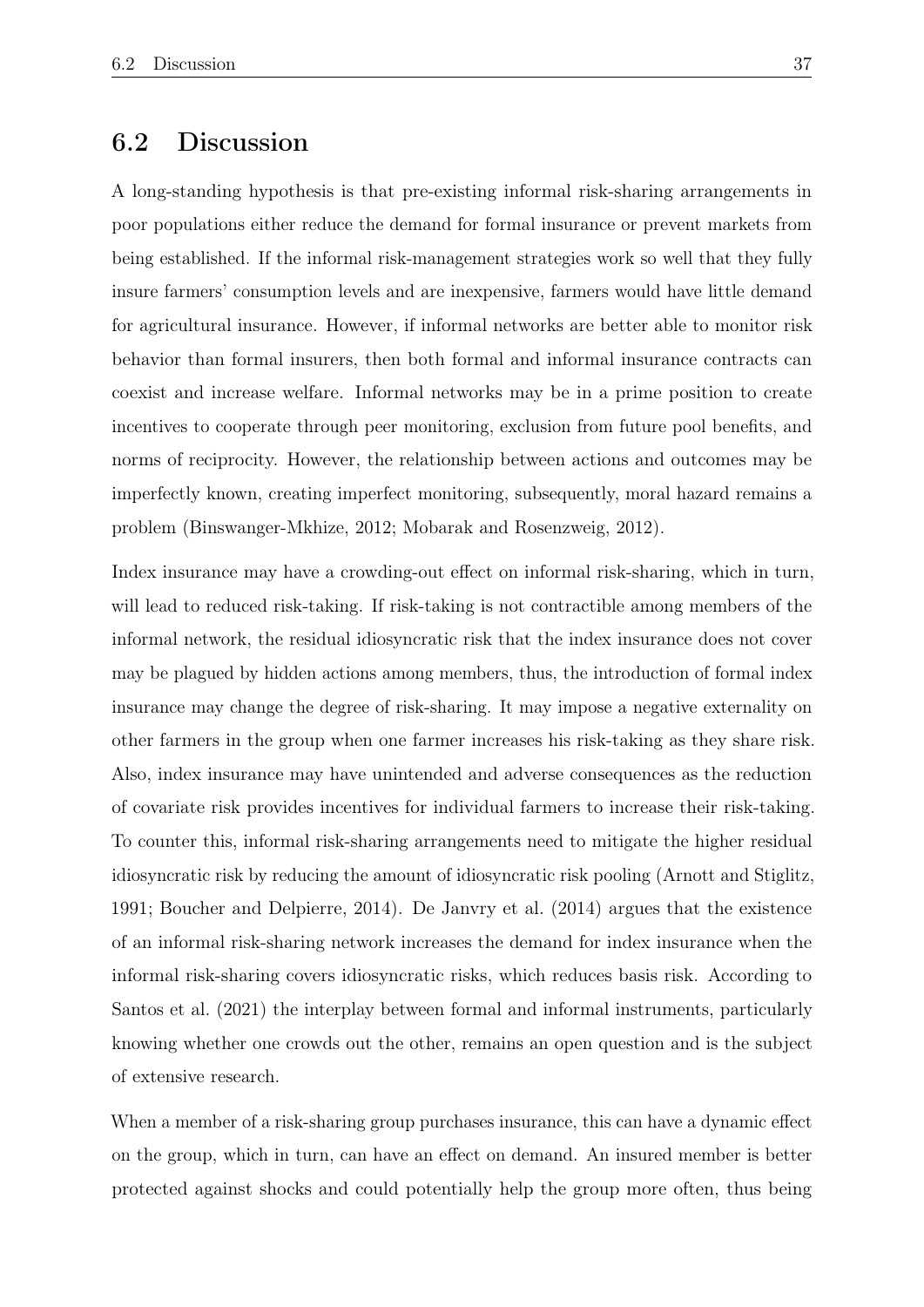more interesting for the group. In that way, insurance participation could be encouraged by group members. However, members might have incentives to leave the group because formal insurance and informal risk-sharing are substitutes, which in turn reduces the effectiveness of the risk-sharing agreement (Fafchamps, 1992; De Bock and Gelade, 2012). Additionally, purchasing weather index insurance may lead to a free-rider problem, where one farmer reduces its investment in social capital after purchasing the index insurance (De Janvry et al., 2014; Nigus et al., 2018).

For group-based index insurance to be a valid risk-management option for farmers it needs to provide value, this can be reflected through the willingness to pay. McIntosh et al. (2019) study the demand for group insurance. By presenting farmers with a group index insurance product that is precisely comparable to an individual index insurance product they were able to estimate that the willingness to pay is \$5.21 lower for group insurance than for individual index insurance. Farmers would prefer to be insured individually, ceteris paribus. This finding entitles to question the different factors determining the demand for group insurance. Reasons for the dislike can be any of the issues that have been highlighted in earlier sections.

However, willingness to pay studies that are not backed with an actual insurance product suffer one major drawback, they do not necessarily reflect actual behavior. Farmers may, in fact, act very differently when faced with an actual insurance product (Breidert et al., 2006; Hill et al., 2013; McIntosh et al., 2013). This survey bias is highly relevant for group-based index insurance in developing countries due to the lack of experience, limited knowledge of index insurance products, and few pilot programs. Sibiko et al. (2018) argues that choice experiments of farmers' actual response to contractual designs of weather index schemes would provide important insights, but acknowledges the lack of availability of observational data.

While it is accepted that informal networks are important for the creation of social capital, there is a danger for a romanticized view of networks. It is important to state the fact that civil society is an arena for social contestation in which power struggles exist and affect which groups control which resources and what they do. Additionally, there is an issue of who is included and excluded in certain groups or networks. Trust is generally viewed as positive, but it does possess some liabilities. Trust can be misused and create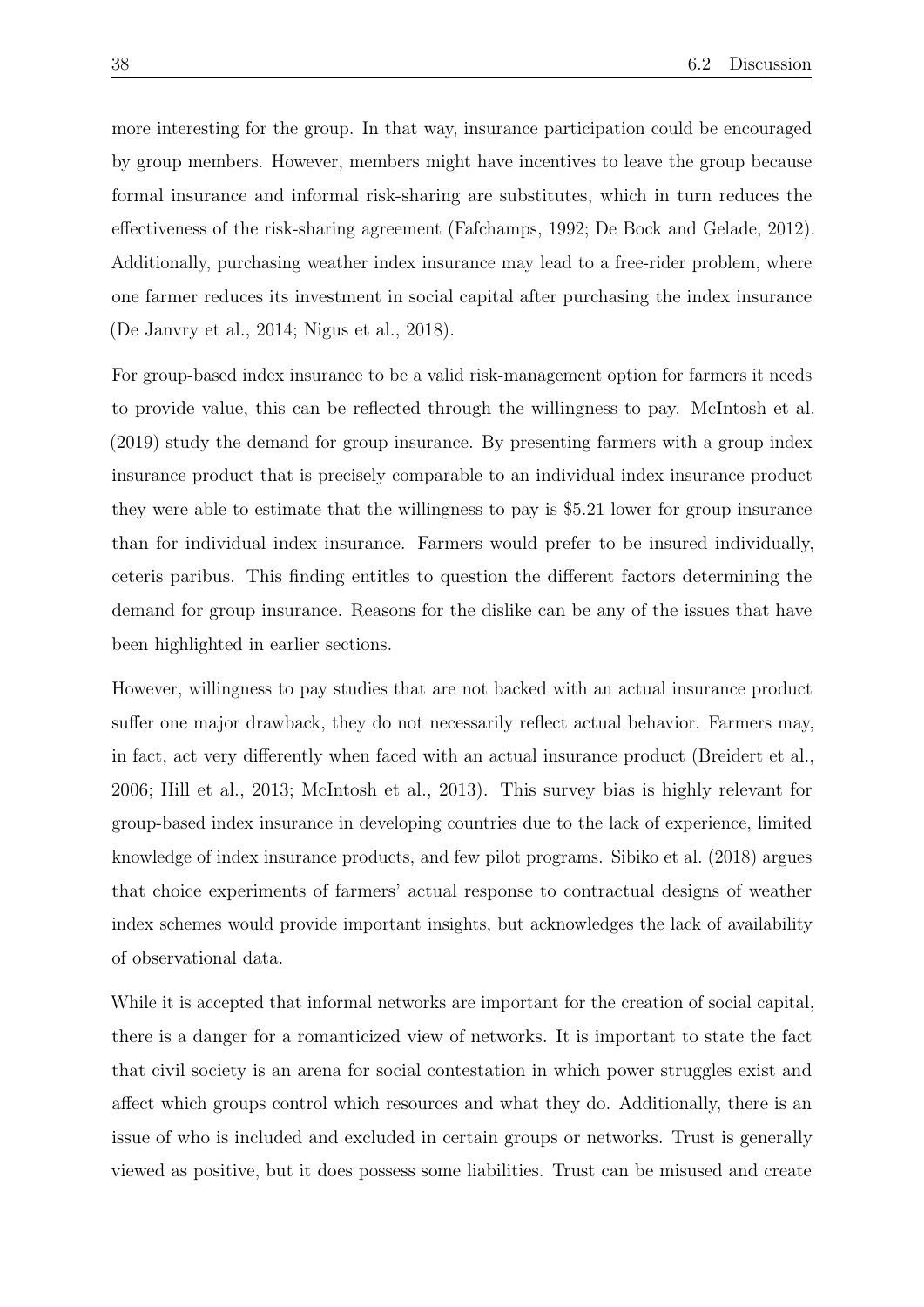the opportunity for cheating where information on the other party is a key resource (Amin, 1996; Lyon, 2000; Granovetter, 2018).

There may be individual farmers adopting formal insurance while defecting on their contributions to the informal risk-sharing pool (Santos et al., 2021). While index insurance is based on formal contract enforcement, these informal within-group transfers depend on honest behavior from members. Informal networks use norms of reciprocity and social exclusion as contract enforcement, however, this may vary in efficiency depending on group size and relations between members (Greif, 1993; Chandrasekhar et al., 2018).

The socially optimal outcome is achieved when everyone adopts the collective approach and contributes to the common risk-sharing pool, in this way, farmers that do not receive indemnification for their losses can potentially be compensated via within-group transfers (Santos et al., 2021). However, as the "tragedy of commons" insinuates, farmers may act independently according to their own self-interest (Ostrom, 1990; Narayan and Pritchett, 1999; Hilbe et al., 2018b). If farmers do defect on contribution, the benefits of group-based insurance are hampered, this reintroduces problems related to basis risk.

The lack of pilot programs for group-based index insurance has made it useful to draw a parallel to a similar design of health insurance. But, despite much hope, community-based health insurance, according to World Health Organization (2020), has contributed only to moderate access to health care. This is, among other things, due to adverse selection, showing that the reintroduction to this problem could be a threat against group-based insurance products.

The attractiveness of group insurance is dependent on the extent it can pool risk, i.e., a higher degree of loss adjustment result in a more attractive product. Larger groups have a higher degree of loss adjustment. However, there is no guaranteed degree of this loss adjustment because it depends on the size of the payout (McIntosh et al., 2019). Ambiguity-averse farmers may struggle to assess whether group-based index insurance actually reduces risk, given the uncertainty related to the degree of loss adjustment (Elabed and Carter, 2015; Bryan, 2019).

Group size is also a variable in the degree of learning within groups (Sibiko et al., 2018) and the incentives to participate in collective actions (Fischer and Qaim, 2014). Farmers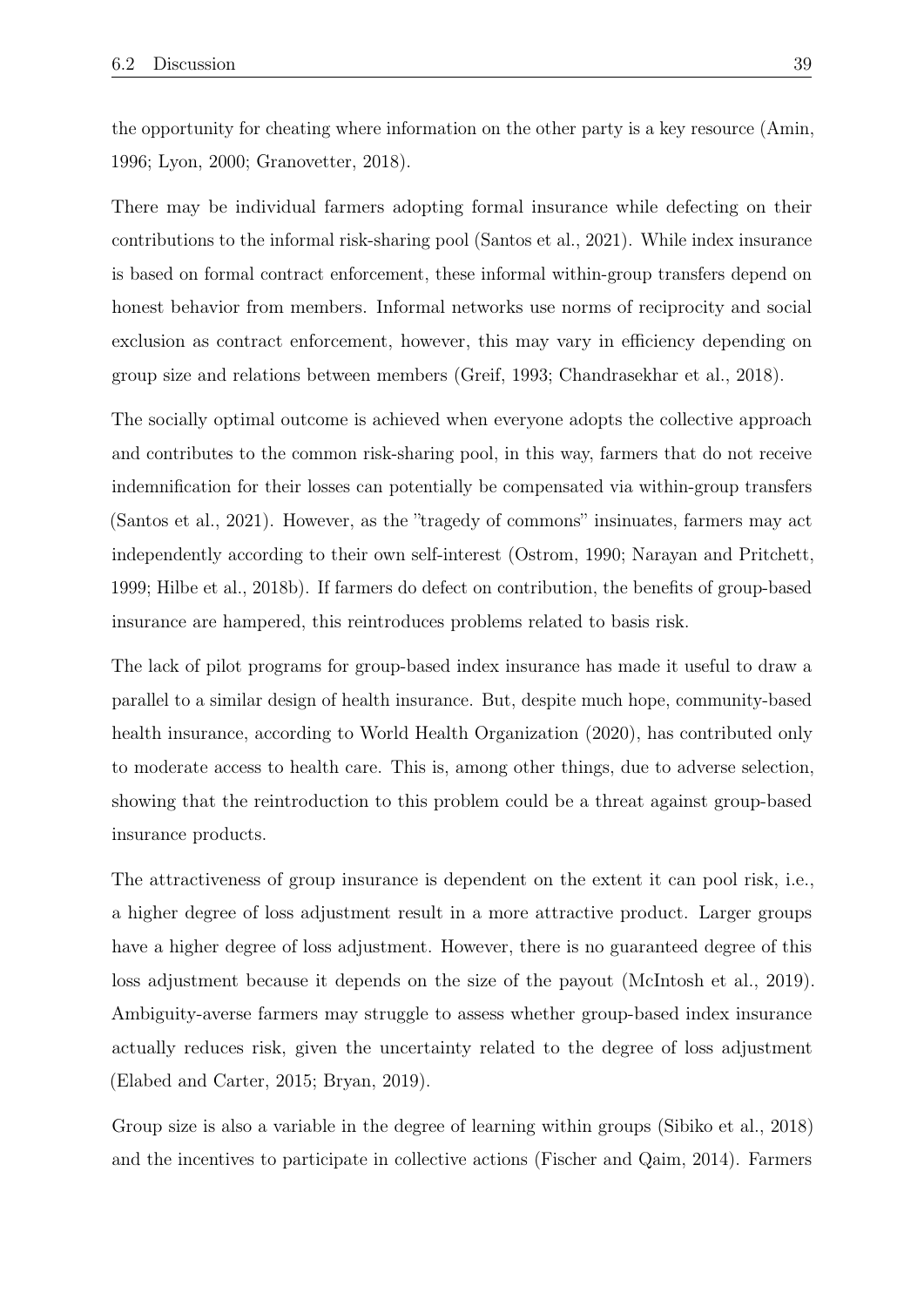within the same groups have shared interests, which means that a farmer's insurance purchase may exert positive externalities on fellow farmers. Larger groups may create greater incentives to free-ride, i.e., a farmer reducing its investment in social capital ex-post of an index insurance purchase (De Janvry et al., 2014; Nigus et al., 2018).

There is an issue that some farmers may systematically make larger claims on the common risk-sharing pools than others, stemming from the dissimilarities in risk exposure (McIntosh et al., 2019).Those farmers that systematically lose on the group contract may prefer individual insurance, thus, potentially creating a "market for lemons" where superior information held by individual farmers leaves only farmers with high exposure to basis risk left in the group, i.e., "lemons" (Akerlof, 1978). However, this is only speculative, and, as Attanasio et al. (2012) find, individuals with similar attitudes tend to form groups, leaving less room for dissimilarities.

Binswanger-Mkhize (2012) ends on a pessimistic note where standard recommendations for improved index-based insurance are presented, i.e., reducing basis risk, moving to broader indices, improving farmers' understanding of the insurance, improving weather data, and transaction costs. It is argued that none of the above will do anything to overcome the inability of the poor farmers to buy insurance. The price of the premium and the value of the insurance may, respectively, be increased and decreased as a response to the reintroduction of moral hazard and adverse selection. The puzzling low demand for index insurance may be a result of insurance that is simply too expensive for the poorest farmer. Insurance participation is, in fact, not cost-free, requiring a minimum of income that the most disadvantaged often do not have at their disposal, possibly excluding the poorest and most vulnerable. Additionally, better-off farmers may already be well insured via informal mechanisms, leaving only farmers with intermediate values of wealth suitable for purchasing insurance. A possible solution, and what donors and policymakers should be aware of, is interlinking insurance with social funds (Jütting, 2004).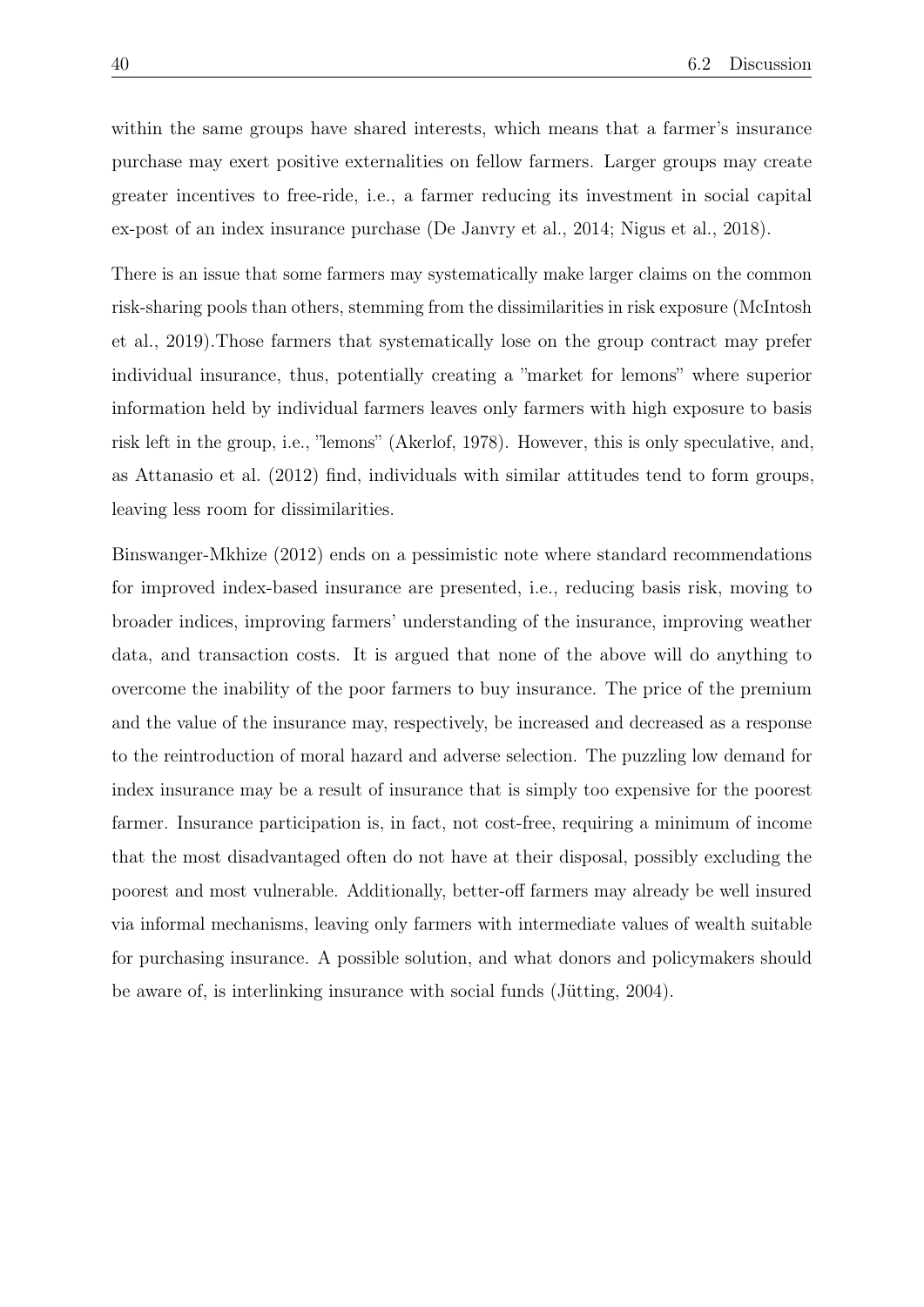# 7 Conclusion

Index insurance may be improved by adopting some of the strengths of social capital in the form of informal networks. A lack of trust and limited understanding of the insurance product are important barriers that need to be crossed for insurance adoption by smallholder farmers. Additionally, within-group risk transfers seem to alleviate basis risk, but only to a certain extent and with no guarantees. The nature of these networks reintroduce problems regarding moral hazard and asymmetric information that led to the demise of conventional agricultural insurance, albeit at a smaller scale and in easier monitored conditions.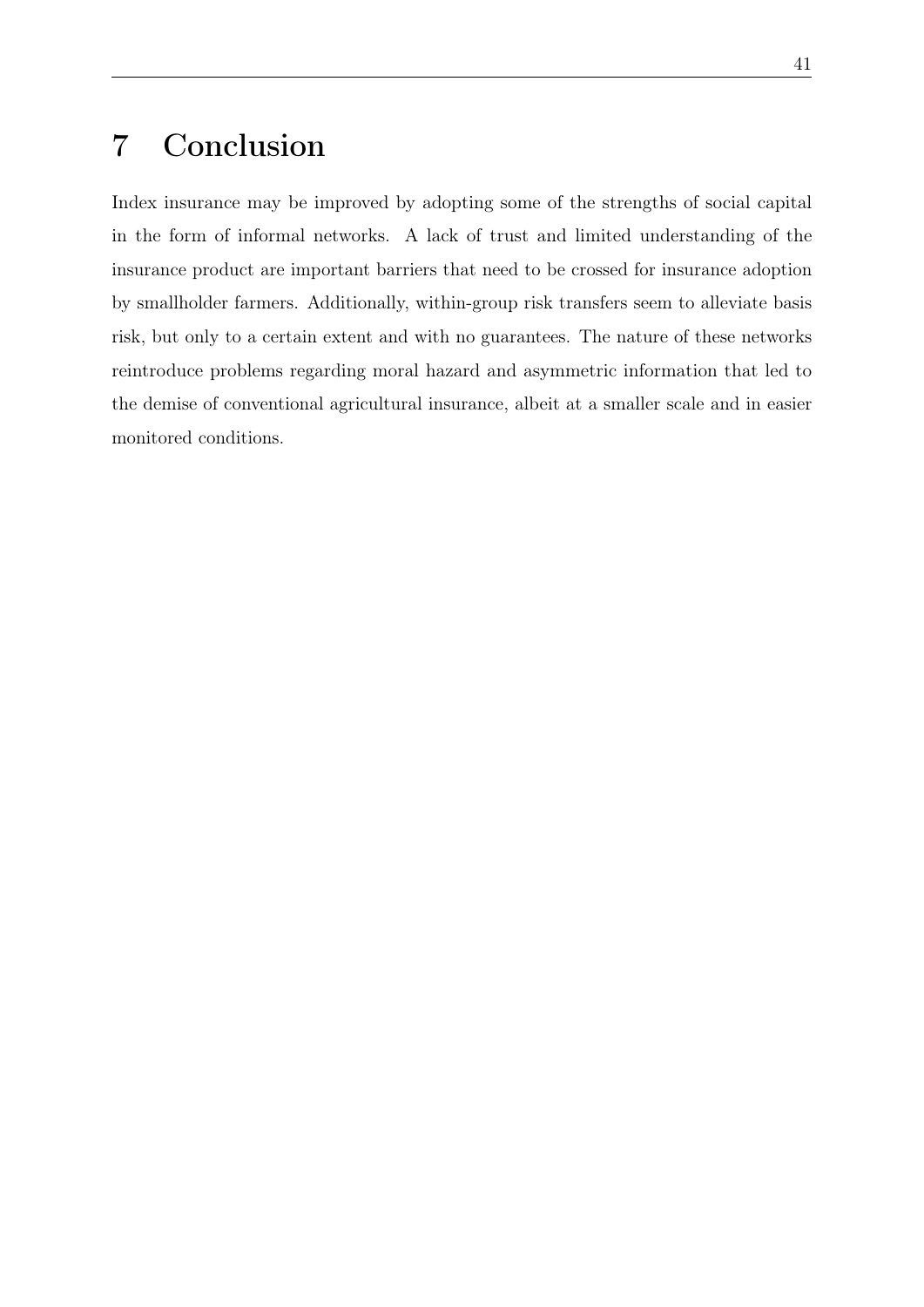# References

- Akerlof, G. A. (1978). The market for "lemons": Quality uncertainty and the market mechanism. In Diamond, P. and Rothschild, M., editors, *Uncertainty in economics*, pages 235–251. Amsterdam: Elsevier.
- Alderman, H. and Haque, T. (2007). Insurance against covariate shocks: The role of index-based insurance in social protection in low-income countries of africa. *The World Bank Working Papers*.
- Amin, A. (1996). Beyond associative democracy. *New Political Economy*, 1(3):309–333.
- Arnott, R. and Stiglitz, J. E. (1991). Moral hazard and nonmarket institutions: Dysfunctional crowding out of peer monitoring? *The American Economic Review*, 81(1):179–190.
- Aryal, S., Cockfield, G., and Maraseni, T. N. (2014). Vulnerability of himalayan transhumant communities to climate change. *Climatic Change*, 125(2):193–208.
- Attanasio, O., Barr, A., Cardenas, J. C., Genicot, G., and Meghir, C. (2012). Risk pooling, risk preferences, and social networks. *American Economic Journal: Applied Economics*,  $4(2):134-67.$
- Banerjee, A. V. and Duflo, E. (2007). The economic lives of the poor. *Journal of economic perspectives*, 21(1):141–168.
- Bardsley, P., Abey, A., and Davenport, S. V. (1984). The economics of insuring crops against drought. *Australian Journal of Agricultural Economics*, 28(1):1–14.
- Barnett, B. J., Barrett, C. B., and Skees, J. R. (2008). Poverty traps and index-based risk transfer products. *World Development*, 36(10):1766–1785.
- Barnett, B. J., Black, J. R., Hu, Y., and Skees, J. R. (2005). Is area yield insurance competitive with farm yield insurance? *Journal of Agricultural and Resource Economics*, pages 285–301.
- Barnett, B. J. and Mahul, O. (2007). Weather index insurance for agriculture and rural areas in lower-income countries. *American Journal of Agricultural Economics*, 89(5):1241–1247.
- Barrett, C. B., Barnett, B. J., Carter, M. R., Chantarat, S., Hansen, J. W., Mude, A. G., Osgood, D., Skees, J. R., Turvey, C. G., and Ward, M. N. (2007). Poverty traps and climate risk: limitations and opportunities of index-based risk financing. *IRI Technical report*, (07-02).
- Belissa, T., Bulte, E., Cecchi, F., Gangopadhyay, S., and Lensink, R. (2019). Liquidity constraints, informal institutions, and the adoption of weather insurance: A randomized controlled trial in ethiopia. *Journal of Development Economics*, 140:269–278.
- Binswanger-Mkhize, H. P. (2012). Is there too much hype about index-based agricultural insurance? *Journal of Development studies*, 48(2):187–200.
- Boucher, S. and Delpierre, M. (2014). The impact of index-based insurance on informal risk-sharing arrangement. *Luxembourg Institute of Socio-Economic Research (LISER) Working Paper Series*, 13.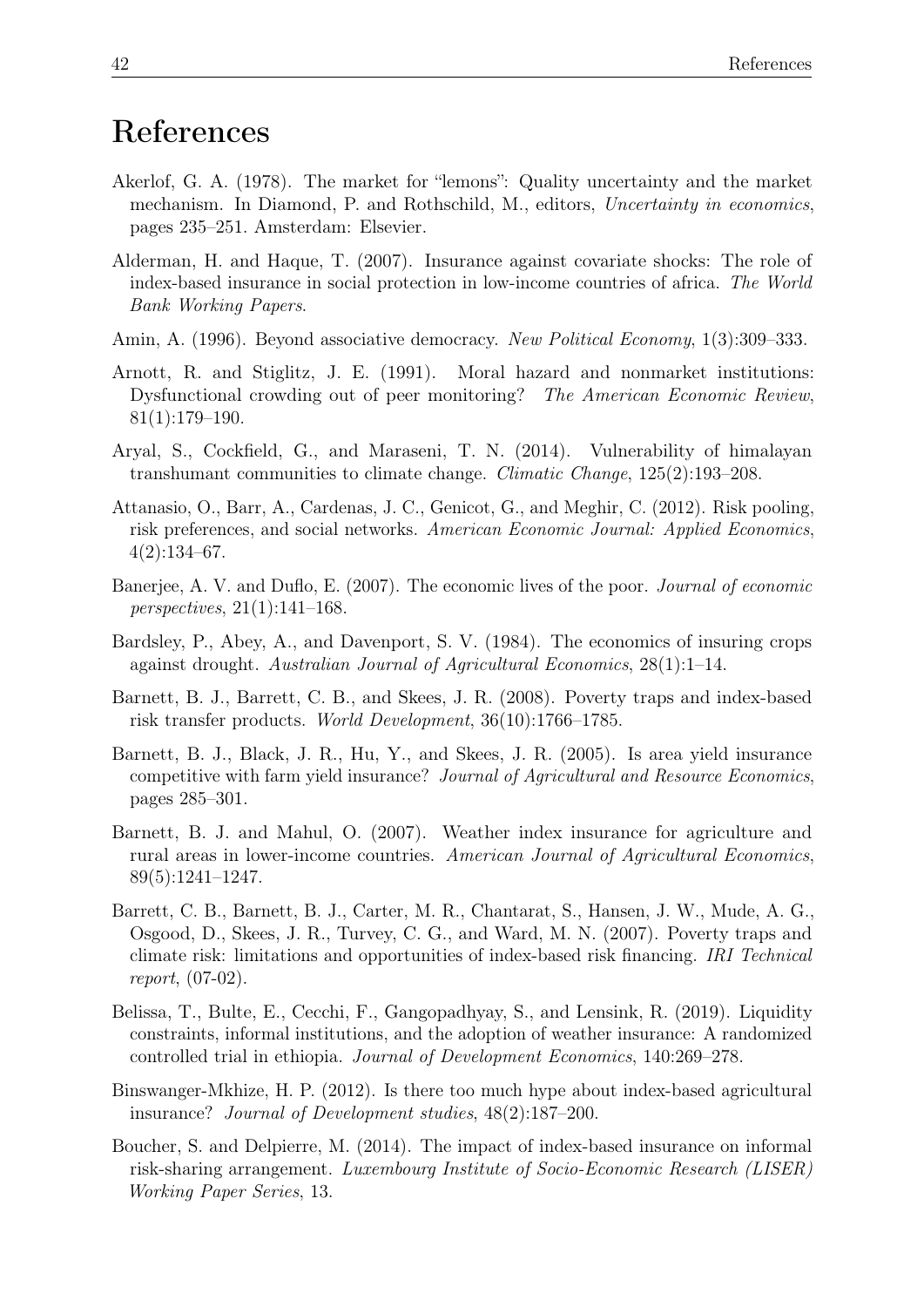- Breidert, C., Hahsler, M., and Reutterer, T. (2006). A review of methods for measuring willingness-to-pay. *Innovative Marketing*, 2(4):8–32.
- Brown, L. D. and Ashman, D. (1996). Participation, social capital, and intersectoral problem solving: African and asian cases. *World development*, 24(9):1467–1479.
- Bryan, G. (2019). Ambiguity aversion decreases the impact of partial insurance: Evidence from african farmers. *Journal of the European Economic Association*, 17(5):1428–1469.
- Bryla, E. and Syroka, J. (2007). Developing index-based insurance for agriculture in developing countries. *Sustainable Development Innovation Brief*, 2.
- Budhathoki, N. K., Lassa, J. A., Pun, S., and Zander, K. K. (2019). Farmers' interest and willingness-to-pay for index-based crop insurance in the lowlands of nepal. *Land Use Policy*, 85:1–10.
- Burke, M., Hsiang, S. M., and Miguel, E. (2015). Global non-linear effect of temperature on economic production. *Nature*, 527(7577):235–239.
- Cai, H., Chen, Y., Fang, H., and Zhou, L.-A. (2009). Microinsurance, trust and economic development: Evidence from a randomized natural field experiment. *National Bureau of Economic Research*.
- Cai, J., De Janvry, A., and Sadoulet, E. (2015). Social networks and the decision to insure. *American Economic Journal: Applied Economics*, 7(2):81–108.
- Cai, J. and Song, C. (2017). Do disaster experience and knowledge affect insurance take-up decisions? *Journal of Development Economics*, 124:83–94.
- Carpena, F., Cole, S. A., Shapiro, J., and Zia, B. (2011). Unpacking the causal chain of financial literacy. *World Bank Policy Research Working Paper*, (5798).
- Carter, M. (2013). Sharing the risk and the uncertainty: public-private reinsurance partnerships for viable agricultural insurance markets. *I4 Index Insurance Innovation Initiative Brief*, 1.
- Carter, M., De Janvry, A., Sadoulet, E., Sarris, A., et al. (2014). Index-based weather insurance for developing countries: A review of evidence and a set of propositions for up-scaling. *Development Policies working paper*, 111.
- Carter, M. R. (1997). Environment, technology, and the social articulation of risk in west african agriculture. *Economic development and cultural change*, 45(3):557–590.
- Carter, M. R. and Barrett, C. B. (2006). The economics of poverty traps and persistent poverty: An asset-based approach. *The Journal of Development Studies*, 42(2):178–199.
- Casaburi, L. and Willis, J. (2018). Time versus state in insurance: Experimental evidence from contract farming in kenya. *American Economic Review*, 108(12):3778–3813.
- Cassar, A., Crowley, L., and Wydick, B. (2007). The effect of social capital on group loan repayment: evidence from field experiments. *The Economic Journal*, 117(517):F85–F106.
- Ceballos, F. and Robles, M. (2020). Demand heterogeneity for index-based insurance: The case for flexible products. *Journal of Development Economics*, 146:102515.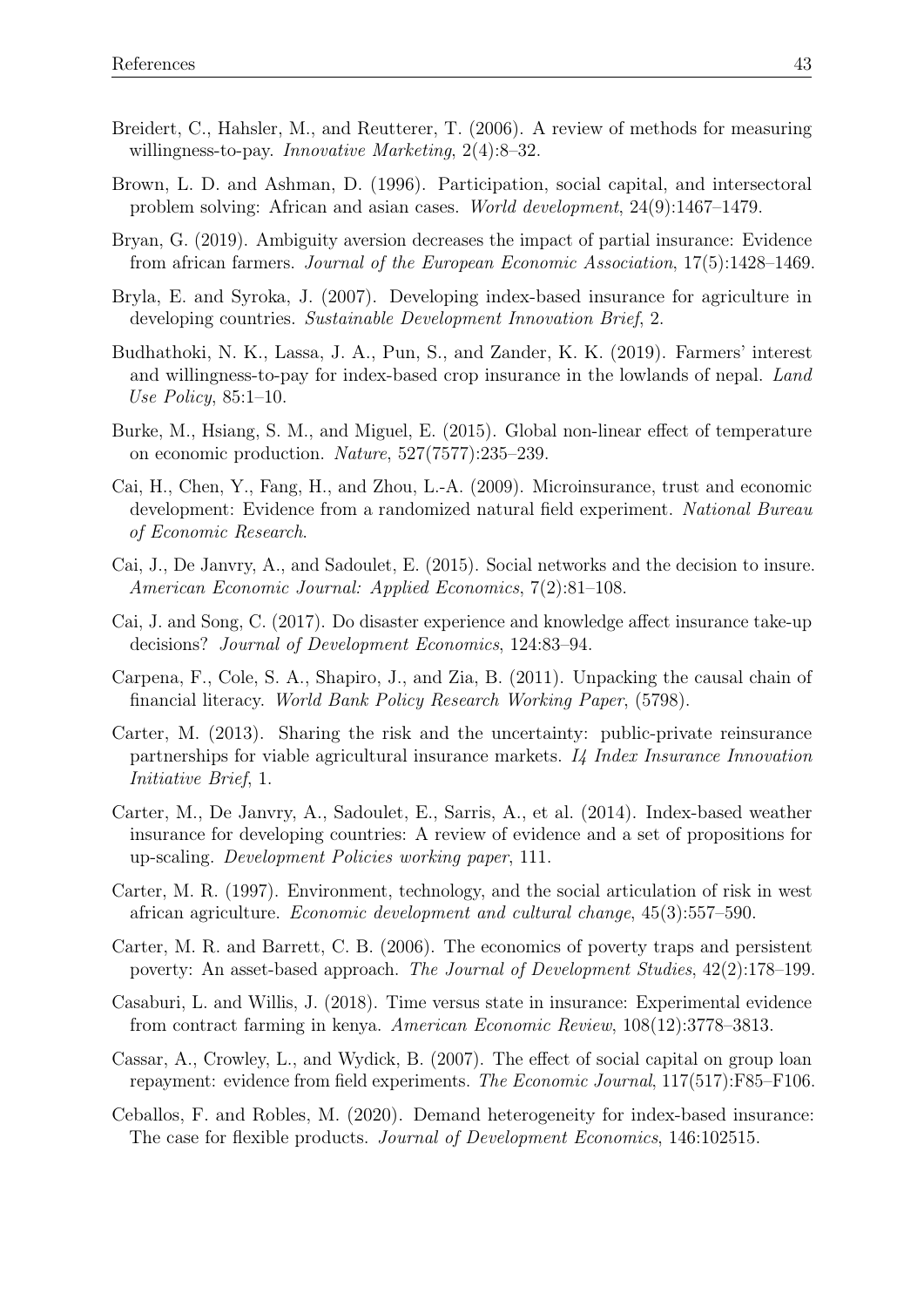- Chambers, R. G. (1989). Insurability and moral hazard in agricultural insurance markets. *American Journal of Agricultural Economics*, 71(3):604–616.
- Chandrasekhar, A. G., Kinnan, C., and Larreguy, H. (2018). Social networks as contract enforcement: Evidence from a lab experiment in the field. *American Economic Journal: Applied Economics*, 10(4):43–78.
- Churchill, C. and Matul, M. (2006). Protecting the poor. *A Micro Insurance Compendium, Genf: ILO*.
- Clarke, D. and Wren-Lewis, L. (2013). Learning from lemons: the role of government in index insurance for individuals. *FERDI Policy Brief*, (70).
- Clarke, D. J. (2016). A theory of rational demand for index insurance. *American Economic Journal: Microeconomics*, 8(1):283–306.
- Clarke, D. J. and Dercon, S. (2016). *Dull Disasters? How planning ahead will make a di*ff*erence*. Oxford: Oxford University Press.
- Clement, K. Y., Botzen, W. W., Brouwer, R., and Aerts, J. C. (2018). A global review of the impact of basis risk on the functioning of and demand for index insurance. *International Journal of Disaster Risk Reduction*, 28:845–853.
- Coate, S. and Ravallion, M. (1993). Reciprocity without commitment: Characterization and performance of informal insurance arrangements. *Journal of development Economics*,  $40(1):1-24.$
- Coble, K. H., Knight, T. O., Pope, R. D., and Williams, J. R. (1997). An expectedindemnity approach to the measurement of moral hazard in crop insurance. *American journal of agricultural economics*, 79(1):216–226.
- Cole, S., Giné, X., Tobacman, J., Topalova, P., Townsend, R., and Vickery, J. (2013). Barriers to household risk management: Evidence from india. *American Economic Journal: Applied Economics*, 5(1):104–35.
- Darby, M. R. and Karni, E. (1973). Free competition and the optimal amount of fraud. *The Journal of law and economics*, 16(1):67–88.
- De Bock, O. and Gelade, W. (2012). The demand for microinsurance: A literature review. *ILO Microinsurance Innovation Facility Research Paper No*, 26.
- De Janvry, A., Dequiedt, V., and Sadoulet, E. (2014). The demand for insurance against common shocks. *Journal of Development Economics*, 106:227–238.
- De Janvry, A. and Sadoulet, E. (2020). Using agriculture for development: Supply-and demand-side approaches. *World Development*, 133:105003.
- De Weerdt, J. (2002). Risk-sharing and endogenous network formation. *WIDER Discussion Paper*, (2002/57).
- De Weerdt, J. and Dercon, S. (2006). Risk-sharing networks and insurance against illness. *Journal of development Economics*, 81(2):337–356.
- Dercon, S., De Weerdt, J., Bold, T., and Pankhurst, A. (2006). Group-based funeral insurance in ethiopia and tanzania. *World development*, 34(4):685–703.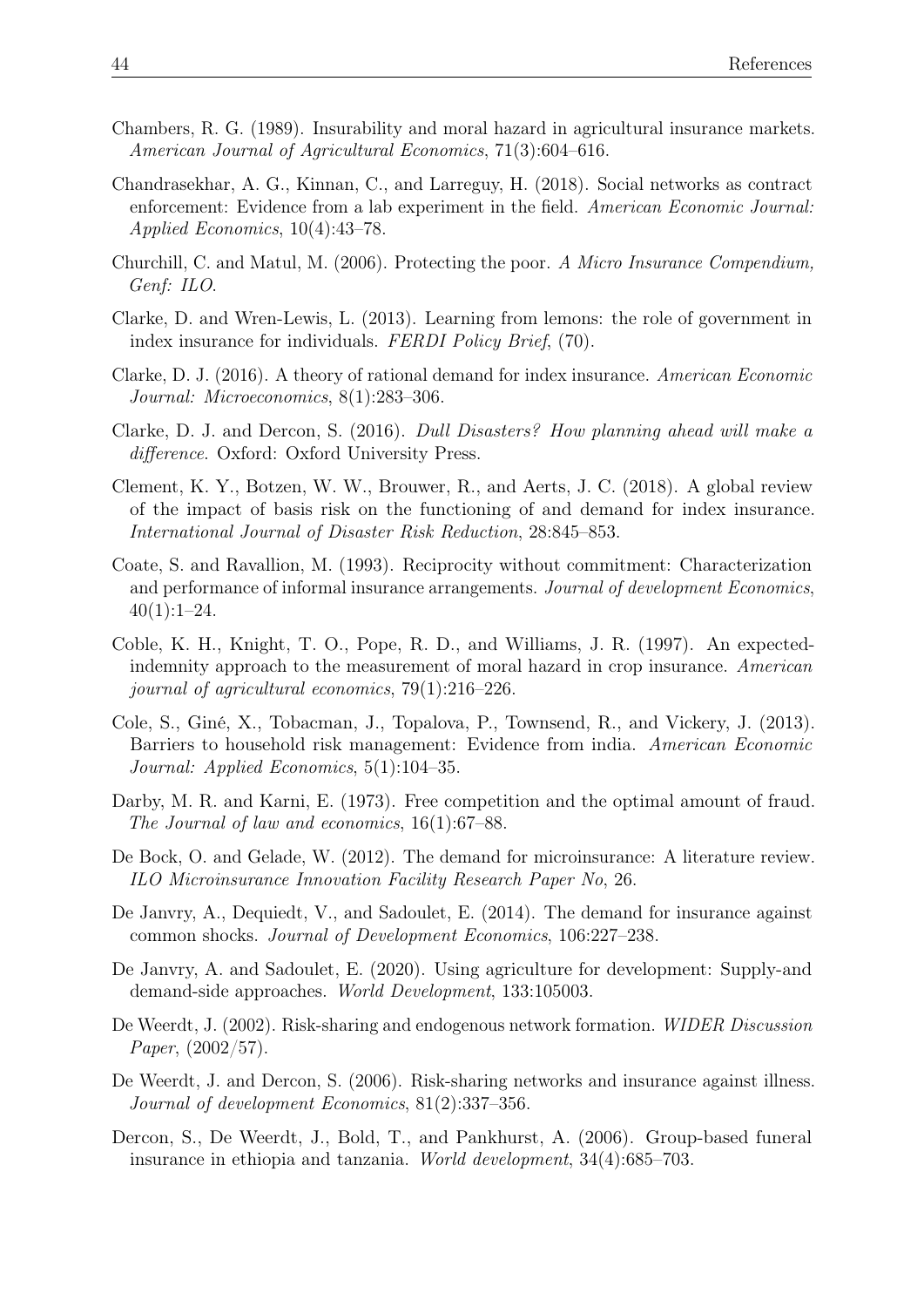- Dercon, S., Gunning, J. W., and Zeitlin, A. (2011). The demand for insurance under limited credibility: Evidence from kenya. In *International Development Conference, DIAL*.
- Dercon, S., Hill, R. V., Clarke, D., Outes-Leon, I., and Taffesse, A. S. (2014). Offering rainfall insurance to informal insurance groups: Evidence from a field experiment in ethiopia. *Journal of Development Economics*, 106:132–143.
- Dercon, S., Hoddinott, J., Krishnan, P., and Woldehanna, T. (2008). Collective action and vulnerability: Burial societies in rural ethiopia. *Available at SSRN 1260274*.
- Dercon, S., Kirchberger, M., Gunning, J. W., and Platteau, J. P. (2009). *Literature review on microinsurance*. ILO.
- Di Falco, S. and Bulte, E. (2013). The impact of kinship networks on the adoption of risk-mitigating strategies in ethiopia. *World Development*, 43:100–110.
- Di Marcantonio, F. and Kayitakire, F. (2017). Review of pilot projects on index-based insurance in africa: Insights and lessons learned. In Tiepolo, M., Pezzoli, A., and Tarchiani, V., editors, *Renewing Local Planning to Face Climate Change in the Tropics*, pages 323–341. Cham: Springer.
- Doherty, N. A. and Richter, A. (2002). Moral hazard, basis risk, and gap insurance. *Journal of Risk and Insurance*, 69(1):9–24.
- Doherty, N. A. and Schlesinger, H. (1991). Rational insurance purchasing: Consideration of contract non-performance. In Cummins, D. J. and Derrig, R. A., editors, *Managing the Insolvency Risk of Insurance Companies*, pages 283–294. Dordrecht: Springer.
- Dror, D. M. and Preker, A. S. (2002). *Social reinsurance: a new approach to sustainable community health financing*. The World Bank.
- Duflo, E., Kremer, M., and Robinson, J. (2011). Nudging farmers to use fertilizer: Theory and experimental evidence from kenya. *American economic review*, 101(6):2350–90.
- Easterly, W. and Levine, R. (1997). Africa's growth tragedy: policies and ethnic divisions. *The quarterly journal of economics*, 112(4):1203–1250.
- Ekman, B. (2004). Community-based health insurance in low-income countries: a systematic review of the evidence. *Health policy and planning*, 19(5):249–270.
- Elabed, G., Bellemare, M. F., Carter, M. R., and Guirkinger, C. (2013). Managing basis risk with multiscale index insurance. *Agricultural Economics*, 44(4-5):419–431.
- Elabed, G. and Carter, M. R. (2015). Compound-risk aversion, ambiguity and the willingness to pay for microinsurance. *Journal of Economic Behavior & Organization*, 118:150–166.
- Ellsberg, D. (1961). Risk, ambiguity, and the savage axioms. *The quarterly journal of economics*, pages 643–669.
- Ergas, H., Hornby, J., Little, I., and Small, J. (2001). Regulatory risk. *Available at SSRN 1928292*.
- Eswaran, M. and Kotwal, A. (1990). Implications of credit constraints for risk behaviour in less developed economies. *Oxford economic papers*, 42(2):473–482.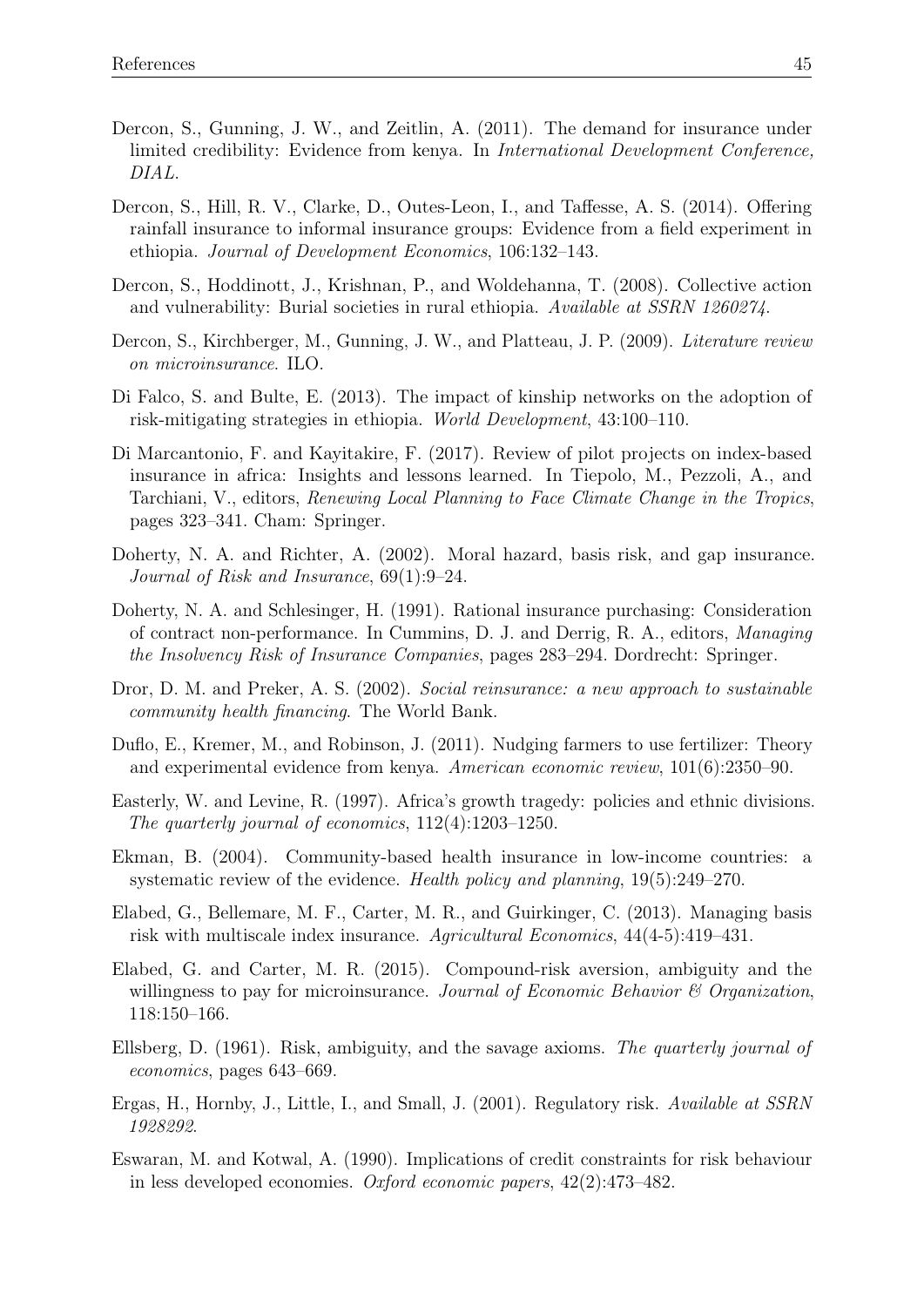- Fafchamps, M. (1992). Solidarity networks in preindustrial societies: Rational peasants with a moral economy. *Economic development and cultural change*, 41(1):147–174.
- Fafchamps, M. and Gubert, F. (2007). The formation of risk sharing networks. *Journal of development Economics*, 83(2):326–350.
- Feigenberg, B., Field, E., and Pande, R. (2013). The economic returns to social interaction: Experimental evidence from microfinance. *Review of Economic Studies*, 80(4):1459–1483.
- Field, C. B., Barros, V., Stocker, T. F., and Dahe, Q. (2012). *Managing the risks of extreme events and disasters to advance climate change adaptation: special report of the intergovernmental panel on climate change*. Cambridge University Press.
- Fischer, E. and Qaim, M. (2014). Smallholder farmers and collective action: what determines the intensity of participation? *Journal of Agricultural Economics*, 65(3):683– 702.
- Fisher, E., Hellin, J., Greatrex, H., and Jensen, N. (2019). Index insurance and climate risk management: Addressing social equity. *Development Policy Review*, 37(5):581–602.
- Gaurav, S., Cole, S., and Tobacman, J. (2011). Marketing complex financial products in emerging markets: Evidence from rainfall insurance in india. *Journal of marketing research*, 48(SPL):S150–S162.
- Gilson, L., Kalyalya, D., Kuchler, F., Lake, S., Oranga, H., and Ouendo, M. (2000). The equity impacts of community financing activities in three african countries. *The International journal of health planning and management*, 15(4):291–317.
- Gine, X., Karlan, D., and Ngatia, M. (2013). *Social networks, financial literacy and index insurance*. Washington, DC: World Bank.
- Giné, X., Townsend, R., and Vickery, J. (2008). Patterns of rainfall insurance participation in rural india. *The World Bank Economic Review*, 22(3):539–566.
- Gittell, R. and Vidal, A. (1998). *Community organizing: Building social capital as a development strategy*. Thousand Oaks, Calif.: Sage.
- Granovetter, M. (2018). Economic action and social structure: The problem of embeddedness. In Granovetter, M. and Swedberg, R., editors, *The sociology of economic life*, pages 22–45. Boulder, Colo: Routledge.
- Greatrex, H., Hansen, J., Garvin, S., Diro, R., Le Guen, M., Blakeley, S., Rao, K., and Osgood, D. (2015). Scaling up index insurance for smallholder farmers: Recent evidence and insights. *CGIAR Research Program on Climate Change, Agriculture and Food Security*, (14).
- Greif, A. (1993). Contract enforceability and economic institutions in early trade: The maghribi traders' coalition. *The American economic review*, 83(3):525–548.
- Hansen, J., Hellin, J., Rosenstock, T., Fisher, E., Cairns, J., Stirling, C., Lamanna, C., van Etten, J., Rose, A., and Campbell, B. (2019). Climate risk management and rural poverty reduction. *Agricultural Systems*, 172:28–46.
- Hauser, O. P., Hilbe, C., Chatterjee, K., and Nowak, M. A. (2019). Social dilemmas among unequals. *Nature*, 572(7770):524–527.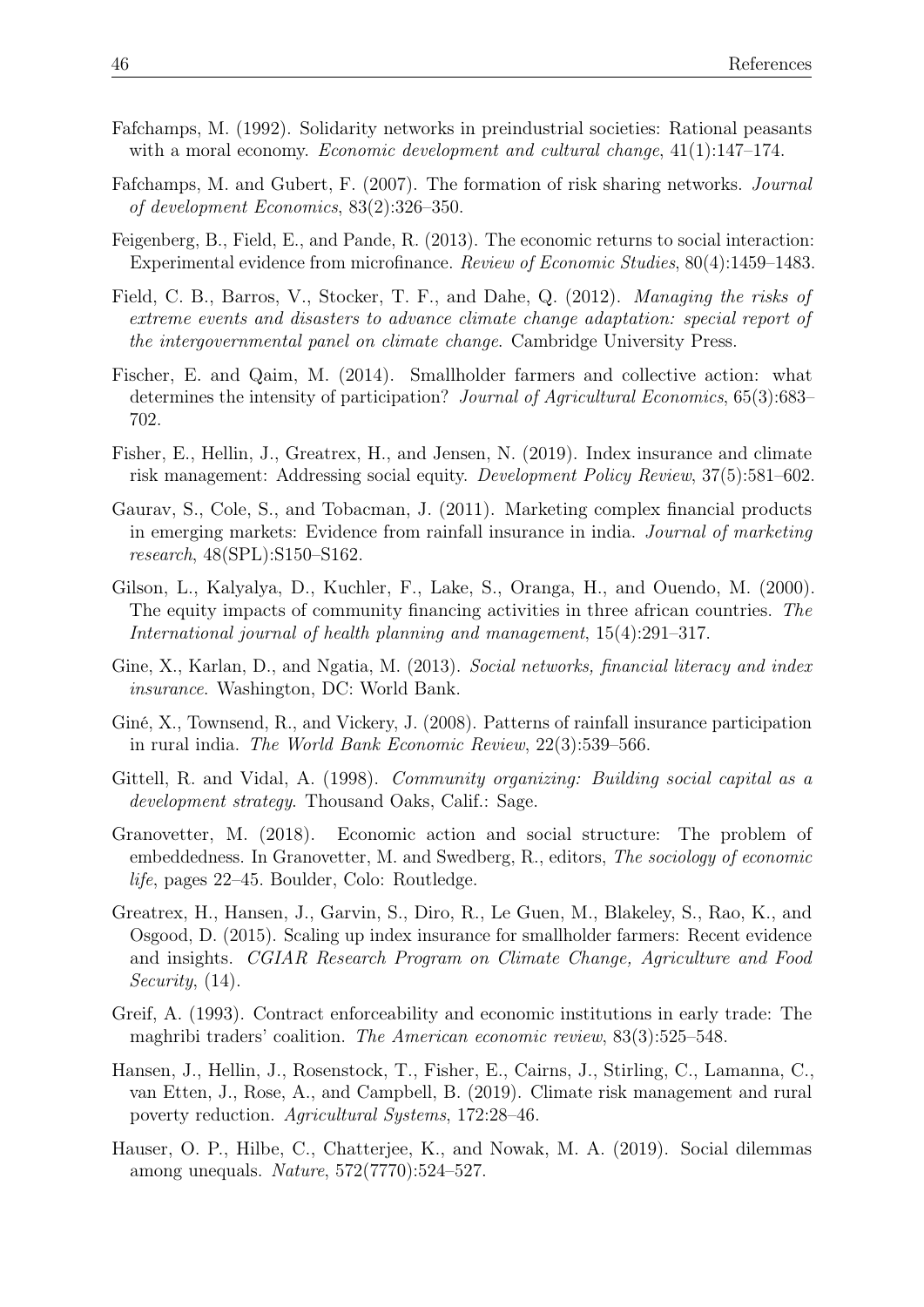- Hazell, P., Anderson, J., Balzer, N., Hastrup Clemmensen, A., Hess, U., and Rispoli, F. (2010). The potential for scale and sustainability in weather index insurance for agriculture and rural livelihoods. Technical report, World Food Programme (WFP).
- Hazell, P. B. (1992). The appropriate role of agricultural insurance in developing countries. *Journal of International Development*, 4(6):567–581.
- Hazell, P. B., Norton, R., Parthasarathy, M., and Pomareda, C. (1978). *The importance of risk in agricultural planning models*. World Bank.
- Heimfarth, L. E. and Musshoff, O. (2011). Weather index-based insurances for farmers in the north china plain. *Agricultural Finance Review*, 71(2):218–239.
- Hellmuth, M. E., Moorhead, A., Thomas, M. C., and Williams, J. (2007). Climate risk management in africa: Learning from practice. *Climate and Society*, (1).
- Hellmuth, M. E., Osgood, D. E., Hess, U., Moorhead, A., and Bhojwani, H. (2009). Index insurance and climate risk: Prospects for development and disaster management. Technical report, International Research Institute for Climate and Society (IRI).
- Hess, U., Skees, J., Stoppa, A., Barnett, B., and Nash, J. (2005). Managing agricultural production risk: Innovations in developing countries. *Agriculture and Rural Development (ARD) Department Report*, (32727-GLB).
- Hilbe, C., Chatterjee, K., and Nowak, M. A. (2018a). Partners and rivals in direct reciprocity. *Nature human behaviour*, 2(7):469–477.
- Hilbe, C., Šimsa, Š., Chatterjee, K., and Nowak, M. A. (2018b). Evolution of cooperation in stochastic games. *Nature*, 559(7713):246–249.
- Hill, R. V., Hoddinott, J., and Kumar, N. (2013). Adoption of weather-index insurance: learning from willingness to pay among a panel of households in rural ethiopia. *Agricultural Economics*, 44(4-5):385–398.
- Hill, R. V., Kumar, N., Magnan, N., Makhija, S., de Nicola, F., Spielman, D. J., and Ward, P. S. (2019). Ex ante and ex post effects of hybrid index insurance in bangladesh. *Journal of development economics*, 136:1–17.
- Hölmstrom, B. (1979). Moral hazard and observability. *The Bell journal of economics*, pages 74–91.
- Holzmann, R. and Jørgensen, S. (2001). Social risk management: A new conceptual framework for social protection, and beyond. *International Tax and Public Finance*, 8(4):529–556.
- Isik, M. and Devadoss, S. (2006). An analysis of the impact of climate change on crop yields and yield variability. *Applied Economics*, 38(7):835–844.
- Jensen, N. and Barrett, C. (2017). Agricultural index insurance for development. *Applied Economic Perspectives and Policy*, 39(2):199–219.
- Jensen, N. D., Barrett, C. B., and Mude, A. G. (2016). Index insurance quality and basis risk: Evidence from northern kenya. *American Journal of Agricultural Economics*, 98(5):1450–1469.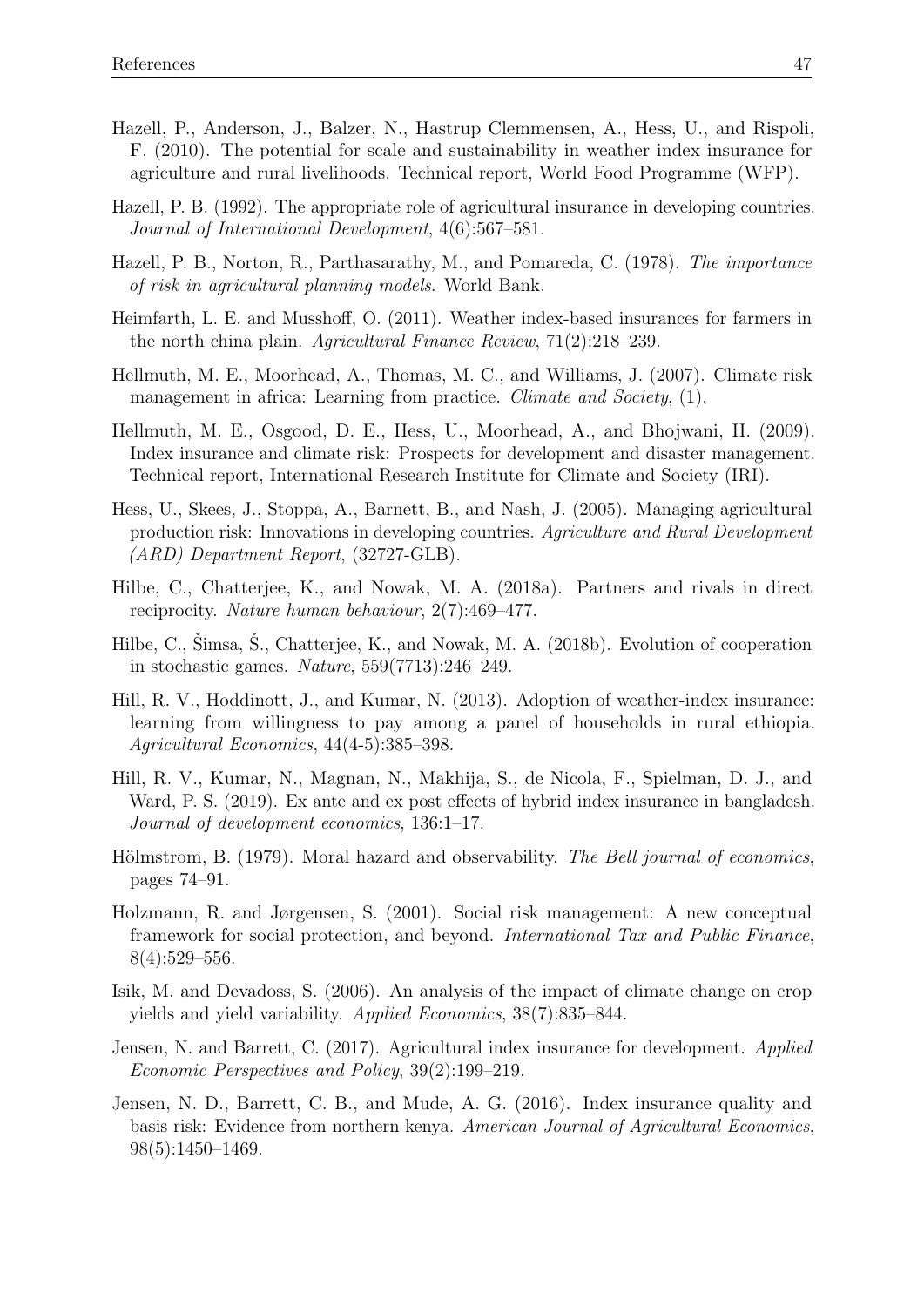- Jütting, J. P. (2004). Do community-based health insurance schemes improve poor people's access to health care? evidence from rural senegal. *World development*, 32(2):273–288.
- Kamuzora, P. and Gilson, L. (2007). Factors influencing implementation of the community health fund in tanzania. *Health policy and planning*, 22(2):95–102.
- Karlan, D., Osei, R., Osei-Akoto, I., and Udry, C. (2014). Agricultural decisions after relaxing credit and risk constraints. *The Quarterly Journal of Economics*, 129(2):597– 652.
- Kellner, U. and Musshoff, O. (2011). Precipitation or water capacity indices? an analysis of the benefits of alternative underlyings for index insurance. *Agricultural Systems*, 104(8):645–653.
- Kremer, M., Rao, G., and Schilbach, F. (2019). Behavioral development economics. In Bernheim, D. B., DellaVigna, S., and Laibson, D., editors, *Handbook of Behavioral Economics: Applications and Foundations 1*, volume 2, pages 345–458. Amsterdam: Elsevier.
- Krishna, A. (2000). Creating and harnessing social capital. In Dasgupta, P. and Serageldin, I., editors, *Social capital: A multifaceted perspective*, pages 71–93. Washington, DC: The World Bank.
- Kunreuther, H. (1996). Mitigating disaster losses through insurance. *Journal of risk and Uncertainty*, 12(2):171–187.
- Kunreuther, H. and Slovic, P. (1978). Economics, psychology, and protective behavior. *The American Economic Review*, 68(2):64–69.
- Lyon, F. (2000). Trust, networks and norms: the creation of social capital in agricultural economies in ghana. *World Development*, 28(4):663–681.
- Mahowald, N., Harrison, L., Shukla, S., and Funk, C. (2012). Can earth system models be used for impact studies? In *AGU Fall Meeting Abstracts*, volume 2012, pages GC32B–02.
- Mas, I. and Morawczynski, O. (2009). Designing mobile money services lessons from m-pesa. *Innovations: Technology, Governance, Globalization*, 4(2):77–91.
- Mas, I. and Radcliffe, D. (2010). Mobile payments go viral: M-pesa in kenya. In Chuhan-Pole, P. and Angwafo, M., editors, *Yes, Africa Can (Success Stories from a Dynamic Continent)*. Herndon: World Bank Publications.
- McIntosh, C., Povel, F., and Sadoulet, E. (2019). Utility, risk and demand for incomplete insurance: Lab experiments with guatemalan co-operatives. *The Economic Journal*, 129(622):2581–2607.
- McIntosh, C., Sarris, A., and Papadopoulos, F. (2013). Productivity, credit, risk, and the demand for weather index insurance in smallholder agriculture in ethiopia. *Agricultural Economics*, 44(4-5):399–417.
- Merhej, R., Santos, F. P., Melo, F. S., and Santos, F. C. (2021). Cooperation between independent reinforcement learners under wealth inequality and collective risks. *Proc. of the 20th International Conference on Autonomous Agents and Multiagent Systems*.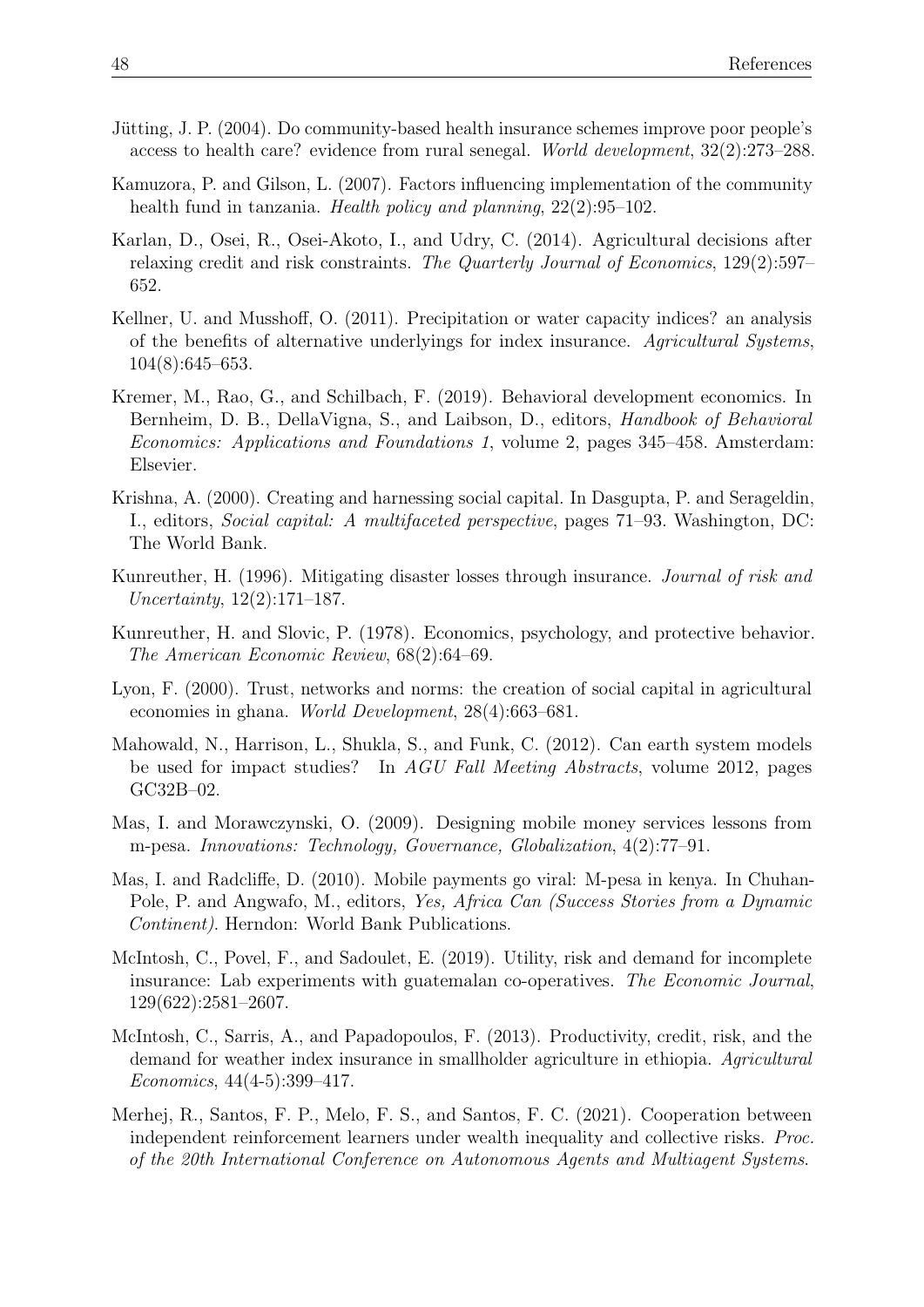- Milinski, M., Sommerfeld, R. D., Krambeck, H.-J., Reed, F. A., and Marotzke, J. (2008). The collective-risk social dilemma and the prevention of simulated dangerous climate change. *Proceedings of the National Academy of Sciences*, 105(7):2291–2294.
- Miranda, M. J. (1991). Area-yield crop insurance reconsidered. *American Journal of Agricultural Economics*, 73(2):233–242.
- Miranda, M. J. and Farrin, K. (2012). Index insurance for developing countries. *Applied Economic Perspectives and Policy*, 34(3):391–427.
- Miranda, M. J. and Glauber, J. W. (1997). Systemic risk, reinsurance, and the failure of crop insurance markets. *American journal of agricultural economics*, 79(1):206–215.
- Miranda, M. J. and Gonzalez-Vega, C. (2011). Systemic risk, index insurance, and optimal management of agricultural loan portfolios in developing countries. *American Journal of Agricultural Economics*, 93(2):399–406.
- Mobarak, A. M. and Rosenzweig, M. R. (2012). Selling formal insurance to the informally insured. *Yale Economics Department Working Paper*, (97).
- Mobarak, A. M. and Rosenzweig, M. R. (2013). Informal risk sharing, index insurance, and risk taking in developing countries. *American Economic Review*, 103(3):375–80.
- Morawczynski, O. and Miscione, G. (2008). Examining trust in mobile banking transactions: The case of m-pesa in kenya. In *IFIP International Conference on Human Choice and Computers*, pages 287–298. Springer.
- Morduch, J. (1995). Income smoothing and consumption smoothing. *Journal of economic perspectives*, 9(3):103–114.
- Musshoff, O., Odening, M., and Xu, W. (2011). Management of climate risks in agriculture– will weather derivatives permeate? *Applied economics*, 43(9):1067–1077.
- Narayan, D. and Pritchett, L. (1999). Cents and sociability: Household income and social capital in rural tanzania. *Economic development and cultural change*, 47(4):871–897.
- Nigus, H. Y., Nillesen, E., Mohnen, P., et al. (2018). The effect of weather index insurance on social capital: Experimental evidence from ethiopia. *UNU-MERIT Working Paper*,  $(2018-007)$ .
- Norton, M. T., Turvey, C., and Osgood, D. (2013). Quantifying spatial basis risk for weather index insurance. *The Journal of Risk Finance*.
- Ostrom, E. (1990). *Governing the commons: The evolution of institutions for collective action*. Cambridge university press.
- Pacheco, J. M., Santos, F. C., and Levin, S. A. (2016). Evolutionary dynamics of collective index insurance. *Journal of mathematical biology*, 72(4):997–1010.
- Pan, L. (2009). Risk pooling through transfers in rural ethiopia. *Economic Development and Cultural Change*, 57(4):809–835.
- Panda, A., Lambert, P. J., and Surminski, S. (2020). Insurance and financial services across developing countries: an empirical study of coverage and demand. *Centre for Climate Change Economics and Policy Working Paper*, 367.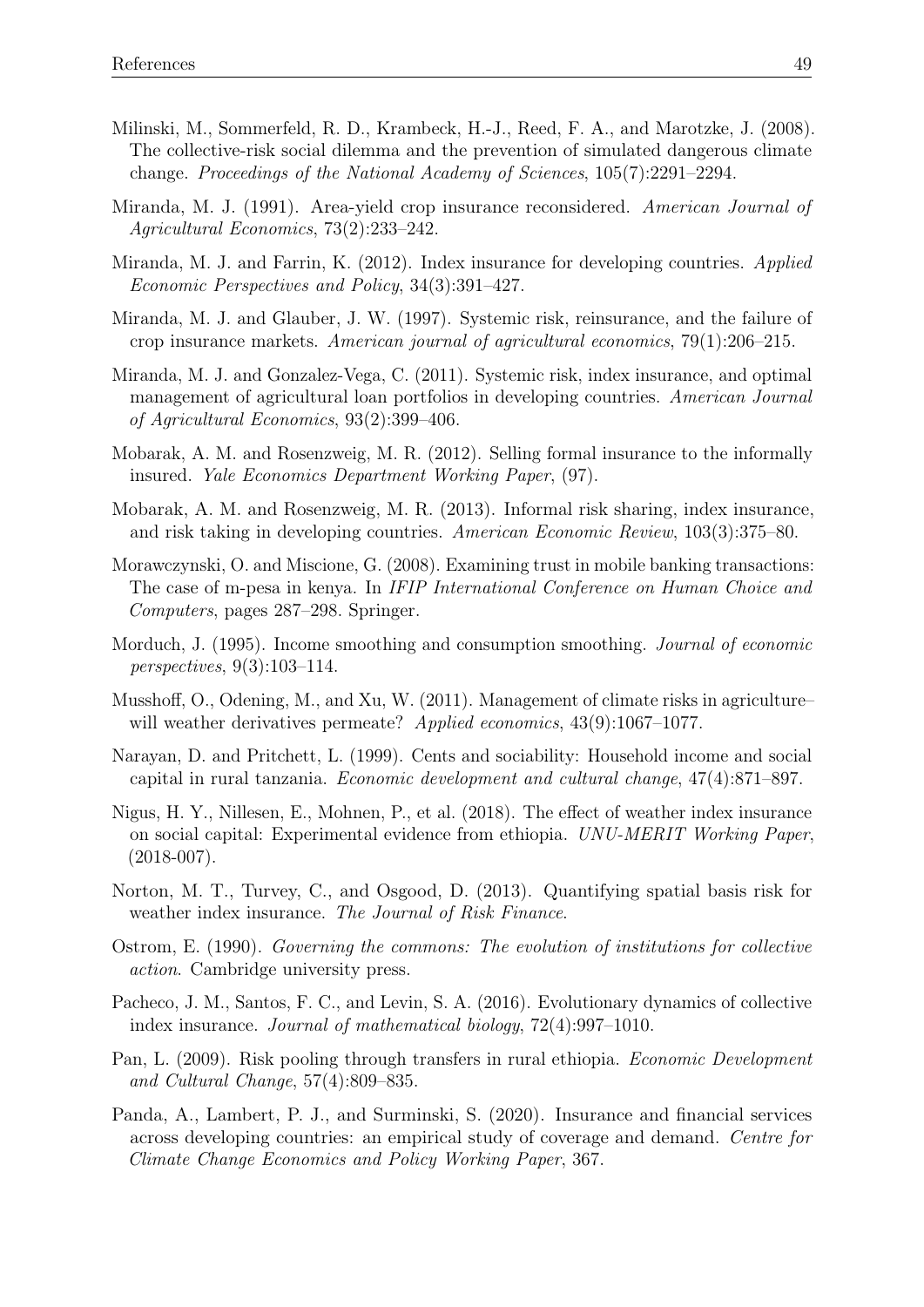- Patt, A., Peterson, N., Carter, M., Velez, M., Hess, U., and Suarez, P. (2009). Making index insurance attractive to farmers. *Mitigation and Adaptation Strategies for Global Change*, 14(8):737–753.
- Patt, A., Suarez, P., and Hess, U. (2010). How do small-holder farmers understand insurance, and how much do they want it? evidence from africa. *Global Environmental Change*, 20(1):153–161.
- Platteau, J.-P., De Bock, O., and Gelade, W. (2017). The demand for microinsurance: A literature review. *World Development*, 94:139–156.
- Pradhan, K. C. and Mukherjee, S. (2018). Covariate and idiosyncratic shocks and coping strategies for poor and non-poor rural households in india. *Journal of Quantitative Economics*, 16(1):101–127.
- Putnam, R. (1993). The prosperous community: Social capital and public life. In Blair, K., Murphy, R. M., and Almjeld, J., editors, *Cross Currents: Cultures, Communities, Technologies*, volume 13. Wadsworth: Cengage Learning.
- Quiggin, J., Karagiannis, G., and Stanton, J. (1994). Crop insurance and crop production: an empirical study of moral hazard and adverse selection. In Hueth, D. L. and Furtan, W. H., editors, *Economics of agricultural crop insurance: theory and evidence*, pages 253–272. Dordrecht: Springer.
- Ravallion, M. and Chen, S. (2007). *Absolute poverty measures for the developing world, 1981-2004*. The World Bank.
- Rosenzweig, M. R. and Stark, O. (1989). Consumption smoothing, migration, and marriage: Evidence from rural india. *Journal of political Economy*, 97(4):905–926.
- Rosenzweig, M. R. and Wolpin, K. I. (1993). Credit market constraints, consumption smoothing, and the accumulation of durable production assets in low-income countries: Investments in bullocks in india. *Journal of political economy*, 101(2):223–244.
- Santos, F. P., Pacheco, J. M., Santos, F. C., and Levin, S. A. (2021). Dynamics of informal risk sharing in collective index insurance. *Nature Sustainability*, pages 1–7.
- Sibiko, K. W., Veettil, P. C., and Qaim, M. (2018). Small farmers' preferences for weather index insurance: insights from kenya. *Agriculture & Food Security*, 7(1):1–14.
- Skees, J. R. (2008). Innovations in index insurance for the poor in lower income countries. *Agricultural and Resource Economics Review*, 37(1):1–15.
- Skees, J. R., Barnett, B. J., et al. (2006). Enhancing microfinance using index-based risk-transfer products. *Agricultural Finance Review*, 66(2):235.
- Skees, J. R. et al. (2001). *Developing rainfall-based index insurance in Morocco*, volume 2577. World Bank Publications.
- Skees, J. R. et al. (2008). Challenges for use of index-based weather insurance in lower income countries. *Agricultural Finance Review*, 68(1):197.
- Skees, J. R. and Reed, M. R. (1986). Rate making for farm-level crop insurance: Implications for adverse selection. *American Journal of Agricultural Economics*, 68(3):653–659.